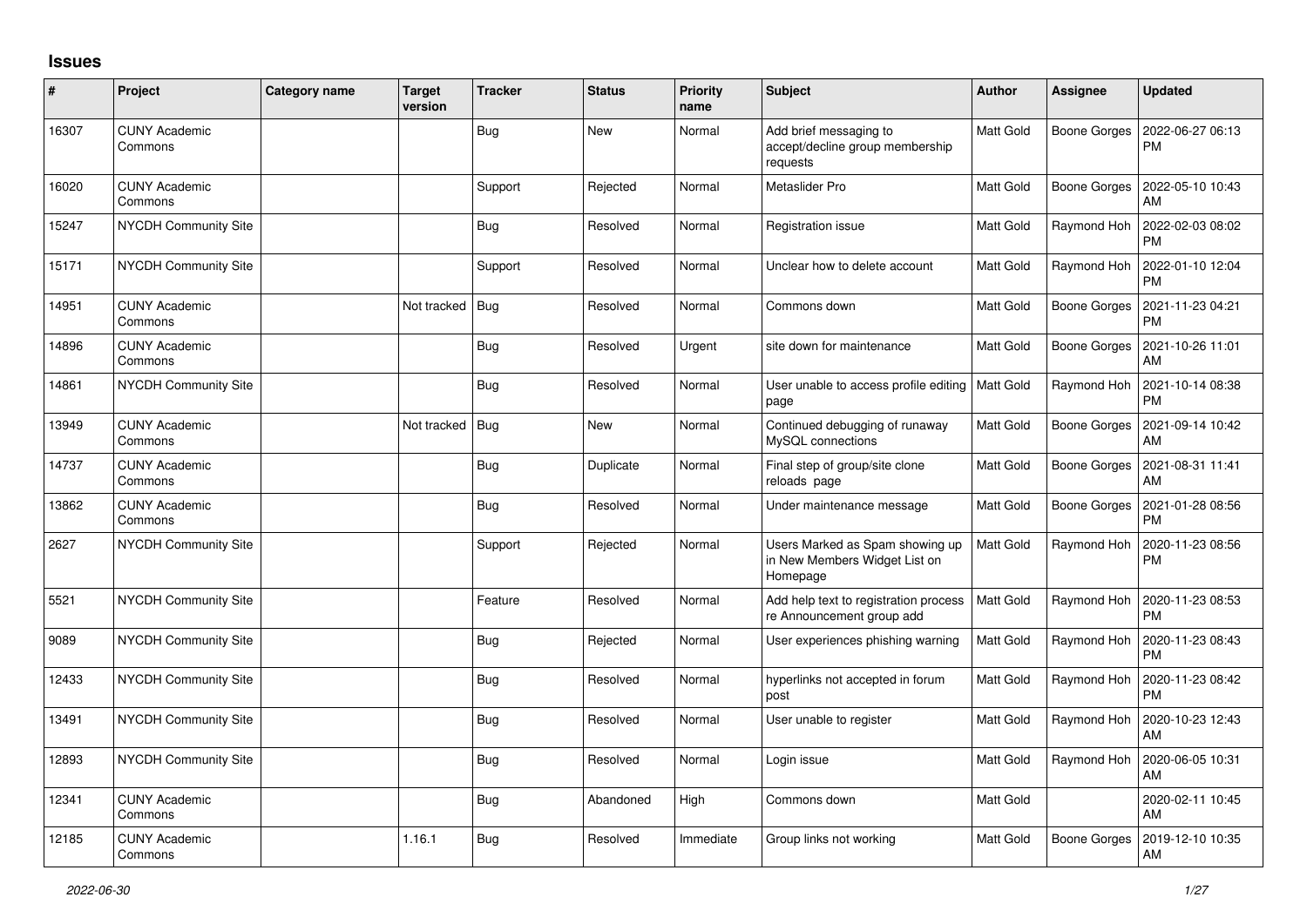| $\vert$ # | Project                         | Category name | <b>Target</b><br>version | Tracker    | <b>Status</b> | <b>Priority</b><br>name | <b>Subject</b>                                                         | <b>Author</b> | <b>Assignee</b> | <b>Updated</b>                |
|-----------|---------------------------------|---------------|--------------------------|------------|---------------|-------------------------|------------------------------------------------------------------------|---------------|-----------------|-------------------------------|
| 11619     | <b>CUNY Academic</b><br>Commons |               | 1.15.5                   | <b>Bug</b> | Rejected      | Normal                  | Homepage thumbnails not loading                                        | Matt Gold     | Raymond Hoh     | 2019-07-09 03:49<br>AM        |
| 11610     | <b>CUNY Academic</b><br>Commons |               | 1.15.5                   | Bug        | Resolved      | Normal                  | Homepage thumbnails not loading                                        | Matt Gold     | Boone Gorges    | 2019-06-29 10:38<br><b>PM</b> |
| 11456     | <b>NYCDH Community Site</b>     |               |                          | Bug        | Resolved      | Normal                  | Group has no admins                                                    | Matt Gold     | Raymond Hoh     | 2019-06-01 04:24<br><b>PM</b> |
| 11280     | NYCDH Community Site            |               |                          | <b>Bug</b> | Resolved      | Normal                  | Member search not working                                              | Matt Gold     | Raymond Hoh     | 2019-04-01 06:23<br><b>PM</b> |
| 11000     | NYCDH Community Site            |               |                          | <b>Bug</b> | Rejected      | Normal                  | SSL / link redirection issue for DH<br>Week site from NYCDH homepage   | Matt Gold     | Raymond Hoh     | 2019-01-24 10:00<br><b>PM</b> |
| 10950     | <b>CUNY Academic</b><br>Commons |               |                          | Support    | Resolved      | High                    | Create slide for system maintenance                                    | Matt Gold     | scott voth      | 2019-01-12 10:23<br>AM        |
| 10563     | <b>CUNY Academic</b><br>Commons |               | 1.13.12                  | <b>Bug</b> | Resolved      | Urgent                  | cllicking on links from site menu<br>leads to 500 error                | Matt Gold     | Boone Gorges    | 2018-10-23 10:48<br>AM        |
| 10538     | <b>CUNY Academic</b><br>Commons |               |                          | <b>Bug</b> | Resolved      | Normal                  | 'This Site Can't be Reached"                                           | Matt Gold     | Boone Gorges    | 2018-10-16 09:39<br><b>PM</b> |
| 9076      | <b>NYCDH Community Site</b>     |               |                          | Bug        | Resolved      | Normal                  | Email group subscription reset<br>erroneously                          | Matt Gold     | Raymond Hoh     | 2018-09-25 09:52<br>AM        |
| 10325     | NYCDH Community Site            |               |                          | <b>Bug</b> | Resolved      | Normal                  | Digest email formatting                                                | Matt Gold     | Raymond Hoh     | 2018-09-14 09:34<br><b>PM</b> |
| 9242      | NYCDH Community Site            |               |                          | Bug        | Resolved      | Normal                  | Default subscription to NYCDH<br>Announcements group                   | Matt Gold     | Raymond Hoh     | 2018-02-22 12:47<br>PM        |
| 8406      | NYCDH Community Site            |               |                          | Feature    | Resolved      | Normal                  | Error message for WP-Cerber<br>lockouts                                | Matt Gold     | Raymond Hoh     | 2018-02-22 09:26<br>AM        |
| 3286      | <b>NYCDH Community Site</b>     |               |                          | <b>Bug</b> | Resolved      | Normal                  | Have BP Docs take on Access<br>Defaults of group                       | Matt Gold     | Raymond Hoh     | 2018-02-21 07:23<br><b>PM</b> |
| 8397      | NYCDH Community Site            |               |                          | Bug        | Resolved      | Normal                  | Profile question                                                       | Matt Gold     | Raymond Hoh     | 2018-02-21 07:21<br><b>PM</b> |
| 7448      | NYCDH Community Site            |               |                          | <b>Bug</b> | Duplicate     | Normal                  | Email subscription changed                                             | Matt Gold     | Raymond Hoh     | 2018-02-21 07:20<br><b>PM</b> |
| 2628      | NYCDH Community Site            |               |                          | <b>Bug</b> | Resolved      | Low                     | Spam User Changes Password                                             | Matt Gold     | Raymond Hoh     | 2018-02-21 07:18<br><b>PM</b> |
| 5989      | NYCDH Community Site            |               |                          | Support    | Resolved      | Normal                  | Buddypress/WP question                                                 | Matt Gold     | Raymond Hoh     | 2018-02-21 07:16<br><b>PM</b> |
| 5939      | NYCDH Community Site            |               |                          | Bug        | Resolved      | Normal                  | Embedded link doesn't come<br>through CBOX/NYCDH email<br>notification | Matt Gold     | Raymond Hoh     | 2018-02-21 07:16<br><b>PM</b> |
| 5530      | <b>NYCDH Community Site</b>     |               |                          | <b>Bug</b> | Resolved      | Normal                  | Error updating plugin                                                  | Matt Gold     | Raymond Hoh     | 2018-02-21 07:16<br><b>PM</b> |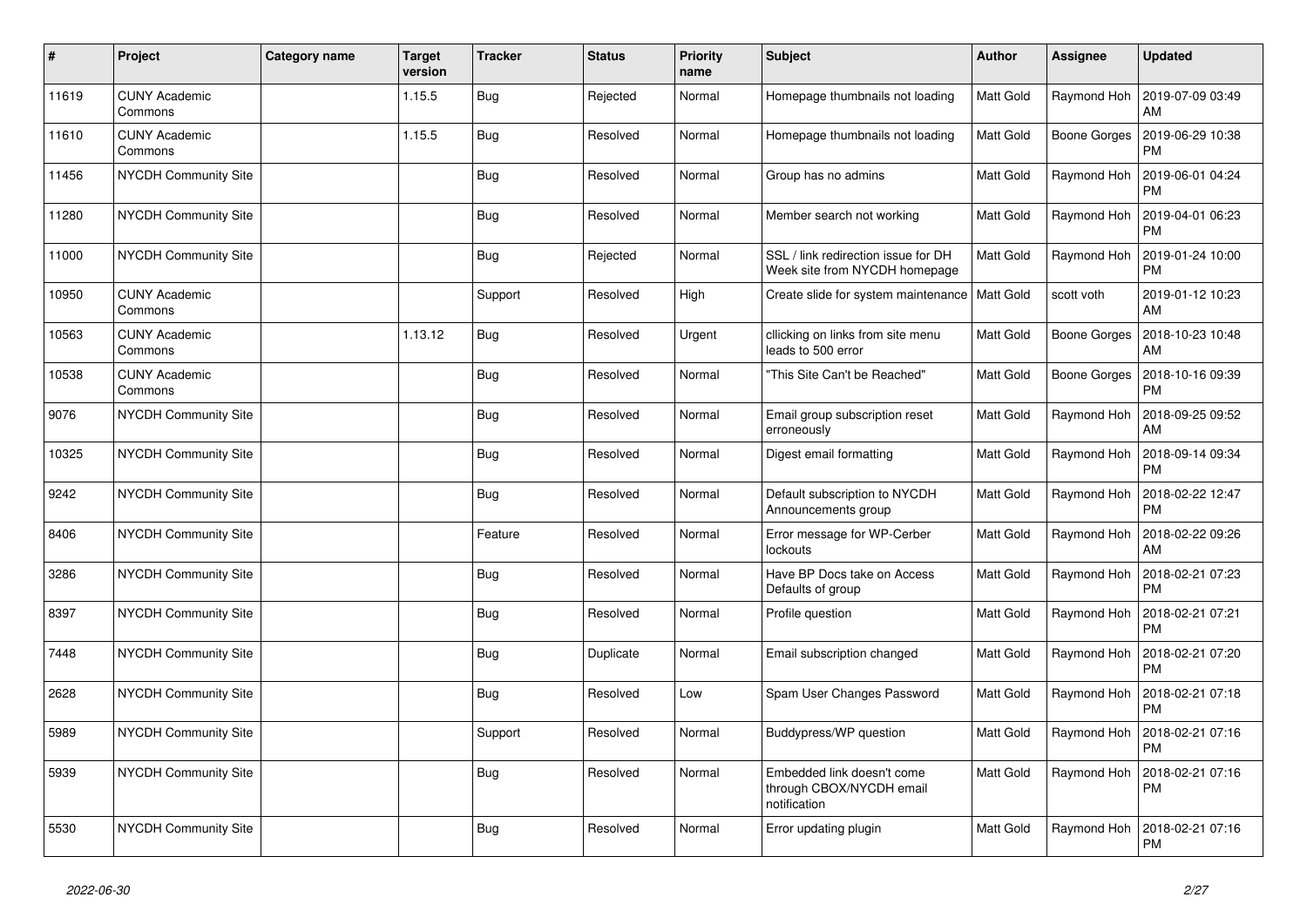| #    | Project                         | <b>Category name</b> | <b>Target</b><br>version | <b>Tracker</b> | <b>Status</b> | <b>Priority</b><br>name | Subject                                                                               | Author           | <b>Assignee</b>     | <b>Updated</b>                               |
|------|---------------------------------|----------------------|--------------------------|----------------|---------------|-------------------------|---------------------------------------------------------------------------------------|------------------|---------------------|----------------------------------------------|
| 5430 | <b>NYCDH Community Site</b>     |                      |                          | Support        | Resolved      | Normal                  | Question about deleting account                                                       | Matt Gold        | Raymond Hoh         | 2018-02-21 07:15<br>PM                       |
| 2888 | <b>NYCDH Community Site</b>     |                      |                          | Feature        | Resolved      | Normal                  | Make Text Posting the Default?                                                        | Matt Gold        | Raymond Hoh         | 2018-02-21 07:14<br><b>PM</b>                |
| 8582 | <b>NYCDH Community Site</b>     |                      |                          | <b>Bug</b>     | Resolved      | High                    | Forum post doesn't work                                                               | Matt Gold        | Raymond Hoh         | 2018-02-21 07:13<br>PM                       |
| 2773 | <b>NYCDH Community Site</b>     |                      |                          | Bug            | Resolved      | Urgent                  | Severe site weirdness                                                                 | <b>Matt Gold</b> | Raymond Hoh         | 2018-02-21 07:13<br><b>PM</b>                |
| 9115 | <b>CUNY Academic</b><br>Commons |                      | Not tracked              | Support        | Resolved      | Normal                  | question about invite by email                                                        | Matt Gold        | Matt Gold           | 2018-02-13 11:14<br>AM                       |
| 9112 | <b>CUNY Academic</b><br>Commons |                      | Not tracked              | Bug            | Resolved      | High                    | GCDI site down                                                                        | Matt Gold        |                     | Boone Gorges   2018-01-23 10:18<br><b>PM</b> |
| 8992 | <b>NYCDH Community Site</b>     |                      |                          | <b>Bug</b>     | Assigned      | Normal                  | Multiple RBE error reports                                                            | <b>Matt Gold</b> | Raymond Hoh         | 2017-12-11 05:43<br><b>PM</b>                |
| 8837 | <b>CUNY Academic</b><br>Commons |                      | Not tracked              | Feature        | Assigned      | Normal                  | Create a form to request info from<br>people requesting premium themes<br>and plugins | Matt Gold        | Marilyn Weber       | 2017-11-14 03:35<br><b>PM</b>                |
| 8239 | <b>CUNY Academic</b><br>Commons |                      |                          | Bug            | Duplicate     | Normal                  | Help page should have an email<br>address on it                                       | Matt Gold        | Paige Dupont        | 2017-10-11 11:28<br>AM                       |
| 8161 | <b>CUNY Academic</b><br>Commons |                      |                          | Bug            | Rejected      | Normal                  | Contact form info sent to Commons<br>email                                            | <b>Matt Gold</b> | <b>Boone Gorges</b> | 2017-05-21 10:52<br><b>PM</b>                |
| 8051 | <b>NYCDH Community Site</b>     |                      |                          | Bug            | Resolved      | Normal                  | User reports registration problem                                                     | Matt Gold        | Raymond Hoh         | 2017-04-27 04:29<br><b>PM</b>                |
| 8050 | <b>NYCDH Community Site</b>     |                      |                          | Bug            | Rejected      | Normal                  | problem resetting pw                                                                  | <b>Matt Gold</b> | Raymond Hoh         | 2017-04-27 03:54<br><b>PM</b>                |
| 7689 | <b>CUNY Academic</b><br>Commons |                      |                          | Bug            | Duplicate     | Immediate               | <b>Commons in Blank State</b>                                                         | Matt Gold        | Boone Gorges        | 2017-02-15 10:19<br><b>PM</b>                |
| 5954 | <b>CUNY Academic</b><br>Commons |                      | Not tracked              | Feature        | Resolved      | Normal                  | replace video on homepage with<br>featured sites/groups                               | Matt Gold        | <b>Boone Gorges</b> | 2016-09-23 02:23<br><b>PM</b>                |
| 5840 | <b>NYCDH Community Site</b>     |                      |                          | Bug            | Resolved      | Normal                  | request membership in private<br>group issue                                          | Matt Gold        | Raymond Hoh         | 2016-07-26 06:58<br>AM                       |
| 5519 | <b>NYCDH Community Site</b>     |                      |                          | Feature        | Resolved      | Normal                  | Add all NYCDH members to the<br>Announcements Group                                   | Matt Gold        | Raymond Hoh         | 2016-07-20 07:30<br><b>PM</b>                |
| 5742 | NYCDH Community Site            |                      |                          | Bug            | Resolved      | Normal                  | images in slideshow not working                                                       | Matt Gold        |                     | Raymond Hoh   2016-07-20 07:24<br>PM         |
| 5520 | NYCDH Community Site            |                      |                          | Feature        | Resolved      | Normal                  | Auto-Add Newly Registered<br>Members to the Announcements<br>Group                    | Matt Gold        |                     | Raymond Hoh 2016-05-03 07:25<br><b>PM</b>    |
| 5440 | <b>CUNY Academic</b><br>Commons |                      |                          | <b>Bug</b>     | Rejected      | Normal                  | New account notification email<br>question                                            | Matt Gold        | Raymond Hoh         | 2016-04-21 12:12<br>AM                       |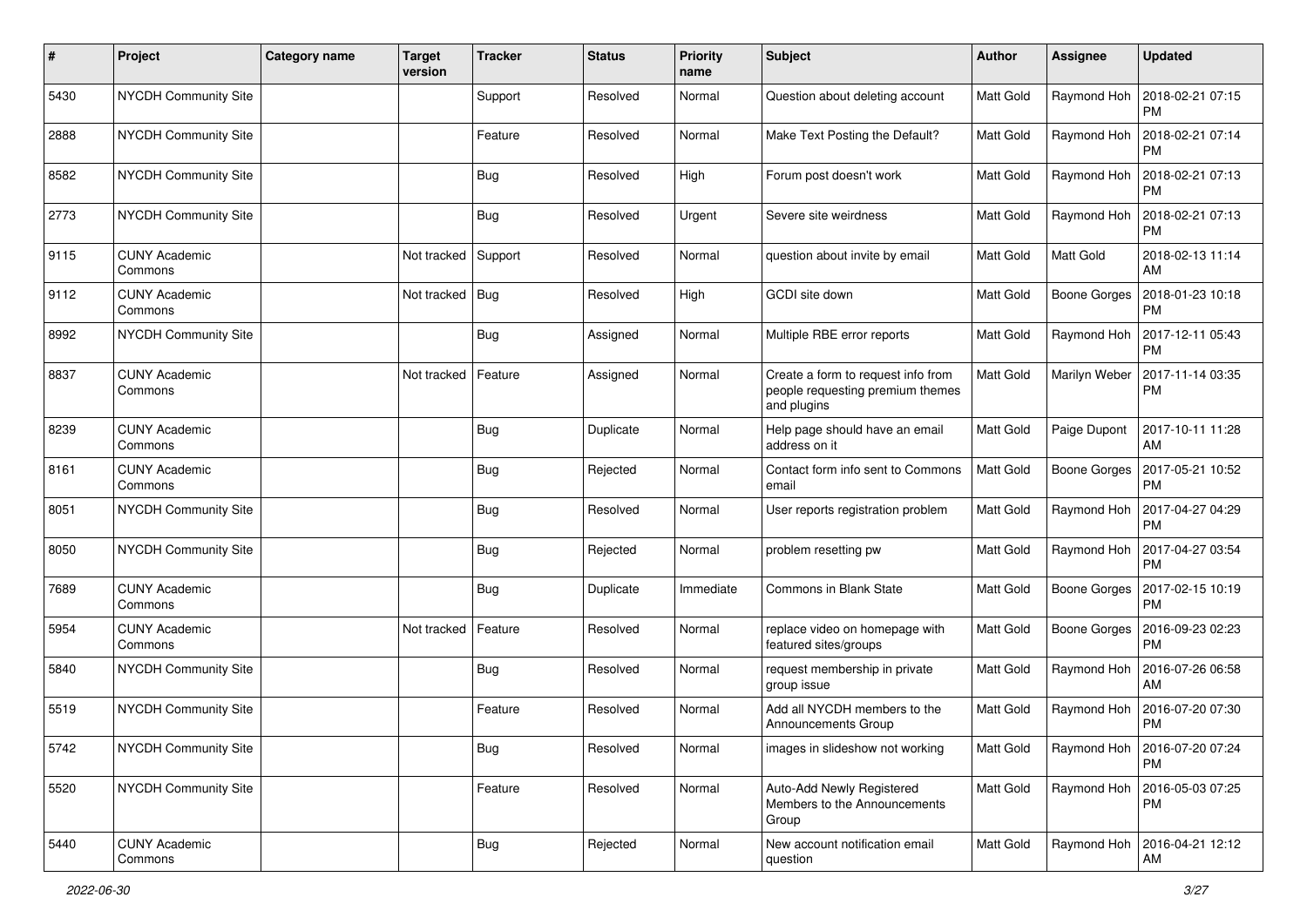| $\vert$ # | Project                         | Category name | <b>Target</b><br>version | <b>Tracker</b> | <b>Status</b> | <b>Priority</b><br>name | <b>Subject</b>                                                     | Author           | Assignee            | <b>Updated</b>                |
|-----------|---------------------------------|---------------|--------------------------|----------------|---------------|-------------------------|--------------------------------------------------------------------|------------------|---------------------|-------------------------------|
| 5447      | <b>NYCDH Community Site</b>     |               |                          | <b>Bug</b>     | Resolved      | Normal                  | Forum post notification doesn't note<br>presence of an attachment  | Matt Gold        | Raymond Hoh         | 2016-04-15 12:19<br><b>PM</b> |
| 5445      | <b>NYCDH Community Site</b>     |               |                          | <b>Bug</b>     | Resolved      | Normal                  | Private group question                                             | Matt Gold        | Raymond Hoh         | 2016-04-13 01:58<br>PM        |
| 5274      | <b>CUNY Academic</b><br>Commons |               |                          | Bug            | Resolved      | Normal                  | RBE - received erroneous<br>notification of reply not being posted | Matt Gold        |                     | 2016-02-29 03:46<br><b>PM</b> |
| 329       | <b>CUNY Academic</b><br>Commons |               | Not tracked              | Support        | Resolved      | Normal                  | 10 Things to Do After You Sign Up                                  | Matt Gold        | <b>Brian Foote</b>  | 2016-01-26 10:51<br>AM        |
| 5055      | <b>NYCDH Community Site</b>     |               |                          | Bug            | Resolved      | Normal                  | Up file size limit on forum<br>attachments                         | Matt Gold        |                     | 2015-12-21 01:30<br><b>PM</b> |
| 4763      | NYCDH Community Site            |               |                          | Bug            | Resolved      | Normal                  | Embedded HTML link doesn't<br>appear in email notification         | Matt Gold        | Raymond Hoh         | 2015-10-10 10:11<br>AM        |
| 4736      | NYCDH Community Site            |               |                          | <b>Bug</b>     | Resolved      | Normal                  | NYCDH email notifications don't list<br>attachments                | <b>Matt Gold</b> | Raymond Hoh         | 2015-10-08 09:35<br>PM        |
| 4641      | <b>CUNY Academic</b><br>Commons |               | Not tracked              | Bug            | Resolved      | Normal                  | Reply by email going to the wrong<br>address                       | Matt Gold        | Boone Gorges        | 2015-09-21 04:05<br><b>PM</b> |
| 4640      | <b>CUNY Academic</b><br>Commons |               |                          | Bug            | Resolved      | Normal                  | Group forum problem                                                | Matt Gold        | Boone Gorges        | 2015-09-21 03:44<br>PM        |
| 4235      | <b>CUNY Academic</b><br>Commons |               | Not tracked              | Design/UX      | Assigned      | Normal                  | Explore user experience around<br>comments on forum topics vs docs | Matt Gold        | Samantha<br>Raddatz | 2015-07-21 10:23<br>AM        |
| 4196      | <b>CUNY Academic</b><br>Commons |               |                          | <b>Bug</b>     | Rejected      | High                    | News feed weirdness                                                | Matt Gold        | Boone Gorges        | 2015-06-25 03:41<br><b>PM</b> |
| 4178      | <b>NYCDH Community Site</b>     |               |                          | Outreach       | Resolved      | Normal                  | Please export member email<br>addresses for a site-wide mailing    | Matt Gold        | Raymond Hoh         | 2015-06-19 04:40<br>AM        |
| 3640      | <b>CUNY Academic</b><br>Commons |               | Future<br>release        | <b>Bug</b>     | Rejected      | Normal                  | Logged out of commons when trying<br>to publish a post             | <b>Matt Gold</b> | Daniel Jones        | 2015-03-09 11:27<br>AM        |
| 3642      | <b>CUNY Academic</b><br>Commons |               |                          | Bug            | Rejected      | Normal                  | Group search hanging                                               | Matt Gold        | Boone Gorges        | 2014-11-10 12:50<br><b>PM</b> |
| 3429      | NYCDH Community Site            |               |                          | <b>Bug</b>     | Resolved      | Normal                  | Forum Attachments not working                                      | Matt Gold        | Raymond Hoh         | 2014-09-01 04:04<br><b>PM</b> |
| 3289      | <b>NYCDH Community Site</b>     |               |                          | Bug            | Resolved      | Normal                  | BP Docs revision overflowing div<br>containers                     | Matt Gold        | Raymond Hoh         | 2014-06-26 05:19<br>PM        |
| 3287      | <b>NYCDH Community Site</b>     |               |                          | Bug            | Resolved      | Normal                  | Link to Private Doc bounces<br>non-logged-in users to homepage     | Matt Gold        | Raymond Hoh         | 2014-06-25 05:30<br><b>PM</b> |
| 2953      | NYCDH Community Site            |               |                          | <b>Bug</b>     | Resolved      | Normal                  | <b>WP Update Failed</b>                                            | Matt Gold        | Raymond Hoh         | 2014-06-24 10:48<br><b>PM</b> |
| 3263      | <b>NYCDH Community Site</b>     |               |                          | <b>Bug</b>     | Resolved      | Normal                  | RBE could not be posted                                            | Matt Gold        | Raymond Hoh         | 2014-06-24 10:48<br><b>PM</b> |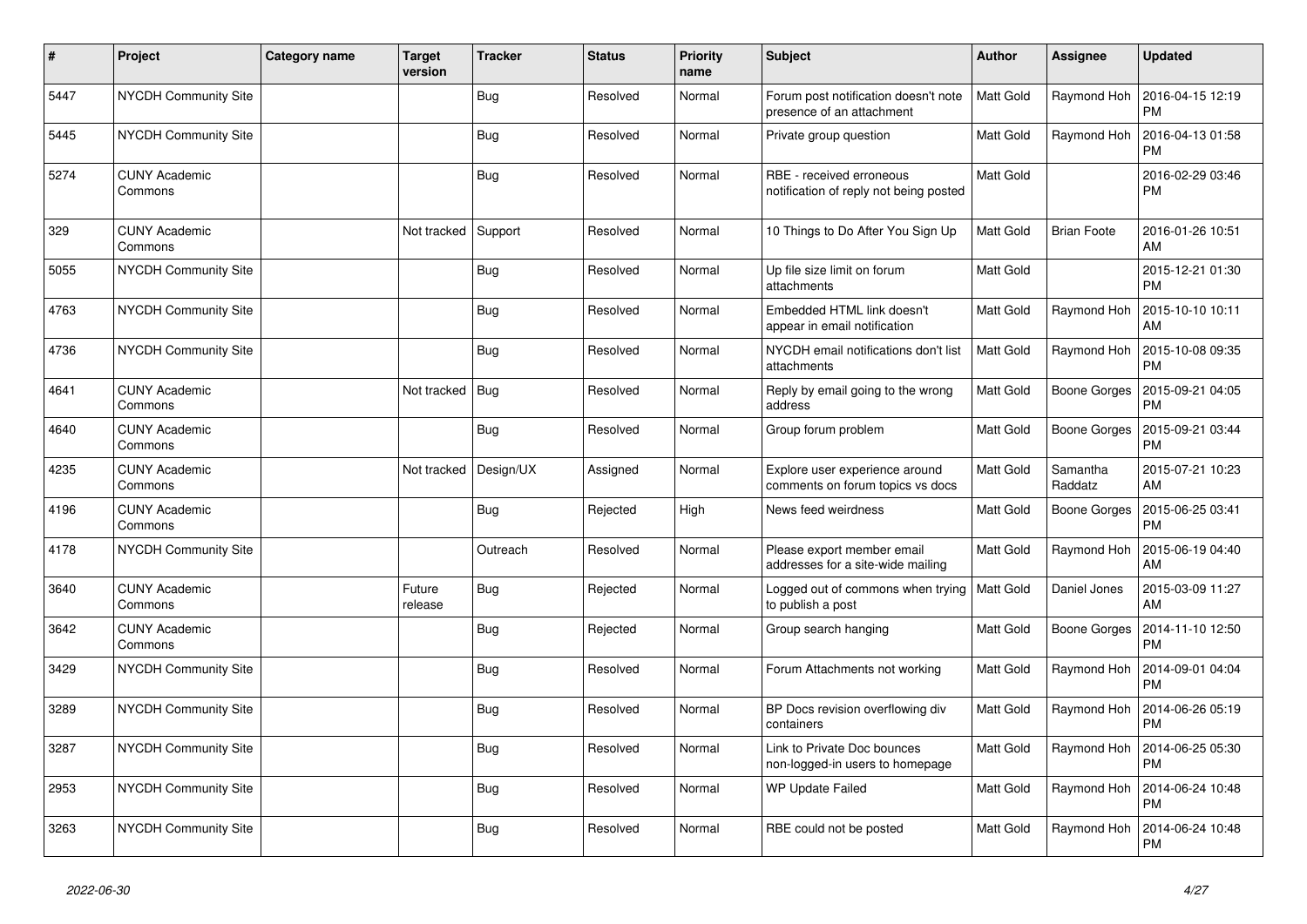| #    | Project                         | <b>Category name</b> | <b>Target</b><br>version | <b>Tracker</b> | <b>Status</b> | <b>Priority</b><br>name | <b>Subject</b>                                                                | Author           | Assignee     | <b>Updated</b>                |
|------|---------------------------------|----------------------|--------------------------|----------------|---------------|-------------------------|-------------------------------------------------------------------------------|------------------|--------------|-------------------------------|
| 3266 | NYCDH Community Site            |                      |                          | Bug            | Resolved      | Normal                  | Report of difficulty posting the<br>NYCDH forum                               | Matt Gold        | Raymond Hoh  | 2014-06-12 03:27<br><b>PM</b> |
| 2787 | <b>CUNY Academic</b><br>Commons |                      | Not tracked              | Bug            | Resolved      | Normal                  | Create annotated screenshot for<br>portfolio codex page                       | <b>Matt Gold</b> | scott voth   | 2014-02-08 02:38<br><b>PM</b> |
| 2148 | <b>CUNY Academic</b><br>Commons |                      | Not tracked              | Publicity      | Resolved      | Normal                  | Feature SmashingMag article in<br>Commons Buzz, Gallery Slide                 | Matt Gold        | scott voth   | 2014-02-08 02:38<br><b>PM</b> |
| 1527 | <b>CUNY Academic</b><br>Commons |                      | Not tracked              | Publicity      | Resolved      | Normal                  | Add "THEME SONG FOR OUR<br>TIME: SLF, OWS, CUNY AC" to<br><b>Commons Buzz</b> | <b>Matt Gold</b> | scott voth   | 2014-02-08 02:37<br><b>PM</b> |
| 1870 | <b>CUNY Academic</b><br>Commons |                      | Not tracked              | Publicity      | Resolved      | Normal                  | Create Homepage Slide for Fashion<br><b>Studies Conference</b>                | Matt Gold        | scott voth   | 2014-02-08 02:37<br><b>PM</b> |
| 2980 | <b>CUNY Academic</b><br>Commons |                      |                          | Support        | Resolved      | Normal                  | Create Instructions for Inviting<br>People to Groups and Blogs                | <b>Matt Gold</b> | scott voth   | 2014-02-08 02:12<br><b>PM</b> |
| 3014 | <b>CUNY Academic</b><br>Commons |                      | Not tracked              | Outreach       | Resolved      | Normal                  | Create homepage slide for CUE<br>conference                                   | Matt Gold        | scott voth   | 2014-02-08 01:40<br><b>PM</b> |
| 2590 | <b>CUNY Academic</b><br>Commons |                      | Not tracked              | Feature        | Resolved      | Normal                  | Show Marilyn and Erika how to<br>create homepage slides                       | <b>Matt Gold</b> | scott voth   | 2014-02-08 10:09<br>AM        |
| 2814 | NYCDH Community Site            |                      |                          | Feature        | Resolved      | Normal                  | Restricting Sign-Ups                                                          | <b>Matt Gold</b> | Raymond Hoh  | 2014-01-24 09:16<br><b>PM</b> |
| 2971 | JustPublics@365<br>MediaCamp    |                      |                          | <b>Bug</b>     | Resolved      | Normal                  | <b>CBOX Theme Error</b>                                                       | <b>Matt Gold</b> | Raymond Hoh  | 2014-01-24 09:00<br><b>PM</b> |
| 2690 | NYCDH Community Site            |                      |                          | <b>Bug</b>     | Resolved      | Normal                  | Spam Registrations                                                            | Matt Gold        | Raymond Hoh  | 2013-10-29 09:21<br><b>PM</b> |
| 2815 | NYCDH Community Site            |                      |                          | Bug            | Resolved      | Normal                  | Group Activity dates don't match<br>latest activity                           | <b>Matt Gold</b> | Raymond Hoh  | 2013-10-14 11:40<br><b>PM</b> |
| 2649 | NYCDH Community Site            |                      |                          | <b>Bug</b>     | Resolved      | Normal                  | RBE problems                                                                  | Matt Gold        | Raymond Hoh  | 2013-10-11 02:04<br><b>PM</b> |
| 2643 | NYCDH Community Site            |                      |                          | <b>Bug</b>     | Resolved      | Normal                  | WordPress update through<br>dashboard failed                                  | <b>Matt Gold</b> |              | 2013-10-11 01:46<br><b>PM</b> |
| 2762 | NYCDH Community Site            |                      |                          | Bug            | Resolved      | Urgent                  | Unable to Delete Spam Groups                                                  | <b>Matt Gold</b> | Raymond Hoh  | 2013-09-04 11:23<br><b>PM</b> |
| 2651 | NYCDH Community Site            |                      |                          | <b>Bug</b>     | Rejected      | Normal                  | BP Doc save button returns users to<br>doc directory instead of to group      | Matt Gold        | Boone Gorges | 2013-08-02 12:47<br><b>PM</b> |
| 2664 | NYCDH Community Site            |                      |                          | Bug            | Resolved      | Normal                  | WordPress update fails                                                        | Matt Gold        |              | 2013-07-31 09:47<br>AM        |
| 2622 | NYCDH Community Site            |                      |                          | Support        | Resolved      | Normal                  | BuddyPress Members Widget on<br>Homepage doesn't show new<br>members          | Matt Gold        | Raymond Hoh  | 2013-06-19 09:37<br>AM        |
| 2584 | NYCDH Community Site            |                      |                          | <b>Bug</b>     | Resolved      | Normal                  | Forum disabled                                                                | Matt Gold        | Raymond Hoh  | 2013-06-13 01:46<br>PM        |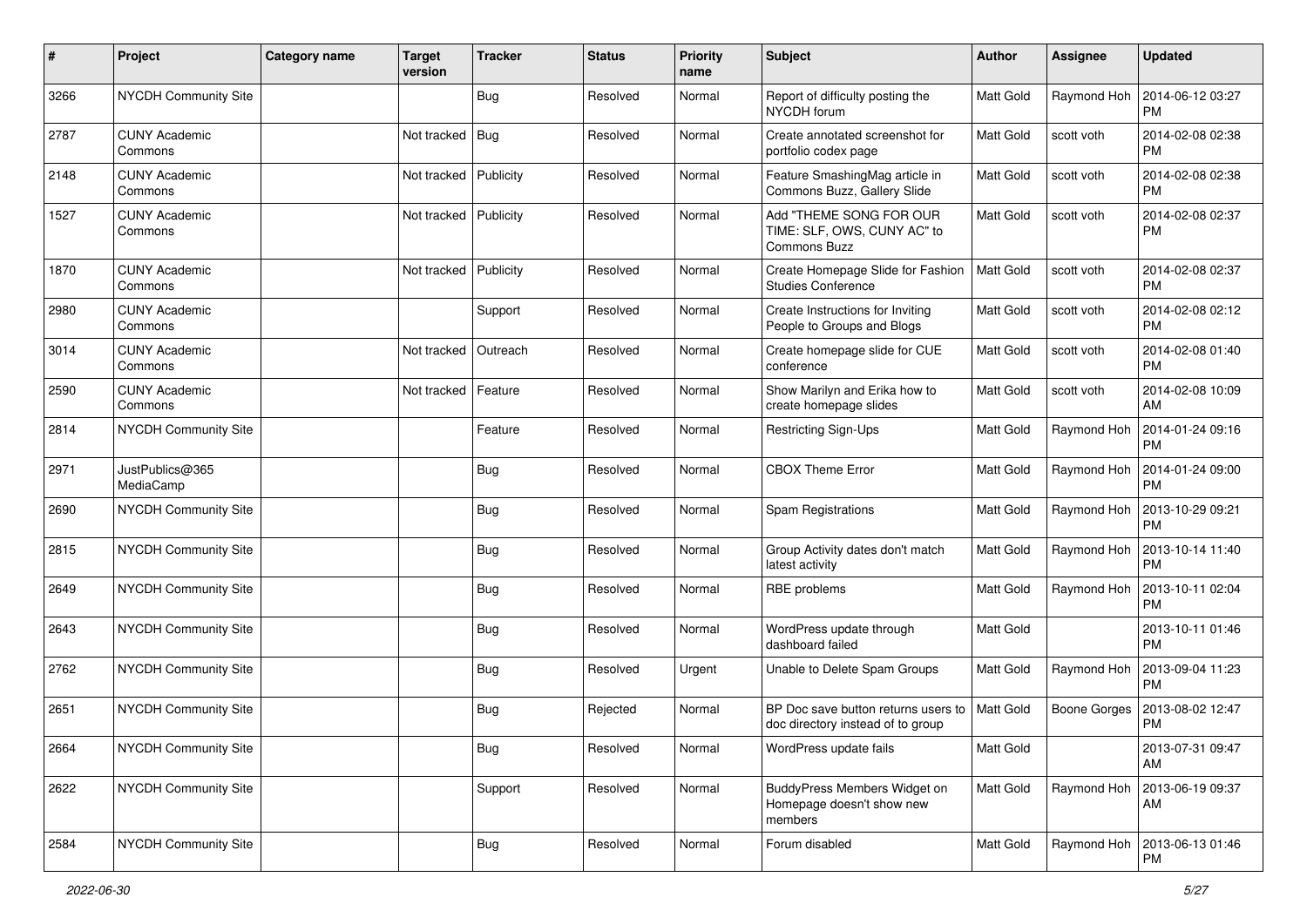| $\pmb{\sharp}$ | Project                         | Category name | <b>Target</b><br>version | <b>Tracker</b> | <b>Status</b> | <b>Priority</b><br>name | <b>Subject</b>                                                                        | <b>Author</b>    | Assignee            | <b>Updated</b>                |
|----------------|---------------------------------|---------------|--------------------------|----------------|---------------|-------------------------|---------------------------------------------------------------------------------------|------------------|---------------------|-------------------------------|
| 2618           | <b>NYCDH Community Site</b>     |               |                          | Bug            | Assigned      | Low                     | Mark blogs as spam when created<br>by users marked as spam                            | <b>Matt Gold</b> | Boone Gorges        | 2013-06-09 11:38<br>PM        |
| 2582           | <b>NYCDH Community Site</b>     |               |                          | Bug            | Rejected      | High                    | Forum posting/notification problem                                                    | Matt Gold        | Raymond Hoh         | 2013-05-20 09:16<br><b>PM</b> |
| 2233           | <b>CUNY Academic</b><br>Commons |               | Not tracked              | Support        | Resolved      | Normal                  | Slider plugin                                                                         | Matt Gold        |                     | 2013-03-01 11:06<br>AM        |
| 2423           | <b>CUNY Academic</b><br>Commons |               | Not tracked              | Feature        | Resolved      | Normal                  | Incorporate posts from Brian's<br>Footnotes blog into the News blog?                  | Matt Gold        | <b>Brian Foote</b>  | 2013-02-13 07:24<br>AM        |
| 2265           | <b>CUNY Academic</b><br>Commons |               | Not tracked              | Bug            | Rejected      | Normal                  | "Need Support" widget in cbox<br>documentation                                        | Matt Gold        | Boone Gorges        | 2012-11-20 01:07<br><b>PM</b> |
| 2267           | <b>CUNY Academic</b><br>Commons |               |                          | Bug            | Resolved      | Normal                  | Change "Cbox" to "CBOX" in<br>Dashboard Menu                                          | Matt Gold        | Boone Gorges        | 2012-11-18 11:01<br><b>PM</b> |
| 2268           | <b>CUNY Academic</b><br>Commons |               |                          | Bug            | Rejected      | Normal                  | Add CBOX icon to dashboard<br>menu?                                                   | Matt Gold        | Boone Gorges        | 2012-11-18 10:58<br><b>PM</b> |
| 2003           | <b>CUNY Academic</b><br>Commons |               | Not tracked              | Publicity      | Resolved      | Low                     | Add Sloan-C award to wikipedia<br>page                                                | Matt Gold        | scott voth          | 2012-08-06 10:15<br>AM        |
| 1869           | CUNY Academic<br>Commons        |               | Not tracked              | Support        | Resolved      | Normal                  | Create Slide for Victorian<br>Conference                                              | Matt Gold        | scott voth          | 2012-06-08 10:29<br><b>PM</b> |
| 1830           | <b>CUNY Academic</b><br>Commons |               | Not tracked   Support    |                | Resolved      | Normal                  | Addition to Help Wanted Blog                                                          | Matt Gold        | scott voth          | 2012-04-16 09:47<br><b>PM</b> |
| 1197           | <b>CUNY Academic</b><br>Commons |               | 1.3.13                   | Feature        | Resolved      | Low                     | <b>Remove Quotation Marks from</b><br><b>Email Notifications of Uploaded</b><br>Files | Matt Gold        | <b>Boone Gorges</b> | 2012-04-16 03:11<br><b>PM</b> |
| 1500           | <b>CUNY Academic</b><br>Commons |               | Not tracked              | Publicity      | Resolved      | Normal                  | Make Article Titles on Commons<br><b>Buzz Links</b>                                   | Matt Gold        | scott voth          | 2011-12-31 03:53<br><b>PM</b> |
| 213            | <b>CUNY Academic</b><br>Commons |               | 1.1                      | Bug            | Rejected      | Normal                  | Wiki Style                                                                            | Matt Gold        | Chris Stein         | 2010-11-30 04:17<br><b>PM</b> |
| 304            | <b>CUNY Academic</b><br>Commons |               | Not tracked              | Feature        | Rejected      | Normal                  | Feature Roadmap                                                                       | Matt Gold        | Boone Gorges        | 2010-08-30 04:38<br><b>PM</b> |
| 211            | <b>CUNY Academic</b><br>Commons |               |                          | <b>Bug</b>     | Resolved      | Normal                  | Weird Display of Text on Homepage<br>Load                                             | Matt Gold        |                     | 2010-05-06 11:45<br>AM        |
| 68             | <b>CUNY Academic</b><br>Commons |               |                          | Feature        | Resolved      | Normal                  | <b>Email Addresses for the Commons</b>                                                | Matt Gold        |                     | 2010-03-01 12:18<br><b>PM</b> |
| 133            | <b>CUNY Academic</b><br>Commons |               |                          | Feature        | Resolved      | Low                     | Add TinyMCE to BP Profiles?                                                           | Matt Gold        | Boone Gorges        | 2010-01-07 01:59<br><b>PM</b> |
| 49             | <b>CUNY Academic</b><br>Commons |               |                          | Bug            | Resolved      | High                    | Development Site Showing Up in<br>Google Results                                      | Matt Gold        | Zach Davis          | 2009-10-20 06:23<br><b>PM</b> |
| 26             | <b>CUNY Academic</b><br>Commons |               |                          | Bug            | Resolved      | Normal                  | <b>Install Akismet Sitewide</b>                                                       | Matt Gold        | Matt Gold           | 2009-09-22 11:43<br><b>PM</b> |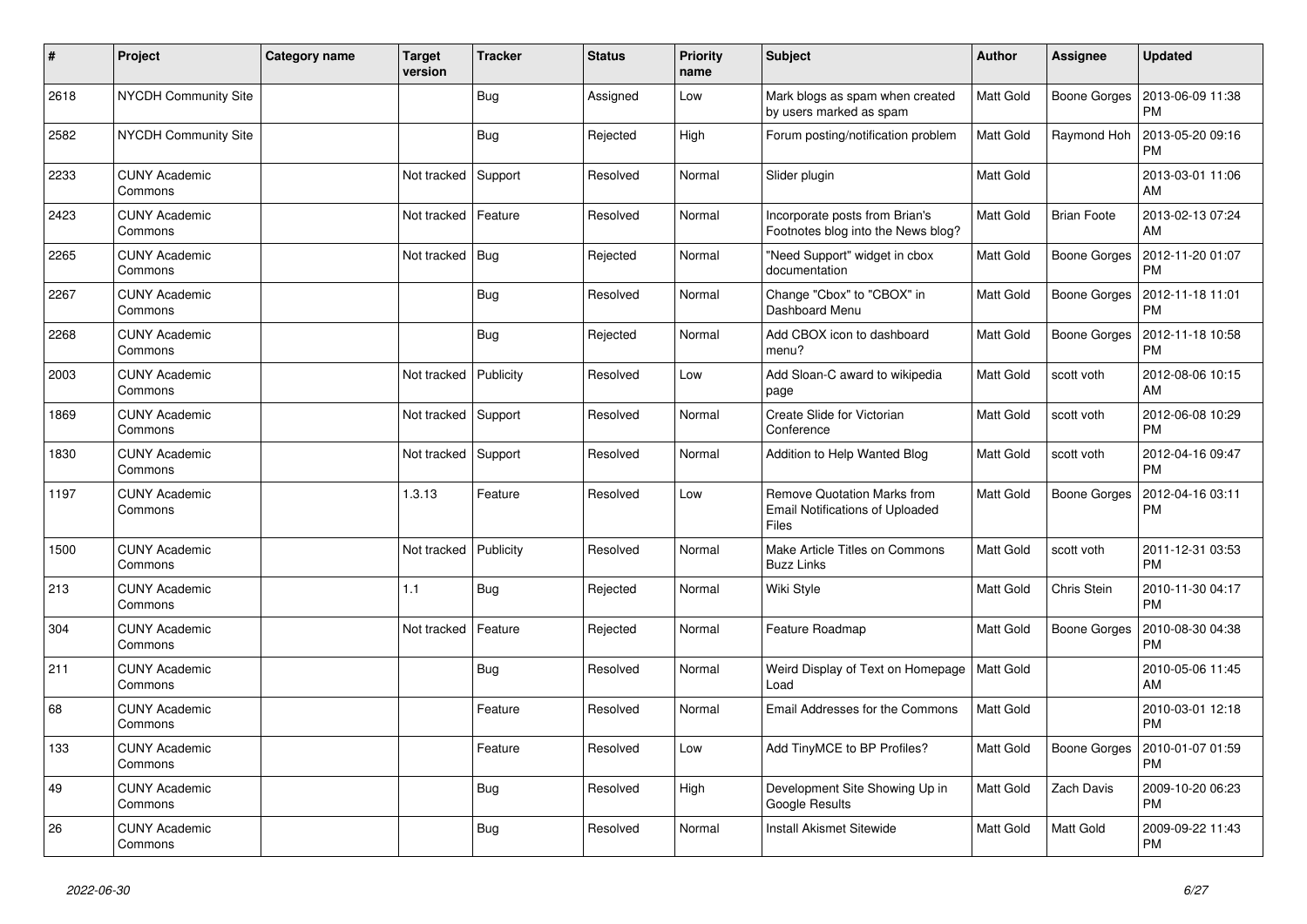| #     | Project                         | <b>Category name</b> | <b>Target</b><br>version | <b>Tracker</b> | <b>Status</b> | <b>Priority</b><br>name | <b>Subject</b>                                                                        | <b>Author</b>    | <b>Assignee</b>     | <b>Updated</b>                |
|-------|---------------------------------|----------------------|--------------------------|----------------|---------------|-------------------------|---------------------------------------------------------------------------------------|------------------|---------------------|-------------------------------|
| 8900  | <b>CUNY Academic</b><br>Commons | Accessibility        | Future<br>release        | Feature        | Assigned      | Normal                  | Look into tools to enforce<br>accessibility in WP environment                         | <b>Matt Gold</b> | Boone Gorges        | 2022-04-26 11:59<br>AM        |
| 8901  | <b>CUNY Academic</b><br>Commons | <b>Accessibility</b> | Future<br>release        | Feature        | Assigned      | Normal                  | Theme analysis for accessibility                                                      | Matt Gold        | Boone Gorges        | 2022-04-26 11:59<br>AM        |
| 13496 | <b>CUNY Academic</b><br>Commons | Accessibility        | 1.18.0                   | Bug            | Resolved      | Normal                  | Review contrast issues on<br>registration page and profile page                       | Matt Gold        | Sonja Leix          | 2020-12-08 11:31<br>AM        |
| 8899  | <b>CUNY Academic</b><br>Commons | Accessibility        | 1.13                     | Feature        | Resolved      | Normal                  | <b>Accessibility Fixes</b>                                                            | Matt Gold        | Boone Gorges        | 2018-04-23 10:55<br>AM        |
| 5581  | <b>CUNY Academic</b><br>Commons | Analytics            | Future<br>release        | Feature        | Assigned      | Normal                  | Explore alternatives to Google<br>Analytics                                           | Matt Gold        | Valerie<br>Townsend | 2020-04-17 03:12<br>PМ        |
| 4070  | <b>CUNY Academic</b><br>Commons | Analytics            | Not tracked              | Support        | Assigned      | Normal                  | Request for JITP site analytics                                                       | Matt Gold        | Seth Persons        | 2016-02-23 03:09<br>PM        |
| 1334  | <b>CUNY Academic</b><br>Commons | Analytics            | Future<br>release        | Feature        | Abandoned     | Normal                  | Create Tool To Count Email<br>Notifications                                           | Matt Gold        | Matt Gold           | 2015-11-12 12:56<br>AM        |
| 342   | <b>CUNY Academic</b><br>Commons | Blogs (BuddyPress)   | 1.10.2                   | Feature        | Resolved      | Low                     | <b>Blog Listing Displays User Avatars</b><br>Instead of Blog Avatars                  | Matt Gold        | Boone Gorges        | 2019-12-06 11:08<br>AM        |
| 8836  | <b>CUNY Academic</b><br>Commons | Blogs (BuddyPress)   | Future<br>release        | Feature        | Assigned      | Normal                  | Redesign site launch process                                                          | Matt Gold        | Boone Gorges        | 2019-10-03 02:49<br>PМ        |
| 6350  | <b>CUNY Academic</b><br>Commons | Blogs (BuddyPress)   | 1.9.31                   | Bug            | Resolved      | Normal                  | Editing blog posts results in activity<br>items                                       | Matt Gold        | Boone Gorges        | 2016-10-18 09:24<br><b>PM</b> |
| 5691  | <b>CUNY Academic</b><br>Commons | Blogs (BuddyPress)   | Future<br>release        | <b>Bug</b>     | Assigned      | High                    | Differing numbers on Sites display                                                    | Matt Gold        | Raymond Hoh         | 2016-06-13 01:37<br>PM        |
| 1098  | <b>CUNY Academic</b><br>Commons | Blogs (BuddyPress)   | 1.6                      | Feature        | Resolved      | Low                     | Create way for people to search<br>through authors on blog listings                   | Matt Gold        | Boone Gorges        | 2014-03-31 07:01<br>PМ        |
| 15228 | <b>CUNY Academic</b><br>Commons | BuddyPress (misc)    | 1.19.3                   | Bug            | Resolved      | Normal                  | Broken site icon in "Sites Across<br><b>CUNY Listing</b>                              | Matt Gold        | Raymond Hoh         | 2022-01-26 07:48<br>PM        |
| 15123 | <b>CUNY Academic</b><br>Commons | BuddyPress (misc)    | 1.19.1                   | Feature        | Resolved      | Low                     | Actions in notification list unclear?                                                 | Matt Gold        | Boone Gorges        | 2022-01-11 04:41<br><b>PM</b> |
| 12966 | <b>CUNY Academic</b><br>Commons | BuddyPress (misc)    | 1.16.15                  | Feature        | Resolved      | Normal                  | Adjust export data page language to<br>indicate that you should not leave<br>the page | <b>Matt Gold</b> | Raymond Hoh         | 2020-07-14 12:07<br>PM        |
| 12957 | <b>CUNY Academic</b><br>Commons | BuddyPress (misc)    | 1.16.14                  | Support        | Resolved      | Normal                  | Export data question                                                                  | Matt Gold        | Raymond Hoh         | 2020-06-23 10:53<br>AM        |
| 12353 | <b>CUNY Academic</b><br>Commons | BuddyPress (misc)    | Not tracked              | Bug            | Abandoned     | Normal                  | Member filtering not working                                                          | Matt Gold        | Boone Gorges        | 2020-03-10 11:14<br>AM        |
| 11209 | <b>CUNY Academic</b><br>Commons | BuddyPress (misc)    | 1.14.11                  | <b>Bug</b>     | Resolved      | Normal                  | Activity timestamp errors                                                             | Matt Gold        | Raymond Hoh         | 2019-04-23 12:27<br><b>PM</b> |
| 10209 | <b>CUNY Academic</b><br>Commons | BuddyPress (misc)    | 1.13.8                   | <b>Bug</b>     | Resolved      | Normal                  | Additional login prompt                                                               | Matt Gold        | Raymond Hoh         | 2018-08-29 03:23<br>PM        |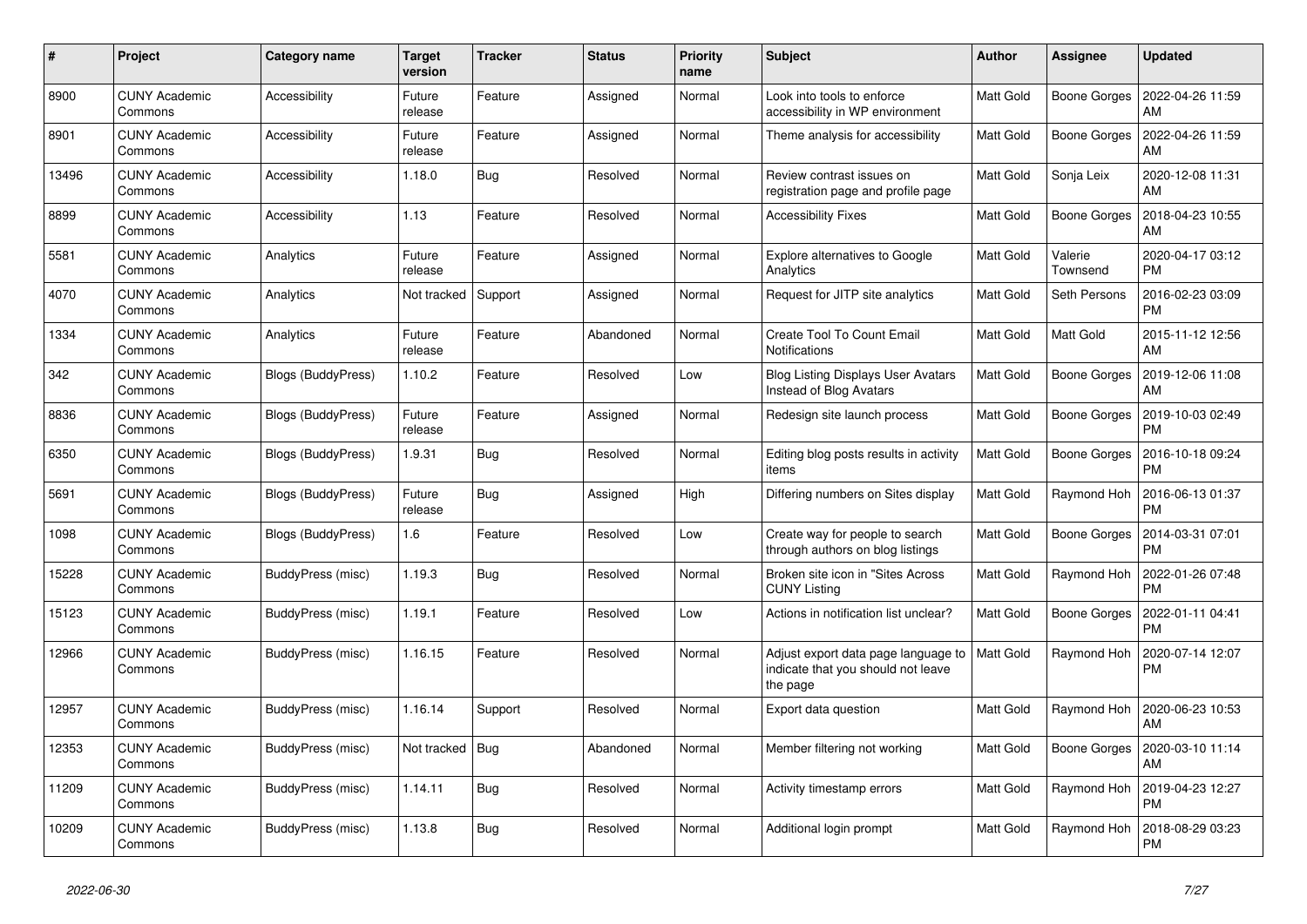| #    | Project                         | <b>Category name</b>     | <b>Target</b><br>version | <b>Tracker</b> | <b>Status</b> | <b>Priority</b><br>name | <b>Subject</b>                                                              | <b>Author</b>    | <b>Assignee</b>     | <b>Updated</b>         |
|------|---------------------------------|--------------------------|--------------------------|----------------|---------------|-------------------------|-----------------------------------------------------------------------------|------------------|---------------------|------------------------|
| 6467 | <b>CUNY Academic</b><br>Commons | BuddyPress (misc)        | Not tracked              | Support        | Resolved      | Normal                  | Question about what happens when<br>people leave/are removed from<br>groups | <b>Matt Gold</b> | Boone Gorges        | 2017-11-15 01:24<br>PM |
| 2880 | <b>CUNY Academic</b><br>Commons | BuddyPress (misc)        | 1.11                     | Feature        | Resolved      | Normal                  | RBE Group Post New Topic<br><b>Shortlink Addresses</b>                      | Matt Gold        | Raymond Hoh         | 2017-05-18 01:04<br>PM |
| 615  | <b>CUNY Academic</b><br>Commons | BuddyPress (misc)        |                          | Feature        | Rejected      | Low                     | "Enter" should trigger autocomplete<br>event                                | Matt Gold        | Boone Gorges        | 2016-10-24 11:49<br>AM |
| 506  | <b>CUNY Academic</b><br>Commons | BuddyPress (misc)        |                          | Feature        | Rejected      | Normal                  | <b>Attachments for Group</b><br><b>Announcement Posts</b>                   | Matt Gold        | Boone Gorges        | 2016-10-24 11:20<br>AM |
| 6365 | <b>CUNY Academic</b><br>Commons | <b>BuddyPress (misc)</b> | Not tracked              | Feature        | Duplicate     | Normal                  | Create Undergraduate Student<br>status/role on the CAC                      | Matt Gold        | Boone Gorges        | 2016-10-20 11:38<br>AM |
| 5978 | <b>CUNY Academic</b><br>Commons | BuddyPress (misc)        | Not tracked              | Feature        | Resolved      | Normal                  | Add Undergraduate Student to<br>Checkable filters on People page            | Matt Gold        | Boone Gorges        | 2016-09-04 09:48<br>PM |
| 654  | <b>CUNY Academic</b><br>Commons | BuddyPress (misc)        | Not tracked              | Feature        | Rejected      | Normal                  | User Interface Issues                                                       | Matt Gold        | Chris Stein         | 2016-01-26 10:53<br>AM |
| 2106 | <b>CUNY Academic</b><br>Commons | BuddyPress (misc)        | Not tracked              | Support        | Resolved      | Normal                  | Blog posts part of group activity feed                                      | Matt Gold        | Boone Gorges        | 2016-01-26 12:30<br>AM |
| 157  | <b>CUNY Academic</b><br>Commons | BuddyPress (misc)        | Not tracked              | Feature        | Rejected      | Normal                  | Conduct a review of BuddyPress<br>plugins                                   | Matt Gold        | Boone Gorges        | 2016-01-26 12:16<br>AM |
| 402  | <b>CUNY Academic</b><br>Commons | BuddyPress (misc)        | Not tracked              | Support        | Resolved      | Normal                  | Name Change Request                                                         | Matt Gold        | <b>Boone Gorges</b> | 2016-01-26 12:15<br>AM |
| 291  | <b>CUNY Academic</b><br>Commons | BuddyPress (misc)        | Future<br>release        | Feature        | Rejected      | Normal                  | Add Chat/IM functionality                                                   | Matt Gold        | Boone Gorges        | 2015-11-12 01:36<br>AM |
| 120  | <b>CUNY Academic</b><br>Commons | BuddyPress (misc)        | 1.4                      | Feature        | Resolved      | Normal                  | <b>Consider Adding Privacy Options</b><br><b>Plugin for Profiles</b>        | Matt Gold        | Boone Gorges        | 2015-11-12 01:02<br>AM |
| 554  | <b>CUNY Academic</b><br>Commons | <b>BuddyPress (misc)</b> | Future<br>release        | Feature        | Assigned      | Normal                  | Add Trackback notifications to<br>site-wide activity feed                   | Matt Gold        | Boone Gorges        | 2015-11-09 06:19<br>PM |
| 1191 | <b>CUNY Academic</b><br>Commons | BuddyPress (misc)        |                          | Feature        | Rejected      | Normal                  | Integrate Zotero Libraries into<br>Individual and Group Profiles            | Matt Gold        | Boone Gorges        | 2015-11-09 05:46<br>PM |
| 310  | <b>CUNY Academic</b><br>Commons | BuddyPress (misc)        | Future<br>release        | Feature        | Assigned      | Low                     | <b>Friend Request Email</b>                                                 | Matt Gold        | Samantha<br>Raddatz | 2015-11-09 05:08<br>PM |
| 3995 | <b>CUNY Academic</b><br>Commons | BuddyPress (misc)        | Not tracked              | Bug            | Resolved      | Normal                  | Possible People Page filter error                                           | Matt Gold        | Boone Gorges        | 2015-04-16 07:51<br>AM |
| 2978 | <b>CUNY Academic</b><br>Commons | BuddyPress (misc)        |                          | Feature        | Deferred      | Normal                  | Revise Invite Anyone Workflow                                               | Matt Gold        | Chris Stein         | 2015-04-01 08:54<br>PM |
| 3809 | <b>CUNY Academic</b><br>Commons | BuddyPress (misc)        | 1.7.17                   | Bug            | Resolved      | Normal                  | BuddyPress member filters not<br>working correctly                          | Matt Gold        | Matt Gold           | 2015-03-22 01:03<br>AM |
| 3853 | <b>CUNY Academic</b><br>Commons | BuddyPress (misc)        | 1.7.16                   | <b>Bug</b>     | Resolved      | High                    | Post erroneously ascribed to wrong<br>author in activity feed               | Matt Gold        | Raymond Hoh         | 2015-03-21 01:13<br>PM |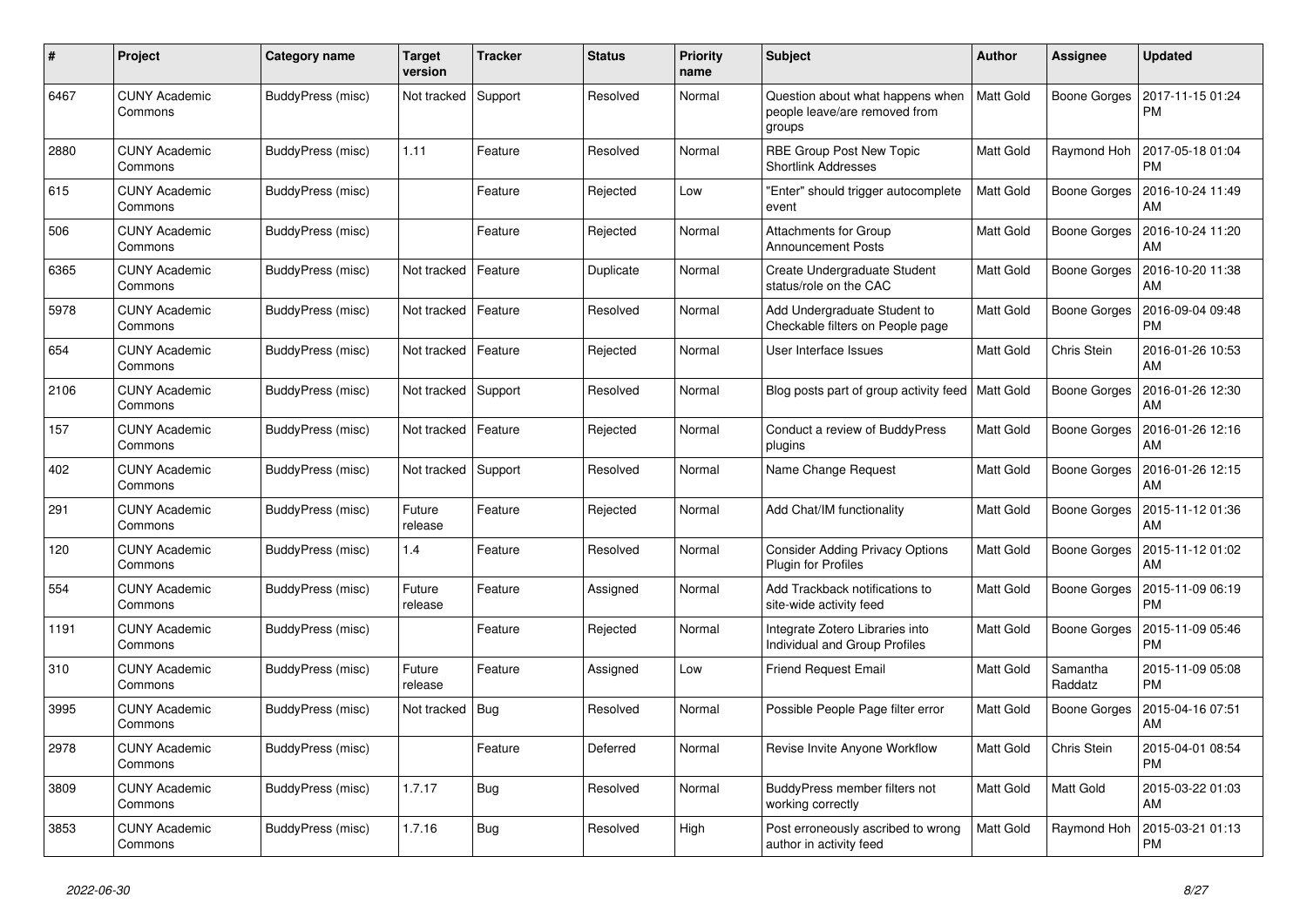| #    | Project                         | <b>Category name</b>     | <b>Target</b><br>version | <b>Tracker</b> | <b>Status</b> | <b>Priority</b><br>name | <b>Subject</b>                                                                                 | Author           | Assignee            | <b>Updated</b>                               |
|------|---------------------------------|--------------------------|--------------------------|----------------|---------------|-------------------------|------------------------------------------------------------------------------------------------|------------------|---------------------|----------------------------------------------|
| 3346 | <b>CUNY Academic</b><br>Commons | <b>BuddyPress (misc)</b> | 1.8                      | Design/UX      | Resolved      | Normal                  | Notification page option ordering                                                              | Matt Gold        | Daniel Jones        | 2015-03-13 05:25<br><b>PM</b>                |
| 2691 | <b>CUNY Academic</b><br>Commons | BuddyPress (misc)        |                          | <b>Bug</b>     | Rejected      | Normal                  | Problems inviting members to a<br>group                                                        | Matt Gold        | Dominic Giglio      | 2015-01-02 03:12<br><b>PM</b>                |
| 3343 | <b>CUNY Academic</b><br>Commons | BuddyPress (misc)        | 1.6.11                   | <b>Bug</b>     | Resolved      | Low                     | Minor Email display error                                                                      | <b>Matt Gold</b> | <b>Boone Gorges</b> | 2014-08-01 10:01<br>AM                       |
| 3293 | <b>CUNY Academic</b><br>Commons | <b>BuddyPress</b> (misc) |                          | <b>Bug</b>     | Rejected      | Normal                  | Page Not Found' Message<br>Received After Clicking on<br>View/Reply Link in Email Notification | <b>Matt Gold</b> | <b>Boone Gorges</b> | 2014-07-02 08:47<br><b>PM</b>                |
| 3219 | <b>CUNY Academic</b><br>Commons | BuddyPress (misc)        | 1.6.7                    | <b>Bug</b>     | Resolved      | Normal                  | new_groupblog_post emails not<br>being sent as HTML                                            | <b>Matt Gold</b> | Raymond Hoh         | 2014-06-23 08:36<br>AM                       |
| 2706 | <b>CUNY Academic</b><br>Commons | BuddyPress (misc)        | 1.6.4                    | <b>Bug</b>     | Resolved      | Normal                  | Problem sending group invitations                                                              | <b>Matt Gold</b> | Boone Gorges        | 2014-05-18 11:36<br>AM                       |
| 3190 | <b>CUNY Academic</b><br>Commons | BuddyPress (misc)        | 1.6.3                    | <b>Bug</b>     | Resolved      | Normal                  | Mention link on Member Profile<br>Leads to SiteWide activity stream                            | Matt Gold        | Boone Gorges        | 2014-05-12 02:53<br><b>PM</b>                |
| 2519 | <b>CUNY Academic</b><br>Commons | BuddyPress (misc)        |                          | <b>Bug</b>     | Rejected      | Low                     | User doesn't show up in site search                                                            | <b>Matt Gold</b> | Boone Gorges        | 2014-05-01 08:33<br><b>PM</b>                |
| 256  | <b>CUNY Academic</b><br>Commons | <b>BuddyPress</b> (misc) | Not tracked              | <b>Bug</b>     | Resolved      | High                    | Security warnings on site                                                                      | Matt Gold        | Boone Gorges        | 2014-05-01 09:23<br>AM                       |
| 244  | <b>CUNY Academic</b><br>Commons | BuddyPress (misc)        |                          | <b>Bug</b>     | Rejected      | Low                     | Some notifications persist after<br>being clicked                                              | <b>Matt Gold</b> | Boone Gorges        | 2014-05-01 09:20<br>AM                       |
| 2795 | <b>CUNY Academic</b><br>Commons | BuddyPress (misc)        | 1.6                      | <b>Bug</b>     | Resolved      | Normal                  | Friendship Request Acceptance<br>interface                                                     | Matt Gold        | Chris Stein         | 2014-03-27 03:07<br><b>PM</b>                |
| 2791 | <b>CUNY Academic</b><br>Commons | BuddyPress (misc)        | 1.5.19                   | <b>Bug</b>     | Rejected      | Normal                  | Modify yellow profile bar alert                                                                | Matt Gold        | Chris Stein         | 2014-02-21 03:52<br><b>PM</b>                |
| 3058 | <b>CUNY Academic</b><br>Commons | BuddyPress (misc)        | 1.5.18.1                 | Bug            | Resolved      | Urgent                  | Main navigation bar not working                                                                | <b>Matt Gold</b> | Boone Gorges        | 2014-02-21 09:28<br>AM                       |
| 2976 | <b>CUNY Academic</b><br>Commons | BuddyPress (misc)        | 1.5.16                   | Feature        | Resolved      | Normal                  | Allow users to permanently dismiss<br>notification of new profiles on profile<br>page          | Matt Gold        | Boone Gorges        | 2014-02-01 02:56<br><b>PM</b>                |
| 2979 | <b>CUNY Academic</b><br>Commons | BuddyPress (misc)        |                          | Bug            | Resolved      | Normal                  | Frame error in Invite Anyone                                                                   | Matt Gold        | Boone Gorges        | 2014-01-29 03:53<br><b>PM</b>                |
| 2944 | <b>CUNY Academic</b><br>Commons | <b>BuddyPress (misc)</b> | 1.5.13                   | Bug            | Resolved      | Normal                  | Long load time on send invites<br>group pages                                                  | Matt Gold        | Boone Gorges        | 2014-01-02 02:50<br>PM                       |
| 2922 | <b>CUNY Academic</b><br>Commons | BuddyPress (misc)        |                          | <b>Bug</b>     | Rejected      | Normal                  | Unconfirmed Plugin error - user<br>could not be activated                                      | Matt Gold        |                     | Boone Gorges   2013-12-10 04:47<br>PM        |
| 2906 | <b>CUNY Academic</b><br>Commons | BuddyPress (misc)        | 1.5.10                   | <b>Bug</b>     | Resolved      | Normal                  | Unable to delete file attachment<br>from forum post                                            | <b>Matt Gold</b> |                     | Boone Gorges   2013-12-01 09:35<br><b>PM</b> |
| 2892 | <b>CUNY Academic</b><br>Commons | BuddyPress (misc)        |                          | <b>Bug</b>     | Rejected      | High                    | Commons homepage - blog column                                                                 | Matt Gold        |                     | Boone Gorges   2013-11-14 01:00<br><b>PM</b> |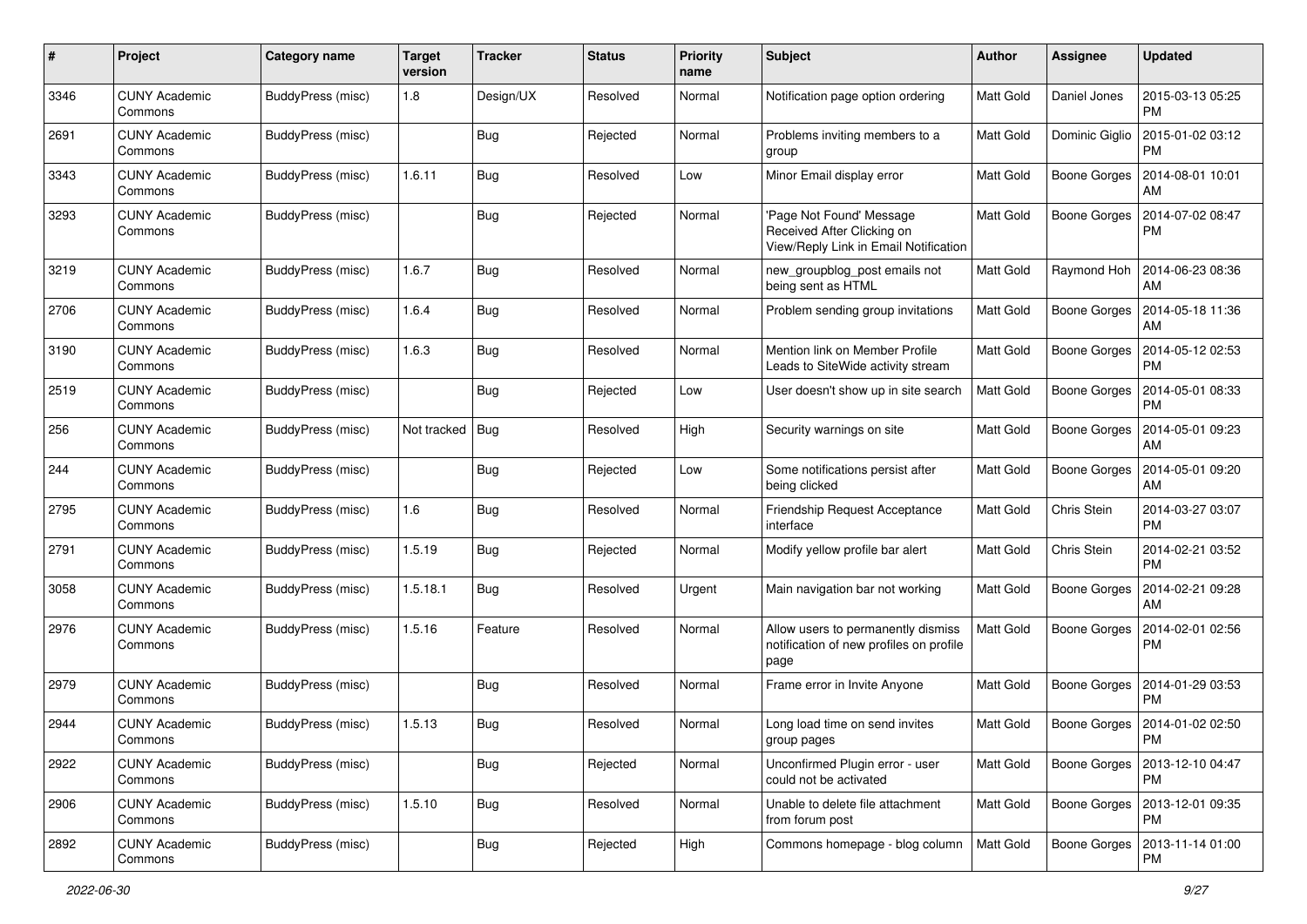| #    | Project                         | <b>Category name</b>     | <b>Target</b><br>version | <b>Tracker</b> | <b>Status</b> | <b>Priority</b><br>name | Subject                                                                                 | Author           | <b>Assignee</b>     | <b>Updated</b>                |
|------|---------------------------------|--------------------------|--------------------------|----------------|---------------|-------------------------|-----------------------------------------------------------------------------------------|------------------|---------------------|-------------------------------|
| 2845 | <b>CUNY Academic</b><br>Commons | <b>BuddyPress (misc)</b> | 1.5.7                    | Bug            | Resolved      | Normal                  | Anchor errors with bp activity items<br>created from associated blog<br>postings        | Matt Gold        | <b>Boone Gorges</b> | 2013-11-01 08:15<br><b>PM</b> |
| 2816 | <b>CUNY Academic</b><br>Commons | BuddyPress (misc)        | Future<br>release        | <b>Bug</b>     | Resolved      | Normal                  | Double posting/email notification                                                       | Matt Gold        | Raymond Hoh         | 2013-11-01 08:04<br><b>PM</b> |
| 2857 | <b>CUNY Academic</b><br>Commons | BuddyPress (misc)        | Not tracked              | <b>Bug</b>     | Resolved      | Normal                  | Double posting via RBE                                                                  | <b>Matt Gold</b> | Boone Gorges        | 2013-11-01 02:55<br><b>PM</b> |
| 2858 | <b>CUNY Academic</b><br>Commons | BuddyPress (misc)        | 1.5.7                    | Bug            | Resolved      | Normal                  | […] redux                                                                               | <b>Matt Gold</b> | Boone Gorges        | 2013-10-30 10:08<br>PM        |
| 2830 | <b>CUNY Academic</b><br>Commons | <b>BuddyPress</b> (misc) | Not tracked              | Support        | Resolved      | Normal                  | User question: "How do I stop the<br>automatic underlining of things in my<br>profile?" | <b>Matt Gold</b> | <b>Boone Gorges</b> | 2013-10-15 03:32<br><b>PM</b> |
| 2800 | <b>CUNY Academic</b><br>Commons | <b>BuddyPress</b> (misc) | 1.5.6                    | Feature        | Resolved      | Normal                  | Add Vimeo & Github social media<br>account fields to Profiles                           | Matt Gold        | Dominic Giglio      | 2013-10-14 04:51<br>PM        |
| 2821 | <b>CUNY Academic</b><br>Commons | <b>BuddyPress</b> (misc) |                          | Bug            | Duplicate     | Normal                  | RBE attempted double posts                                                              | <b>Matt Gold</b> | Raymond Hoh         | 2013-10-11 01:53<br><b>PM</b> |
| 2827 | <b>CUNY Academic</b><br>Commons | BuddyPress (misc)        |                          | Bug            | Duplicate     | Normal                  | Double email notification                                                               | <b>Matt Gold</b> | Raymond Hoh         | 2013-10-11 01:53<br><b>PM</b> |
| 2798 | <b>CUNY Academic</b><br>Commons | BuddyPress (misc)        | 1.5.4                    | Bug            | Resolved      | Normal                  | IE10 Profile Display Errors                                                             | <b>Matt Gold</b> | Raymond Hoh         | 2013-09-25 03:33<br><b>PM</b> |
| 2786 | <b>CUNY Academic</b><br>Commons | <b>BuddyPress</b> (misc) | 1.5.3                    | Bug            | Resolved      | Normal                  | Move position of close window<br>checkbox on overlay                                    | Matt Gold        | Boone Gorges        | 2013-09-19 12:07<br><b>PM</b> |
| 2785 | <b>CUNY Academic</b><br>Commons | BuddyPress (misc)        | Not tracked              | Bug            | Resolved      | Normal                  | Don't see cuny is shortlink for myself   Matt Gold                                      |                  | Boone Gorges        | 2013-09-12 10:56<br>AM        |
| 2776 | <b>CUNY Academic</b><br>Commons | BuddyPress (misc)        | 1.5.2                    | Bug            | Resolved      | Normal                  | Change Name of SPS in College list   Matt Gold                                          |                  | Boone Gorges        | 2013-09-11 08:19<br>PM        |
| 2771 | <b>CUNY Academic</b><br>Commons | BuddyPress (misc)        | 1.5.2                    | Feature        | Resolved      | Normal                  | Change Brief Descriptor Text Color<br>Again                                             | <b>Matt Gold</b> | Boone Gorges        | 2013-09-10 06:07<br>AM        |
| 2775 | <b>CUNY Academic</b><br>Commons | <b>BuddyPress</b> (misc) | 1.5.1.1                  | Bug            | Resolved      | High                    | Add Lehman College to List of<br>Colleges in Profiles                                   | Matt Gold        | Boone Gorges        | 2013-09-06 04:40<br><b>PM</b> |
| 2730 | <b>CUNY Academic</b><br>Commons | BuddyPress (misc)        |                          | Bug            | Duplicate     | Normal                  | Limits on Publications Entry Field                                                      | Matt Gold        | Boone Gorges        | 2013-08-29 09:36<br>AM        |
| 2763 | <b>CUNY Academic</b><br>Commons | BuddyPress (misc)        |                          | Bug            | Rejected      | Normal                  | Send Invites Page Hang                                                                  | <b>Matt Gold</b> | Boone Gorges        | 2013-08-29 09:33<br>  AM      |
| 2755 | <b>CUNY Academic</b><br>Commons | BuddyPress (misc)        | 1.5.1                    | Bug            | Resolved      | Normal                  | Alphabetize list of colleges in<br>positions drop-down                                  | <b>Matt Gold</b> | Boone Gorges        | 2013-08-29 09:30<br>AM        |
| 2738 | <b>CUNY Academic</b><br>Commons | BuddyPress (misc)        | 1.5.0.2                  | <b>Bug</b>     | Resolved      | High                    | Users Unable to Change Email<br><b>Address in Settings</b>                              | Matt Gold        | Boone Gorges        | 2013-08-28 09:05<br>PM        |
| 2713 | <b>CUNY Academic</b><br>Commons | BuddyPress (misc)        | 1.5.1                    | Feature        | Resolved      | Normal                  | Lighten Brief Descriptor Text Color                                                     | Matt Gold        | Boone Gorges        | 2013-08-28 12:58<br><b>PM</b> |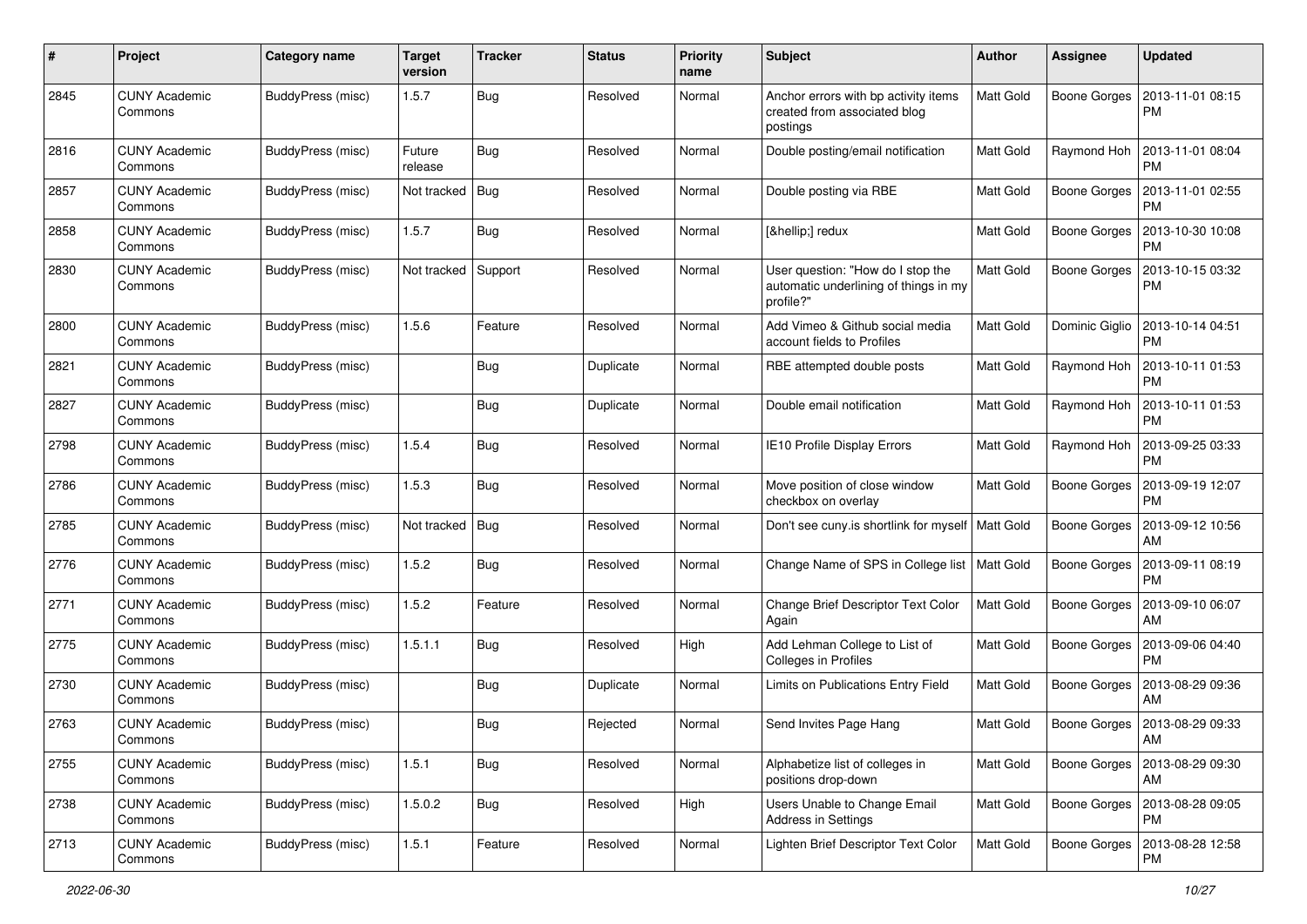| #    | Project                         | <b>Category name</b> | <b>Target</b><br>version | <b>Tracker</b> | <b>Status</b> | <b>Priority</b><br>name | <b>Subject</b>                                                                     | <b>Author</b>    | <b>Assignee</b> | <b>Updated</b>                |
|------|---------------------------------|----------------------|--------------------------|----------------|---------------|-------------------------|------------------------------------------------------------------------------------|------------------|-----------------|-------------------------------|
| 2732 | <b>CUNY Academic</b><br>Commons | BuddyPress (misc)    | 1.5.1                    | Feature        | Resolved      | Normal                  | Return users to profile public view<br>after editing save                          | <b>Matt Gold</b> | Boone Gorges    | 2013-08-28 12:53<br><b>PM</b> |
| 2711 | <b>CUNY Academic</b><br>Commons | BuddyPress (misc)    | 1.5.1                    | Feature        | Resolved      | Normal                  | Add Change Avatar Link/Interface to<br>Profile Editing Page                        | Matt Gold        | Boone Gorges    | 2013-08-28 12:40<br><b>PM</b> |
| 2735 | <b>CUNY Academic</b><br>Commons | BuddyPress (misc)    | 1.5.1                    | <b>Bug</b>     | Resolved      | Normal                  | Profile Incorrectly Shortens About<br>You Field                                    | <b>Matt Gold</b> | Boone Gorges    | 2013-08-28 11:36<br>AM        |
| 2737 | <b>CUNY Academic</b><br>Commons | BuddyPress (misc)    | 1.5.0.2                  | Bug            | Resolved      | Urgent                  | CAC Not allowing CUNY Addresses<br>to Register                                     | <b>Matt Gold</b> | Boone Gorges    | 2013-08-26 05:43<br><b>PM</b> |
| 2729 | <b>CUNY Academic</b><br>Commons | BuddyPress (misc)    | 1.5.0.2                  | Bug            | Resolved      | Urgent                  | Update Positions to Include Missing<br>Colleges                                    | Matt Gold        | Boone Gorges    | 2013-08-26 09:54<br>AM        |
| 2731 | <b>CUNY Academic</b><br>Commons | BuddyPress (misc)    | Not tracked              | Support        | Resolved      | Normal                  | <b>Profile Positions Question</b>                                                  | <b>Matt Gold</b> | Boone Gorges    | 2013-08-26 08:41<br>AM        |
| 2712 | <b>CUNY Academic</b><br>Commons | BuddyPress (misc)    | 1.5.0.1                  | Bug            | Resolved      | Normal                  | Font Size in BP Profile Menu Should   Matt Gold<br>be Larger                       |                  | Boone Gorges    | 2013-08-23 04:36<br><b>PM</b> |
| 2714 | <b>CUNY Academic</b><br>Commons | BuddyPress (misc)    | 1.5.0.1                  | Bug            | Resolved      | Normal                  | Font and Font Size Inconsistent in<br><b>Commons Profile</b>                       | <b>Matt Gold</b> | Boone Gorges    | 2013-08-23 04:17<br><b>PM</b> |
| 2322 | <b>CUNY Academic</b><br>Commons | BuddyPress (misc)    | 1.5                      | Feature        | Resolved      | Normal                  | Allow File uploads to be added<br>"quietly" (without email notification)           | <b>Matt Gold</b> | Dominic Giglio  | 2013-08-21 05:23<br><b>PM</b> |
| 2066 | <b>CUNY Academic</b><br>Commons | BuddyPress (misc)    | 1.5                      | Feature        | Resolved      | Low                     | Public Blog Posts Associated with<br>Private Groups showing up in<br>Sitewide feed | Matt Gold        | Boone Gorges    | 2013-08-09 08:24<br><b>PM</b> |
| 2360 | <b>CUNY Academic</b><br>Commons | BuddyPress (misc)    | 1.5                      | Feature        | Resolved      | Low                     | Confirmation before File Deletion                                                  | Matt Gold        | Boone Gorges    | 2013-08-01 09:08<br><b>PM</b> |
| 2101 | <b>CUNY Academic</b><br>Commons | BuddyPress (misc)    | $1.5$                    | Feature        | Resolved      | Low                     | Provide Site Admins Access to Send   Matt Gold<br><b>Invites Menus</b>             |                  | Boone Gorges    | 2013-08-01 09:07<br><b>PM</b> |
| 2528 | <b>CUNY Academic</b><br>Commons | BuddyPress (misc)    | 1.4.31                   | Feature        | Resolved      | Low                     | BP emails sent from secondary sites   Matt Gold<br>should use main site headers    |                  | Raymond Hoh     | 2013-07-11 11:14<br>AM        |
| 2116 | <b>CUNY Academic</b><br>Commons | BuddyPress (misc)    | 1.4.31                   | <b>Bug</b>     | Resolved      | Normal                  | Include failed message in RBE<br><b>Failure Notification</b>                       | <b>Matt Gold</b> | Raymond Hoh     | 2013-07-08 11:01<br><b>PM</b> |
| 2195 | <b>CUNY Academic</b><br>Commons | BuddyPress (misc)    |                          | Feature        | Rejected      | Normal                  | Reconfigure Files Page Layout                                                      | <b>Matt Gold</b> | Chris Stein     | 2013-06-28 03:57<br><b>PM</b> |
| 2595 | <b>CUNY Academic</b><br>Commons | BuddyPress (misc)    | 1.4.29                   | <b>Bug</b>     | Resolved      | Low                     | Group invitation script                                                            | Matt Gold        | Boone Gorges    | 2013-06-02 04:06<br><b>PM</b> |
| 2596 | <b>CUNY Academic</b><br>Commons | BuddyPress (misc)    |                          | Bug            | Rejected      | Normal                  | Homepage Recent blog posts<br>widget display                                       | <b>Matt Gold</b> | Boone Gorges    | 2013-05-23 10:50<br><b>PM</b> |
| 2159 | <b>CUNY Academic</b><br>Commons | BuddyPress (misc)    | 1.4.24                   | Bug            | Resolved      | Normal                  | Page redirection after accepting<br>group invite                                   | Matt Gold        | Dominic Giglio  | 2013-04-11 08:00<br><b>PM</b> |
| 2479 | <b>CUNY Academic</b><br>Commons | BuddyPress (misc)    | 1.4.21                   | Bug            | Resolved      | Urgent                  | Double posting, double notification<br>of message posted via RBE                   | <b>Matt Gold</b> | Raymond Hoh     | 2013-04-09 02:04<br>AM        |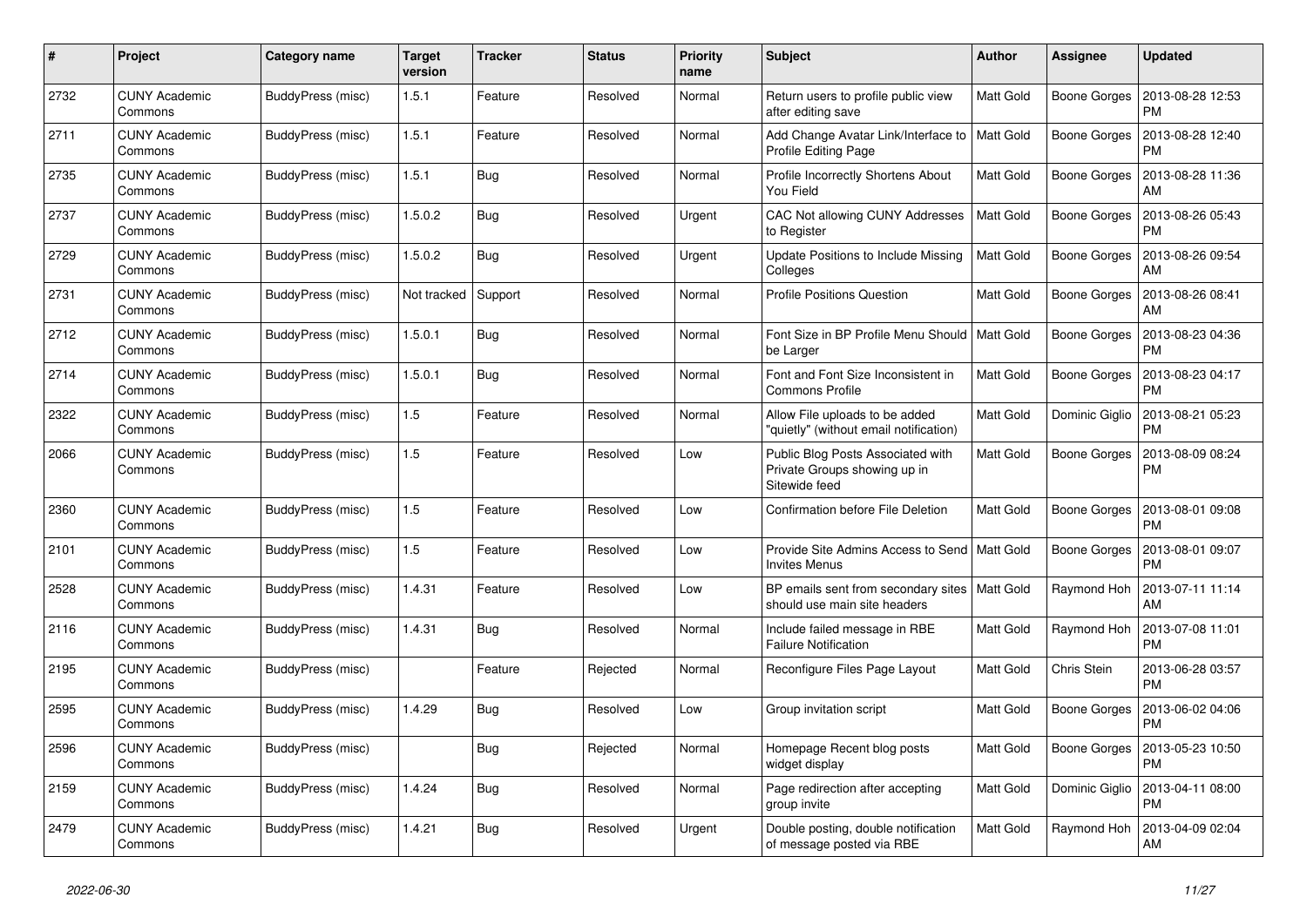| #    | Project                         | Category name     | <b>Target</b><br>version | <b>Tracker</b> | <b>Status</b> | <b>Priority</b><br>name | <b>Subject</b>                                                                   | <b>Author</b>    | <b>Assignee</b>     | <b>Updated</b>                |
|------|---------------------------------|-------------------|--------------------------|----------------|---------------|-------------------------|----------------------------------------------------------------------------------|------------------|---------------------|-------------------------------|
| 2469 | <b>CUNY Academic</b><br>Commons | BuddyPress (misc) | Not tracked              | Feature        | Resolved      | Normal                  | cuny.is shortlink request                                                        | Matt Gold        | Sarah<br>Morgano    | 2013-02-21 07:56<br><b>PM</b> |
| 2468 | <b>CUNY Academic</b><br>Commons | BuddyPress (misc) | Not tracked              | Support        | Resolved      | Normal                  | Group files total and individual size<br>limit?                                  | Matt Gold        | <b>Boone Gorges</b> | 2013-02-20 10:31<br>PM        |
| 2415 | <b>CUNY Academic</b><br>Commons | BuddyPress (misc) | 1.4.19                   | Bug            | Resolved      | Normal                  | Remove "Popular" link on<br>homepage members widget                              | Matt Gold        | Boone Gorges        | 2013-02-12 10:05<br>PM        |
| 2387 | <b>CUNY Academic</b><br>Commons | BuddyPress (misc) | 1.4.19                   | <b>Bug</b>     | Resolved      | Low                     | File upload notifications contain<br>escape characters                           | Matt Gold        | Boone Gorges        | 2013-02-11 02:21<br>PM        |
| 2251 | <b>CUNY Academic</b><br>Commons | BuddyPress (misc) | 1.4.13                   | Bug            | Resolved      | Low                     | From address of forum notifications                                              | Matt Gold        | Boone Gorges        | 2013-02-03 01:56<br><b>PM</b> |
| 2385 | <b>CUNY Academic</b><br>Commons | BuddyPress (misc) | 1.4.18                   | Bug            | Resolved      | Normal                  | Sitewide nav bar not appearing                                                   | Matt Gold        | Boone Gorges        | 2013-01-24 10:21<br>AM        |
| 2090 | <b>CUNY Academic</b><br>Commons | BuddyPress (misc) |                          | Feature        | Rejected      | Normal                  | Create Course Group Template that<br>includes notifications of new blog<br>posts | <b>Matt Gold</b> | Boone Gorges        | 2012-12-18 10:59<br>AM        |
| 1386 | <b>CUNY Academic</b><br>Commons | BuddyPress (misc) | 1.5                      | Feature        | Resolved      | Low                     | Create way to create custom order<br>BP Profile Field checklist items            | Matt Gold        | Dominic Giglio      | 2012-12-18 10:38<br>AM        |
| 2014 | <b>CUNY Academic</b><br>Commons | BuddyPress (misc) | 1.5                      | Bug            | Resolved      | Normal                  | Improper margins on Members<br>Directory                                         | Matt Gold        | Dominic Giglio      | 2012-12-18 10:37<br>AM        |
| 2248 | <b>CUNY Academic</b><br>Commons | BuddyPress (misc) | 1.4.11                   | Feature        | Resolved      | Low                     | Create Profile link to academia.edu<br>profile                                   | Matt Gold        | Dominic Giglio      | 2012-11-21 11:55<br><b>PM</b> |
| 2220 | <b>CUNY Academic</b><br>Commons | BuddyPress (misc) | 1.4.11                   | Bug            | Resolved      | Low                     | Spacing error on BP Doc comments                                                 | <b>Matt Gold</b> | Dominic Giglio      | 2012-11-20 03:47<br><b>PM</b> |
| 2191 | <b>CUNY Academic</b><br>Commons | BuddyPress (misc) | 1.4.10                   | <b>Bug</b>     | Resolved      | Low                     | File upload to group doesn't register<br>as activity?                            | <b>Matt Gold</b> | Dominic Giglio      | 2012-11-11 09:28<br><b>PM</b> |
| 2184 | <b>CUNY Academic</b><br>Commons | BuddyPress (misc) | 1.4.9                    | Support        | Resolved      | Normal                  | Adjust Invite Directions to include<br>info about max invites                    | Matt Gold        | Boone Gorges        | 2012-11-03 04:23<br><b>PM</b> |
| 2176 | <b>CUNY Academic</b><br>Commons | BuddyPress (misc) | 1.4.9                    | <b>Bug</b>     | Rejected      | Normal                  | Page error upon accepting group<br>membership request                            | Matt Gold        | Dominic Giglio      | 2012-11-01 09:48<br><b>PM</b> |
| 2188 | <b>CUNY Academic</b><br>Commons | BuddyPress (misc) | 1.4.9                    | <b>Bug</b>     | Resolved      | Normal                  | Line Spacing/Breaks on BP Docs                                                   | Matt Gold        | Chris Stein         | 2012-11-01 03:15<br><b>PM</b> |
| 2105 | <b>CUNY Academic</b><br>Commons | BuddyPress (misc) | 1.4.9                    | <b>Bug</b>     | Resolved      | Normal                  | File name in a file uploaded to group<br>contains escape characters              | <b>Matt Gold</b> | Dominic Giglio      | 2012-11-01 12:02<br><b>PM</b> |
| 2206 | <b>CUNY Academic</b><br>Commons | BuddyPress (misc) | 1.4.9                    | Support        | Resolved      | Normal                  | Change anchor location for "Post"<br>New Topic" in group forums                  | Matt Gold        | Dominic Giglio      | 2012-11-01 11:16<br>AM        |
| 2221 | <b>CUNY Academic</b><br>Commons | BuddyPress (misc) |                          | Bug            | Duplicate     | Low                     | Spacing error on BP Doc comments                                                 | <b>Matt Gold</b> | Boone Gorges        | 2012-10-30 10:03<br>AM        |
| 2117 | <b>CUNY Academic</b><br>Commons | BuddyPress (misc) | 1.4.8                    | Bug            | Resolved      | Normal                  | User reports double notification of<br>announcements                             | Matt Gold        | Dominic Giglio      | 2012-10-22 09:37<br>AM        |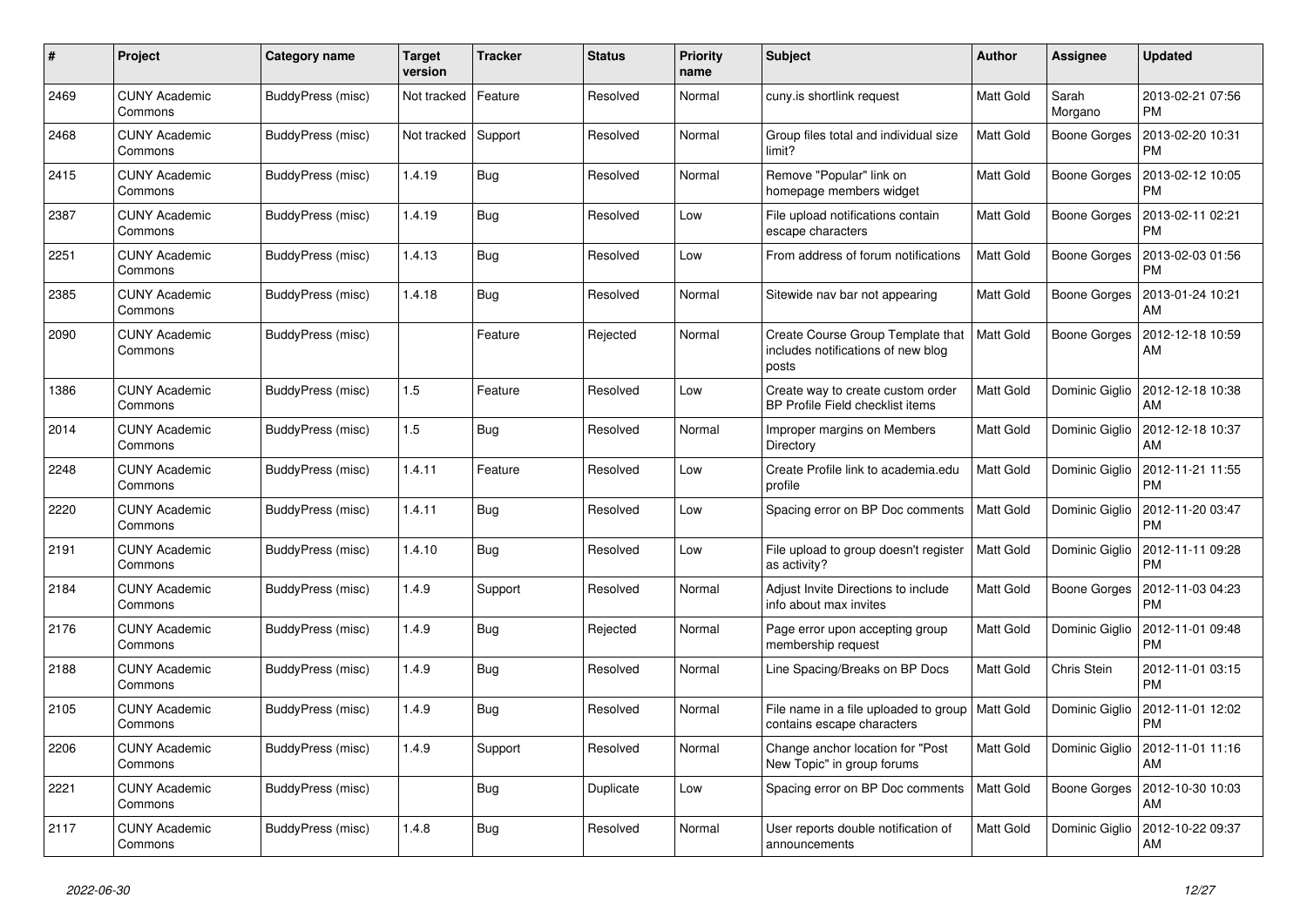| #    | Project                         | Category name            | <b>Target</b><br>version | <b>Tracker</b> | <b>Status</b> | <b>Priority</b><br>name | <b>Subject</b>                                                                      | Author           | <b>Assignee</b>     | <b>Updated</b>                        |
|------|---------------------------------|--------------------------|--------------------------|----------------|---------------|-------------------------|-------------------------------------------------------------------------------------|------------------|---------------------|---------------------------------------|
| 2082 | <b>CUNY Academic</b><br>Commons | BuddyPress (misc)        | 1.4.8                    | Support        | Resolved      | High                    | Default: No Email?                                                                  | Matt Gold        | Dominic Giglio      | 2012-10-19 04:55<br>PM                |
| 2185 | <b>CUNY Academic</b><br>Commons | BuddyPress (misc)        | 1.4.8                    | Feature        | Resolved      | Normal                  | Add WP Touch plugin                                                                 | Matt Gold        | Dominic Giglio      | 2012-10-15 01:33<br><b>PM</b>         |
| 2183 | CUNY Academic<br>Commons        | BuddyPress (misc)        | Not tracked              | Support        | Resolved      | Normal                  | Limit on group membership                                                           | <b>Matt Gold</b> | Boone Gorges        | 2012-10-12 03:40<br>PM                |
| 2169 | <b>CUNY Academic</b><br>Commons | <b>BuddyPress</b> (misc) | Not tracked              | Feature        | Resolved      | Normal                  | Increase Maximum Number of Invite<br>Anyone Invites                                 | Matt Gold        | <b>Boone Gorges</b> | 2012-10-04 07:36<br>AM                |
| 2053 | <b>CUNY Academic</b><br>Commons | BuddyPress (misc)        | 1.4.6                    | Feature        | Resolved      | Normal                  | <b>RBE on BP Docs</b>                                                               | <b>Matt Gold</b> | <b>Boone Gorges</b> | 2012-10-01 04:14<br><b>PM</b>         |
| 2129 | <b>CUNY Academic</b><br>Commons | BuddyPress (misc)        | 1.4.6                    | Bug            | Resolved      | Low                     | […]                                                                                 | Matt Gold        | Boone Gorges        | 2012-09-30 09:53<br>AM                |
| 2121 | <b>CUNY Academic</b><br>Commons | BuddyPress (misc)        | 1.4.6                    | Bug            | Resolved      | Low                     | Email notification of forum post<br>omits hyperlinked word                          | Matt Gold        | Boone Gorges        | 2012-09-30 09:05<br>AM                |
| 1997 | <b>CUNY Academic</b><br>Commons | <b>BuddyPress</b> (misc) | 1.4.6                    | Bug            | Resolved      | Normal                  | Forum post notification didn't<br>indicate image attachments                        | Matt Gold        | Boone Gorges        | 2012-09-23 05:03<br>PM                |
| 2037 | <b>CUNY Academic</b><br>Commons | BuddyPress (misc)        | 1.4.5                    | <b>Bug</b>     | Resolved      | Normal                  | Special Character shows up in RBE<br>post                                           | Matt Gold        | Raymond Hoh         | 2012-09-17 07:12<br><b>PM</b>         |
| 2091 | <b>CUNY Academic</b><br>Commons | BuddyPress (misc)        | Not tracked              | Bug            | Resolved      | Normal                  | <b>RBE Down</b>                                                                     | <b>Matt Gold</b> | Raymond Hoh         | 2012-09-02 06:00<br><b>PM</b>         |
| 2046 | <b>CUNY Academic</b><br>Commons | <b>BuddyPress</b> (misc) | 1.4.3                    | Bug            | Resolved      | High                    | <b>RBE Delayed Post</b>                                                             | <b>Matt Gold</b> | Raymond Hoh         | 2012-08-27 11:55<br>AM                |
| 2039 | <b>CUNY Academic</b><br>Commons | BuddyPress (misc)        | 1.4.3                    | Support        | Resolved      | Normal                  | Create Failure function for RBE                                                     | Matt Gold        | Raymond Hoh         | 2012-08-27 09:44<br>AM                |
| 2057 | <b>CUNY Academic</b><br>Commons | BuddyPress (misc)        | 1.4.3                    | Bug            | Resolved      | Normal                  | Newest/Active/Popular Filters Not<br>working on Homepage List of<br>Groups, Members | Matt Gold        | Boone Gorges        | 2012-08-23 03:18<br><b>PM</b>         |
| 2035 | <b>CUNY Academic</b><br>Commons | BuddyPress (misc)        | 1.4.3                    | Support        | Resolved      | High                    | Reply by Email - some possible<br>confusion                                         | <b>Matt Gold</b> | Raymond Hoh         | 2012-08-19 08:58<br>AM                |
| 2052 | <b>CUNY Academic</b><br>Commons | BuddyPress (misc)        |                          | Bug            | Rejected      | Normal                  | <b>RBE Not Enabled?</b>                                                             | Matt Gold        | Boone Gorges        | 2012-08-18 09:16<br><b>PM</b>         |
| 1220 | <b>CUNY Academic</b><br>Commons | <b>BuddyPress</b> (misc) |                          | Feature        | Duplicate     | Normal                  | Create native WordPress version of<br>UserVoice integrated into the<br>Commons      | <b>Matt Gold</b> | <b>Boone Gorges</b> | 2012-08-15 01:15<br>PM                |
| 2045 | <b>CUNY Academic</b><br>Commons | BuddyPress (misc)        |                          | Bug            | Duplicate     | Normal                  | Double Post/RBE Notification                                                        | Matt Gold        |                     | Boone Gorges   2012-08-15 08:53<br>AM |
| 2040 | <b>CUNY Academic</b><br>Commons | BuddyPress (misc)        | 1.4.2                    | <b>Bug</b>     | Resolved      | Normal                  | RBE on BP Docs Edits?                                                               | Matt Gold        |                     | Boone Gorges   2012-08-14 08:13<br>AM |
| 2041 | <b>CUNY Academic</b><br>Commons | BuddyPress (misc)        | 1.4.2                    | Bug            | Resolved      | Low                     | Vertical Alignment on BP Doc<br>"delete" hoverlink                                  | Matt Gold        |                     | Boone Gorges   2012-08-13 10:54<br>PM |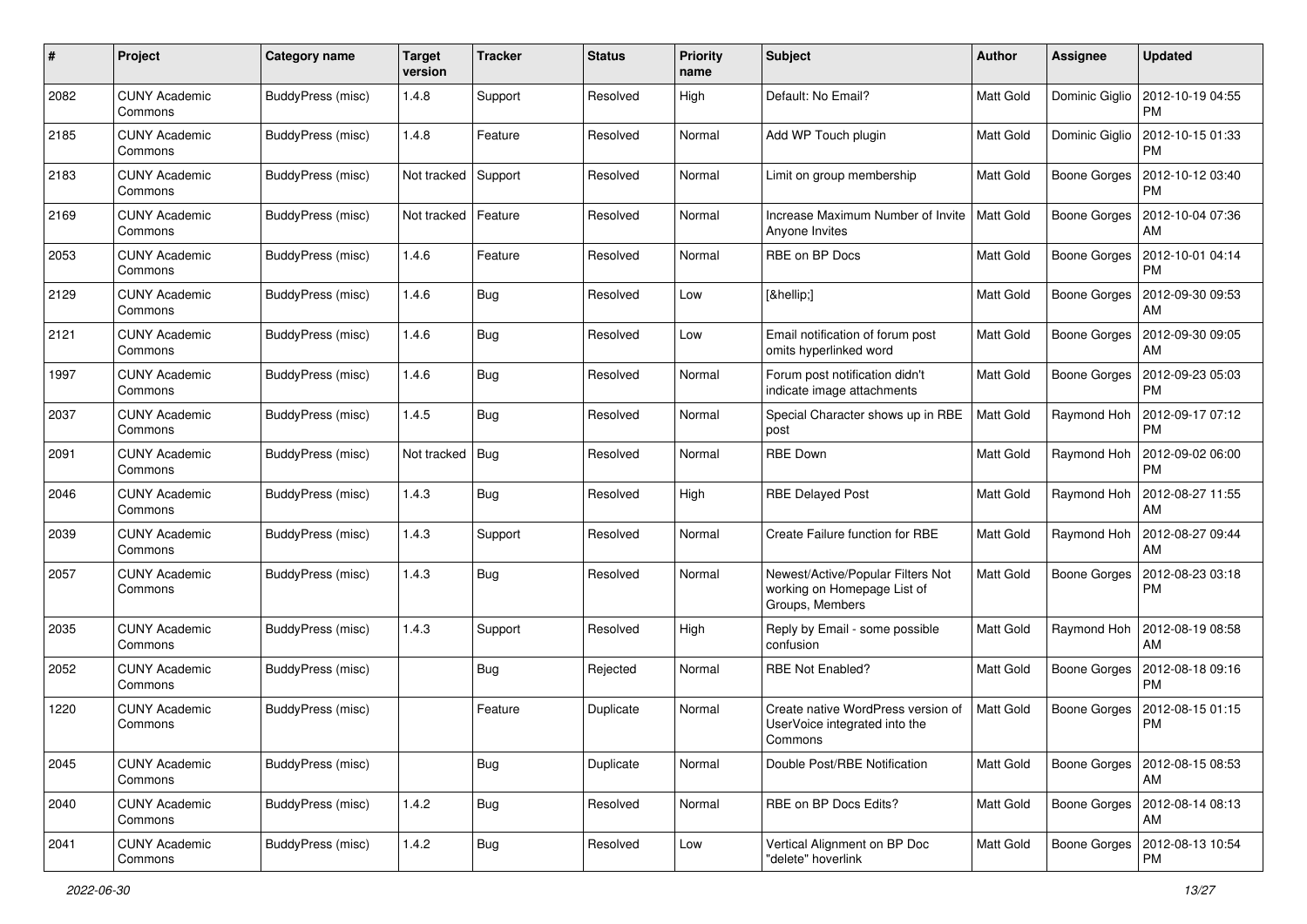| #    | Project                         | Category name     | <b>Target</b><br>version | <b>Tracker</b> | <b>Status</b> | <b>Priority</b><br>name | <b>Subject</b>                                                               | <b>Author</b>    | <b>Assignee</b> | <b>Updated</b>                |
|------|---------------------------------|-------------------|--------------------------|----------------|---------------|-------------------------|------------------------------------------------------------------------------|------------------|-----------------|-------------------------------|
| 2033 | <b>CUNY Academic</b><br>Commons | BuddyPress (misc) |                          | Feature        | Rejected      | Normal                  | Allow status update to be deleted<br>directly from profile page              | <b>Matt Gold</b> | Boone Gorges    | 2012-08-10 04:51<br><b>PM</b> |
| 1199 | <b>CUNY Academic</b><br>Commons | BuddyPress (misc) | 1.4                      | Feature        | Resolved      | Normal                  | Add Option for Open Text Field to<br><b>BP Profile Checkbox Fields</b>       | Matt Gold        | Boone Gorges    | 2012-08-01 05:23<br>PM        |
| 2008 | <b>CUNY Academic</b><br>Commons | BuddyPress (misc) | 1.4                      | Feature        | Resolved      | Normal                  | Show Recently Active Users on<br>Commons Homepage                            | Matt Gold        | Raymond Hoh     | 2012-08-01 05:23<br>PM        |
| 1504 | <b>CUNY Academic</b><br>Commons | BuddyPress (misc) | 1.4                      | Feature        | Resolved      | Normal                  | Allow members to choose multiple<br>colleges on Profile pages                | Matt Gold        | Boone Gorges    | 2012-08-01 03:34<br><b>PM</b> |
| 1990 | <b>CUNY Academic</b><br>Commons | BuddyPress (misc) | 1.3.17                   | Bug            | Resolved      | Low                     | In Forum post list, member avatar<br>partially obscures member name          | Matt Gold        | Boone Gorges    | 2012-07-29 08:42<br>PM        |
| 1401 | <b>CUNY Academic</b><br>Commons | BuddyPress (misc) | 1.4                      | <b>Bug</b>     | Resolved      | Low                     | Avoiding really long blog names                                              | <b>Matt Gold</b> | Dominic Giglio  | 2012-07-16 01:02<br><b>PM</b> |
| 909  | <b>CUNY Academic</b><br>Commons | BuddyPress (misc) |                          | Feature        | Duplicate     | Normal                  | Create Calendar Feature for Groups                                           | Matt Gold        | Boone Gorges    | 2012-07-16 12:38<br><b>PM</b> |
| 1629 | <b>CUNY Academic</b><br>Commons | BuddyPress (misc) | 1.4                      | Support        | Resolved      | Normal                  | <b>Deleting Group Announcements</b>                                          | Matt Gold        | Dominic Giglio  | 2012-07-16 12:26<br><b>PM</b> |
| 1979 | <b>CUNY Academic</b><br>Commons | BuddyPress (misc) | 1.4                      | <b>Bug</b>     | Rejected      | Normal                  | Received two notifications of an<br>activity update                          | <b>Matt Gold</b> | Boone Gorges    | 2012-07-12 10:43<br>AM        |
| 1453 | <b>CUNY Academic</b><br>Commons | BuddyPress (misc) |                          | Bug            | Rejected      | High                    | Multiple problems with featured<br>image widget for blog posts               | Matt Gold        | Dominic Giglio  | 2012-07-02 04:22<br><b>PM</b> |
| 1411 | <b>CUNY Academic</b><br>Commons | BuddyPress (misc) | 1.3.17                   | Feature        | Resolved      | Low                     | <b>Deleting Docs</b>                                                         | Matt Gold        | Boone Gorges    | 2012-07-02 12:43<br>PM        |
| 1559 | <b>CUNY Academic</b><br>Commons | BuddyPress (misc) |                          | Feature        | Rejected      | Normal                  | Crop Text Length Field on Featured<br>Homepage Widget Doesn't Work           | <b>Matt Gold</b> | Dominic Giglio  | 2012-07-02 12:10<br><b>PM</b> |
| 1249 | <b>CUNY Academic</b><br>Commons | BuddyPress (misc) |                          | Feature        | Rejected      | Low                     | Highlight password-change options<br>for people using automated<br>passwords | Matt Gold        | Dominic Giglio  | 2012-07-02 07:50<br>AM        |
| 1953 | <b>CUNY Academic</b><br>Commons | BuddyPress (misc) | 1.3.15                   | Bug            | Resolved      | Normal                  | Email forum notification formatting<br>issue                                 | Matt Gold        | Boone Gorges    | 2012-06-21 03:32<br><b>PM</b> |
| 1881 | <b>CUNY Academic</b><br>Commons | BuddyPress (misc) | 1.3.13                   | <b>Bug</b>     | Resolved      | Low                     | Double forum notification received                                           | Matt Gold        | Boone Gorges    | 2012-05-22 02:51<br><b>PM</b> |
| 1859 | <b>CUNY Academic</b><br>Commons | BuddyPress (misc) | 1.3.13                   | Bug            | Resolved      | Low                     | Orthographical error on page in the<br>sign-up process                       | Matt Gold        | Boone Gorges    | 2012-05-02 11:43<br>AM        |
| 1457 | <b>CUNY Academic</b><br>Commons | BuddyPress (misc) | 1.4                      | Feature        | Resolved      | Low                     | Allow people to clear old status<br>updates                                  | Matt Gold        | Dominic Giglio  | 2012-04-24 10:35<br>AM        |
| 1560 | <b>CUNY Academic</b><br>Commons | BuddyPress (misc) | 1.3.12                   | Outreach       | Resolved      | Normal                  | Add social media icons/info to About   Matt Gold<br>page and Contact Us page |                  | Boone Gorges    | 2012-04-12 09:07<br>AM        |
| 1505 | <b>CUNY Academic</b><br>Commons | BuddyPress (misc) | 1.4                      | Feature        | Duplicate     | Normal                  | Allow members to clear past status<br>updates                                | Matt Gold        | Boone Gorges    | 2012-04-06 04:42<br><b>PM</b> |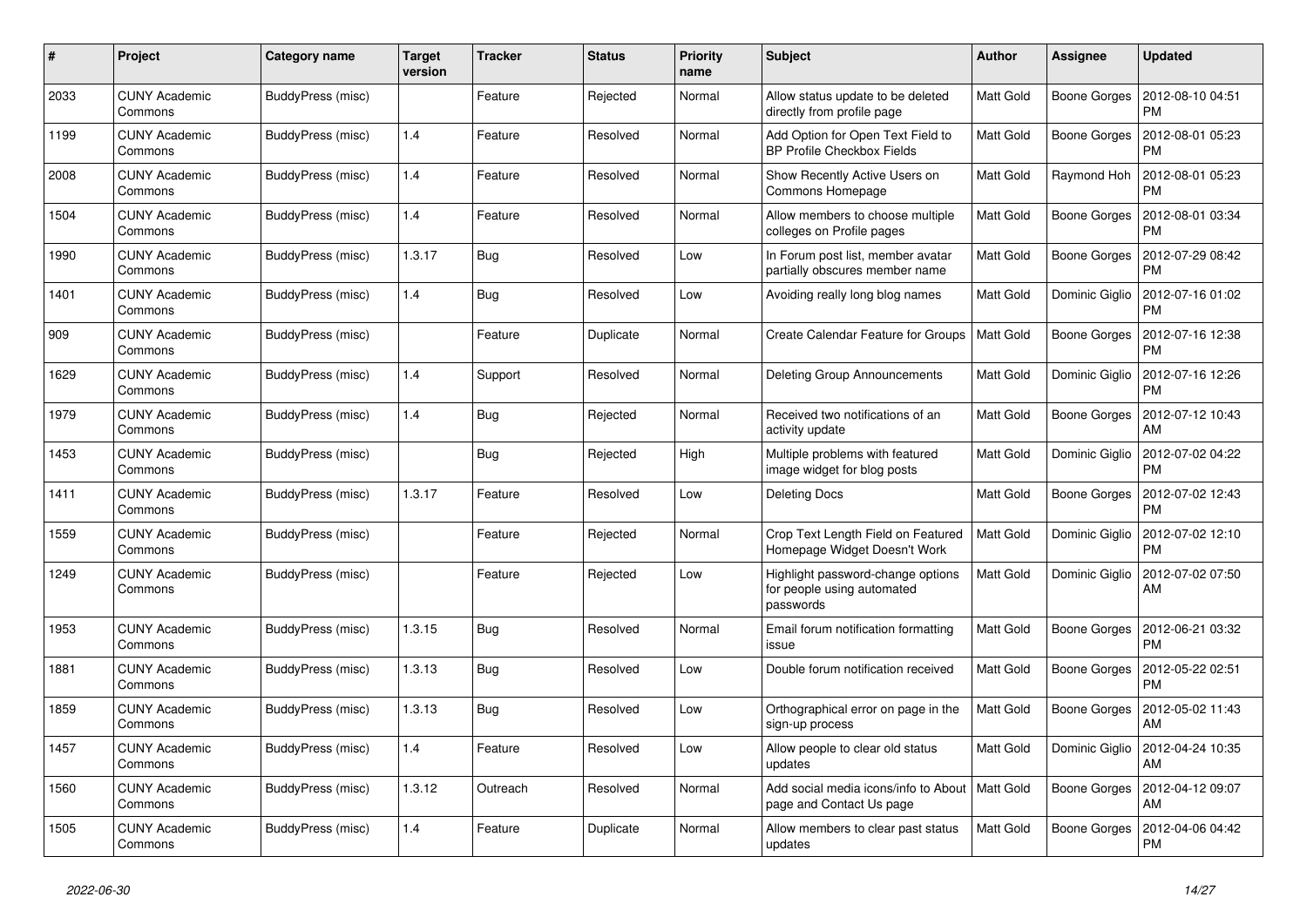| #    | Project                         | Category name     | <b>Target</b><br>version | <b>Tracker</b> | <b>Status</b> | <b>Priority</b><br>name | <b>Subject</b>                                                                        | <b>Author</b>    | <b>Assignee</b>     | <b>Updated</b>                        |
|------|---------------------------------|-------------------|--------------------------|----------------|---------------|-------------------------|---------------------------------------------------------------------------------------|------------------|---------------------|---------------------------------------|
| 1614 | <b>CUNY Academic</b><br>Commons | BuddyPress (misc) | 1.3.11                   | <b>Bug</b>     | Resolved      | Normal                  | Non-CUNY Sign-Up Code<br><b>Disappears After Creation</b>                             | <b>Matt Gold</b> |                     | Boone Gorges   2012-04-05 01:50<br>AM |
| 1657 | <b>CUNY Academic</b><br>Commons | BuddyPress (misc) | 1.3.10                   | <b>Bug</b>     | Resolved      | Normal                  | Caching Issues                                                                        | Matt Gold        |                     | 2012-04-04 10:17<br>AM                |
| 1672 | <b>CUNY Academic</b><br>Commons | BuddyPress (misc) | 1.3.11                   | Bug            | Resolved      | Normal                  | Activity replies in groups                                                            | Matt Gold        | Boone Gorges        | 2012-04-04 09:37<br>AM                |
| 1784 | <b>CUNY Academic</b><br>Commons | BuddyPress (misc) | 1.3.11                   | Bug            | Resolved      | Normal                  | Date/Content Problems on Forum<br>digest emails                                       | Matt Gold        | Boone Gorges        | 2012-04-03 08:28<br><b>PM</b>         |
| 1794 | <b>CUNY Academic</b><br>Commons | BuddyPress (misc) | 1.3.10                   | <b>Bug</b>     | Resolved      | Normal                  | Remove "Notice anything new"<br>notification                                          | Matt Gold        | <b>Boone Gorges</b> | 2012-03-29 09:45<br><b>PM</b>         |
| 1663 | <b>CUNY Academic</b><br>Commons | BuddyPress (misc) | 1.3.9                    | Support        | Resolved      | Normal                  | Please add info on Private --> Public<br>Group Announcement Functionality<br>to Codex | <b>Matt Gold</b> | Sarah<br>Morgano    | 2012-03-01 10:26<br>AM                |
| 1624 | <b>CUNY Academic</b><br>Commons | BuddyPress (misc) | Future<br>release        | Feature        | Rejected      | Low                     | Group's announcements disappear<br>when group privacy changed                         | <b>Matt Gold</b> | Boone Gorges        | 2012-02-29 09:31<br>AM                |
| 762  | <b>CUNY Academic</b><br>Commons | BuddyPress (misc) |                          | Bug            | Resolved      | Normal                  | <b>Resolve Email Notification Problems</b><br>with Lehman addresses                   | Matt Gold        |                     | 2012-02-28 10:52<br>AM                |
| 1568 | <b>CUNY Academic</b><br>Commons | BuddyPress (misc) | Not tracked              | <b>Bug</b>     | Resolved      | Normal                  | Member reports problem with email<br>notifications                                    | <b>Matt Gold</b> |                     | 2012-02-28 10:51<br>AM                |
| 1390 | <b>CUNY Academic</b><br>Commons | BuddyPress (misc) | 1.4                      | Feature        | Resolved      | Normal                  | Show "Kitchen Sink" by Default in<br><b>TinyMCE</b>                                   | <b>Matt Gold</b> | Dominic Giglio      | 2012-02-28 10:37<br>AM                |
| 1648 | <b>CUNY Academic</b><br>Commons | BuddyPress (misc) | 1.3.9                    | Feature        | Resolved      | Urgent                  | Add Password Protect WordPress<br>Plugin                                              | Matt Gold        |                     | 2012-02-24 10:22<br>AM                |
| 1616 | <b>CUNY Academic</b><br>Commons | BuddyPress (misc) | 1.3.7                    | <b>Bug</b>     | Resolved      | Low                     | BP Docs timeout issue                                                                 | <b>Matt Gold</b> | Boone Gorges        | 2012-02-21 03:23<br><b>PM</b>         |
| 1555 | <b>CUNY Academic</b><br>Commons | BuddyPress (misc) | 1.3.6                    | Bug            | Resolved      | Low                     | Sticky forum post shows up twice in<br>post listings                                  | Matt Gold        | Boone Gorges        | 2012-02-08 06:44<br><b>PM</b>         |
| 1558 | <b>CUNY Academic</b><br>Commons | BuddyPress (misc) | 1.3.6                    | <b>Bug</b>     | Resolved      | Normal                  | Login Issues                                                                          | Matt Gold        | Boone Gorges        | 2012-02-08 06:40<br><b>PM</b>         |
| 1571 | <b>CUNY Academic</b><br>Commons | BuddyPress (misc) | 1.3.6                    | Bug            | Resolved      | Low                     | Non-CUNY Sign-Up Code Pages<br>Published                                              | Matt Gold        | Boone Gorges        | 2012-02-08 04:46<br><b>PM</b>         |
| 1615 | <b>CUNY Academic</b><br>Commons | BuddyPress (misc) |                          | Feature        | Duplicate     | Low                     | Forum search                                                                          | <b>Matt Gold</b> | <b>Boone Gorges</b> | 2012-02-04 10:22<br>AM                |
| 1556 | <b>CUNY Academic</b><br>Commons | BuddyPress (misc) | 1.3.6                    | Feature        | Rejected      | Normal                  | New option for College profile field                                                  | Matt Gold        | Boone Gorges        | 2012-01-19 08:12<br>AM                |
| 1546 | <b>CUNY Academic</b><br>Commons | BuddyPress (misc) | 1.3.5                    | <b>Bug</b>     | Resolved      | Low                     | Unable to view comparative<br>document history in BP Docs                             | Matt Gold        | Boone Gorges        | 2012-01-17 06:13<br><b>PM</b>         |
| 1545 | <b>CUNY Academic</b><br>Commons | BuddyPress (misc) | 1.3.5                    | <b>Bug</b>     | Resolved      | Normal                  | Problem with BP Doc Comment Edit<br>Icon in Forums                                    | <b>Matt Gold</b> | Boone Gorges        | 2012-01-16 06:14<br><b>PM</b>         |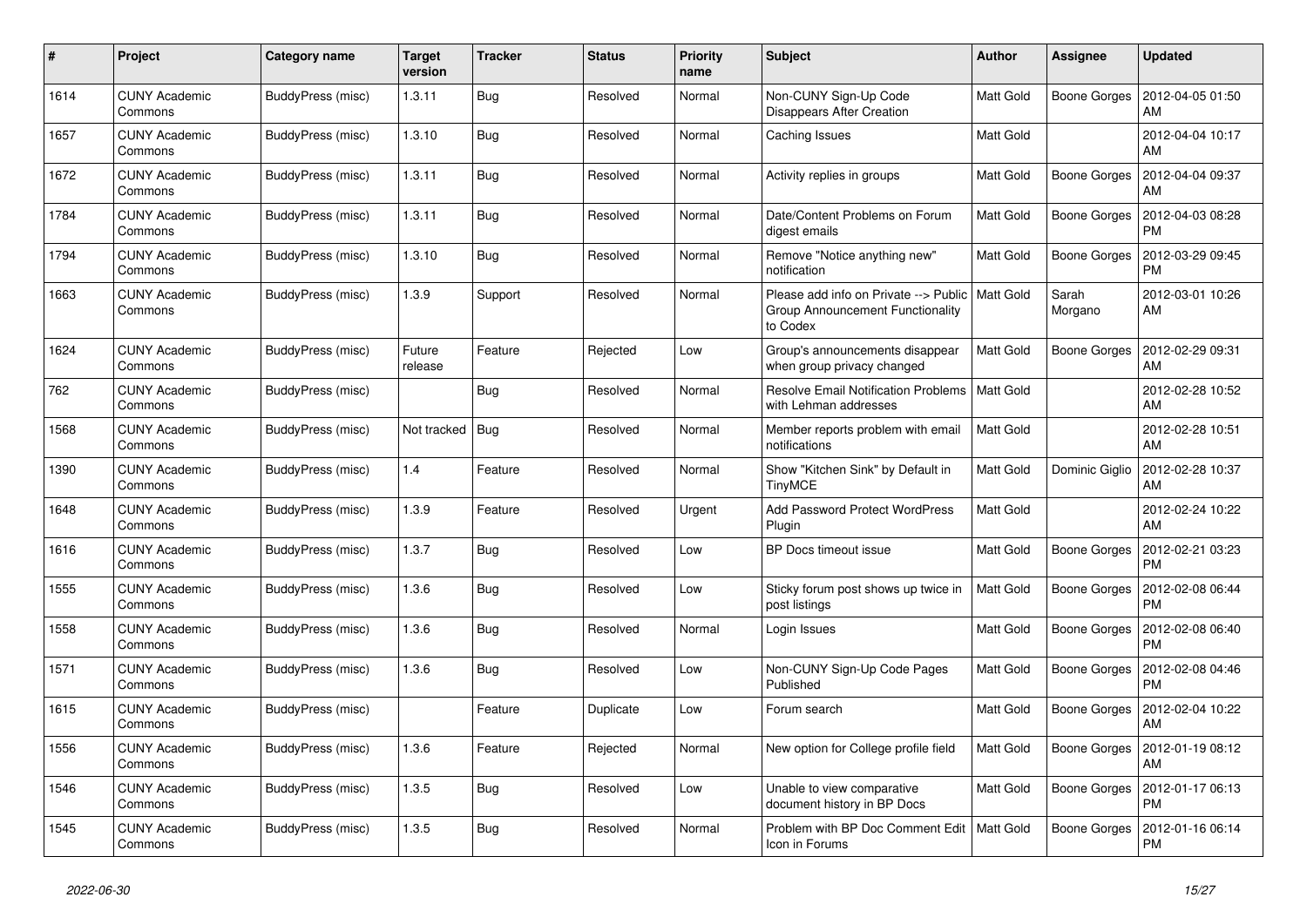| #    | Project                         | <b>Category name</b>     | <b>Target</b><br>version | <b>Tracker</b> | <b>Status</b> | <b>Priority</b><br>name | <b>Subject</b>                                                                            | <b>Author</b>    | Assignee            | <b>Updated</b>                               |
|------|---------------------------------|--------------------------|--------------------------|----------------|---------------|-------------------------|-------------------------------------------------------------------------------------------|------------------|---------------------|----------------------------------------------|
| 1498 | <b>CUNY Academic</b><br>Commons | BuddyPress (misc)        | 1.3.3                    | Bug            | Resolved      | Normal                  | Non-Logged in User Redirect<br>Feature not working                                        | Matt Gold        | Boone Gorges        | 2012-01-11 04:57<br><b>PM</b>                |
| 1487 | <b>CUNY Academic</b><br>Commons | BuddyPress (misc)        | 1.3.3                    | Feature        | Resolved      | Normal                  | Bug when using Featured Widget to<br>display a page                                       | Matt Gold        | <b>Boone Gorges</b> | 2012-01-10 10:05<br>PM                       |
| 1507 | <b>CUNY Academic</b><br>Commons | BuddyPress (misc)        | 1.3.3                    | Feature        | Resolved      | Normal                  | Add Custom Sidebar Plugin                                                                 | Matt Gold        | <b>Boone Gorges</b> | 2012-01-10 07:30<br><b>PM</b>                |
| 1503 | <b>CUNY Academic</b><br>Commons | BuddyPress (misc)        | 1.3.3                    | Bug            | Resolved      | Normal                  | File list not showing file descriptions                                                   | Matt Gold        | <b>Boone Gorges</b> | 2012-01-10 07:28<br>PM                       |
| 1488 | <b>CUNY Academic</b><br>Commons | BuddyPress (misc)        | 1.3.3                    | Bug            | Resolved      | Normal                  | Unable to edit forum post                                                                 | Matt Gold        | <b>Boone Gorges</b> | 2012-01-10 07:20<br><b>PM</b>                |
| 1495 | <b>CUNY Academic</b><br>Commons | <b>BuddyPress (misc)</b> | 1.3.3                    | Bug            | Rejected      | Low                     | Newest Member Filter on homepage<br>not working                                           | Matt Gold        | Boone Gorges        | 2011-12-22 11:29<br>AM                       |
| 1455 | <b>CUNY Academic</b><br>Commons | BuddyPress (misc)        | 1.3.1                    | Bug            | Resolved      | Normal                  | Errant error message on Groups<br>page                                                    | Matt Gold        | Boone Gorges        | 2011-12-16 02:05<br><b>PM</b>                |
| 1451 | <b>CUNY Academic</b><br>Commons | BuddyPress (misc)        | 1.3.1                    | <b>Bug</b>     | Resolved      | Normal                  | Social Media Profile Icons Not<br>Showing Up Automatically?                               | Matt Gold        | Boone Gorges        | 2011-12-15 07:06<br>PM                       |
| 1441 | <b>CUNY Academic</b><br>Commons | BuddyPress (misc)        | Not tracked              | Support        | Rejected      | Normal                  | Hiding BP Admin bar on a<br>subdomain blog                                                | <b>Matt Gold</b> | <b>Boone Gorges</b> | 2011-12-14 04:01<br><b>PM</b>                |
| 1294 | <b>CUNY Academic</b><br>Commons | BuddyPress (misc)        | Not tracked              | Bug            | Resolved      | Normal                  | Profile Field Search by College Not<br><b>Working Correctly</b>                           | Matt Gold        | <b>Boone Gorges</b> | 2011-12-09 07:11<br>AM                       |
| 1394 | <b>CUNY Academic</b><br>Commons | BuddyPress (misc)        | 1.3                      | Feature        | Rejected      | Normal                  | Update Filters to include new BP<br>Profile roles                                         | Matt Gold        | <b>Boone Gorges</b> | 2011-12-09 07:11<br>AM                       |
| 1412 | <b>CUNY Academic</b><br>Commons | BuddyPress (misc)        | 1.3                      | <b>Bug</b>     | Resolved      | Normal                  | Alter text on pop-up message about<br>role field                                          | <b>Matt Gold</b> | Boone Gorges        | 2011-12-08 12:58<br>PM                       |
| 1400 | <b>CUNY Academic</b><br>Commons | BuddyPress (misc)        | 1.2.7                    | Bug            | Resolved      | Normal                  | Firefox Login Caching Issue                                                               | Matt Gold        | Boone Gorges        | 2011-12-06 05:53<br><b>PM</b>                |
| 1393 | <b>CUNY Academic</b><br>Commons | BuddyPress (misc)        | Not tracked              | Feature        | Resolved      | Normal                  | Add Postdoc option to Profile Role                                                        | <b>Matt Gold</b> | Matt Gold           | 2011-12-03 04:17<br><b>PM</b>                |
| 1387 | <b>CUNY Academic</b><br>Commons | <b>BuddyPress</b> (misc) | Not tracked              | Feature        | Resolved      | Normal                  | Add Alumnus/a Category for BP<br>Profile Fields                                           | Matt Gold        | Matt Gold           | 2011-11-29 12:04<br>AM                       |
| 1345 | <b>CUNY Academic</b><br>Commons | BuddyPress (misc)        | 1.3                      | Bug            | Resolved      | Normal                  | Consider Adding BuddyPress Group   Matt Gold<br>for Community Admins and Mods<br>Plugin   |                  | Boone Gorges        | 2011-11-28 03:17<br><b>PM</b>                |
| 1256 | <b>CUNY Academic</b><br>Commons | BuddyPress (misc)        | $1.3$                    | Feature        | Resolved      | Normal                  | Enable BP Docs by default on<br>Commons groups                                            | <b>Matt Gold</b> |                     | Boone Gorges   2011-11-15 02:27<br><b>PM</b> |
| 1344 | <b>CUNY Academic</b><br>Commons | BuddyPress (misc)        | $1.3$                    | Bug            | Resolved      | Normal                  | Activity Feed Items not Appearing in<br>Group                                             | Matt Gold        | Boone Gorges        | 2011-11-14 11:26<br>AM                       |
| 1321 | <b>CUNY Academic</b><br>Commons | BuddyPress (misc)        | 1.2.5                    | <b>Bug</b>     | Duplicate     | Normal                  | BP Doc Comment Doesn't Show Up   Matt Gold<br>on Doc (but does appear in group<br>stream) |                  | Boone Gorges        | 2011-11-04 08:04<br>AM                       |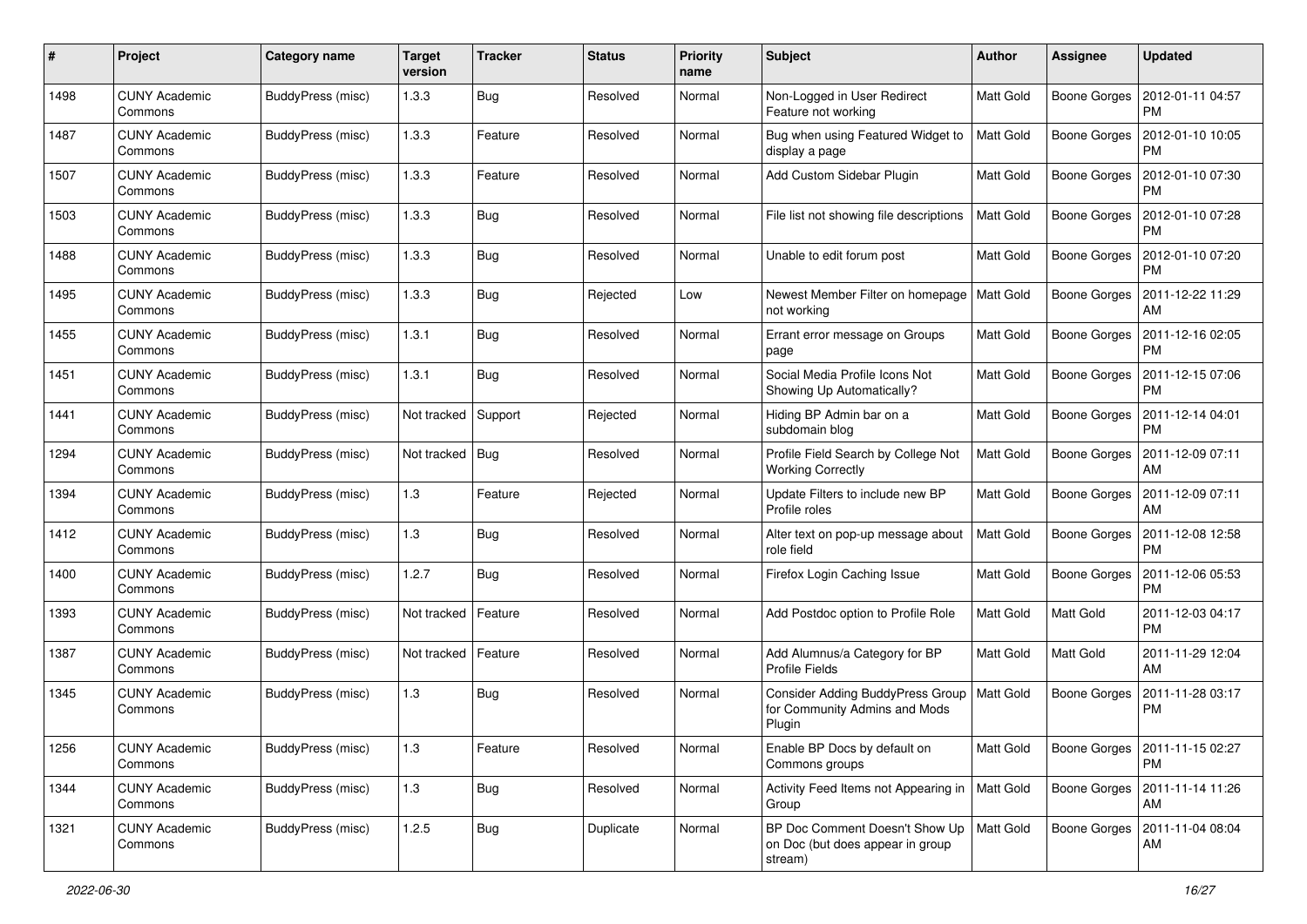| $\#$ | Project                         | <b>Category name</b> | <b>Target</b><br>version | <b>Tracker</b> | <b>Status</b> | <b>Priority</b><br>name | <b>Subject</b>                                                                  | <b>Author</b>    | Assignee         | <b>Updated</b>                |
|------|---------------------------------|----------------------|--------------------------|----------------|---------------|-------------------------|---------------------------------------------------------------------------------|------------------|------------------|-------------------------------|
| 643  | <b>CUNY Academic</b><br>Commons | BuddyPress (misc)    | 1.3                      | Feature        | Resolved      | Normal                  | Create Mechanism to Require<br>People to Fill Out New Identity<br>Profile Field | Matt Gold        | Boone Gorges     | 2011-10-19 01:50<br><b>PM</b> |
| 626  | CUNY Academic<br>Commons        | BuddyPress (misc)    | Not tracked   Bug        |                | Resolved      | Normal                  | Edit Help Blog Post on Syncing<br>Group/Blog Authorship                         | Matt Gold        | Sarah<br>Morgano | 2011-10-13 11:29<br>AM        |
| 642  | <b>CUNY Academic</b><br>Commons | BuddyPress (misc)    | Not tracked              | Feature        | Resolved      | Normal                  | Create new BuddyPress Profile<br>Field to Designate Role                        | Matt Gold        | Matt Gold        | 2011-09-24 03:22<br><b>PM</b> |
| 906  | <b>CUNY Academic</b><br>Commons | BuddyPress (misc)    | 1.3                      | Feature        | Resolved      | Low                     | Allow users to edit BP Doc<br>comments                                          | Matt Gold        | Boone Gorges     | 2011-09-14 01:27<br>AM        |
| 1162 | CUNY Academic<br>Commons        | BuddyPress (misc)    | 1.2.5                    | Feature        | Resolved      | Normal                  | Organization of "My Blogs"<br>Dropdown on Nav Bar                               | Matt Gold        | Boone Gorges     | 2011-09-14 01:24<br>AM        |
| 697  | CUNY Academic<br>Commons        | BuddyPress (misc)    | 1.3                      | Feature        | Resolved      | Normal                  | Member request: Indented text in<br>Forum Posts                                 | Matt Gold        | Boone Gorges     | 2011-09-13 03:29<br><b>PM</b> |
| 532  | <b>CUNY Academic</b><br>Commons | BuddyPress (misc)    | 1.3                      | Feature        | Resolved      | Normal                  | Allow members to paste in a group<br>of email addresses when sending<br>invites | <b>Matt Gold</b> | Boone Gorges     | 2011-09-13 01:12<br><b>PM</b> |
| 649  | <b>CUNY Academic</b><br>Commons | BuddyPress (misc)    | 1.3                      | Feature        | Resolved      | Normal                  | Create Copy All button for<br><b>BuddyPress Docs</b>                            | <b>Matt Gold</b> | Boone Gorges     | 2011-09-13 11:59<br>AM        |
| 1117 | <b>CUNY Academic</b><br>Commons | BuddyPress (misc)    | 1.2.5                    | Bug            | Resolved      | Normal                  | Character Display Error in Feed                                                 | Matt Gold        | Boone Gorges     | 2011-09-12 06:29<br><b>PM</b> |
| 1145 | CUNY Academic<br>Commons        | BuddyPress (misc)    | 1.2.5                    | Bug            | Resolved      | Low                     | Alert Box on Group Join                                                         | Matt Gold        | Boone Gorges     | 2011-09-12 05:56<br><b>PM</b> |
| 1143 | <b>CUNY Academic</b><br>Commons | BuddyPress (misc)    | 1.2.5                    | <b>Bug</b>     | Resolved      | Normal                  | Notifications of Old Posts                                                      | <b>Matt Gold</b> |                  | 2011-08-30 09:56<br><b>PM</b> |
| 351  | <b>CUNY Academic</b><br>Commons | BuddyPress (misc)    | Not tracked              | Bug            | Rejected      | Normal                  | Invited Group Members Aren't<br>Automatically Added to Groups                   | Matt Gold        | Boone Gorges     | 2011-08-22 06:54<br><b>PM</b> |
| 466  | <b>CUNY Academic</b><br>Commons | BuddyPress (misc)    | Not tracked   Bug        |                | Rejected      | Normal                  | Friendship Requests coming out of<br>nowhere                                    | Matt Gold        | Boone Gorges     | 2011-08-22 06:52<br><b>PM</b> |
| 590  | <b>CUNY Academic</b><br>Commons | BuddyPress (misc)    | Not tracked Bug          |                | Resolved      | Normal                  | Roadmap Discussion                                                              | Matt Gold        | Boone Gorges     | 2011-08-22 06:51<br><b>PM</b> |
| 599  | <b>CUNY Academic</b><br>Commons | BuddyPress (misc)    | Future<br>release        | Feature        | Assigned      | Normal                  | Consider adding rating plugins for<br><b>BuddyPress/BBPress</b>                 | <b>Matt Gold</b> | Boone Gorges     | 2011-08-22 06:50<br><b>PM</b> |
| 735  | <b>CUNY Academic</b><br>Commons | BuddyPress (misc)    | 1.2.5                    | Feature        | Resolved      | Normal                  | BP Docs - Include Check-Box to<br>Avoid Email Notifications of Minor<br>Edits   | Matt Gold        | Boone Gorges     | 2011-07-24 11:34<br>AM        |
| 993  | <b>CUNY Academic</b><br>Commons | BuddyPress (misc)    | 1.2.5                    | Bug            | Resolved      | Low                     | <b>BP Docs Notification Issue</b>                                               | Matt Gold        | Boone Gorges     | 2011-07-20 12:10<br>AM        |
| 992  | CUNY Academic<br>Commons        | BuddyPress (misc)    | 1.2.5                    | Bug            | Resolved      | Normal                  | BP Docs comments show up on WP<br>Dashboard                                     | <b>Matt Gold</b> | Boone Gorges     | 2011-07-19 02:17<br>PM        |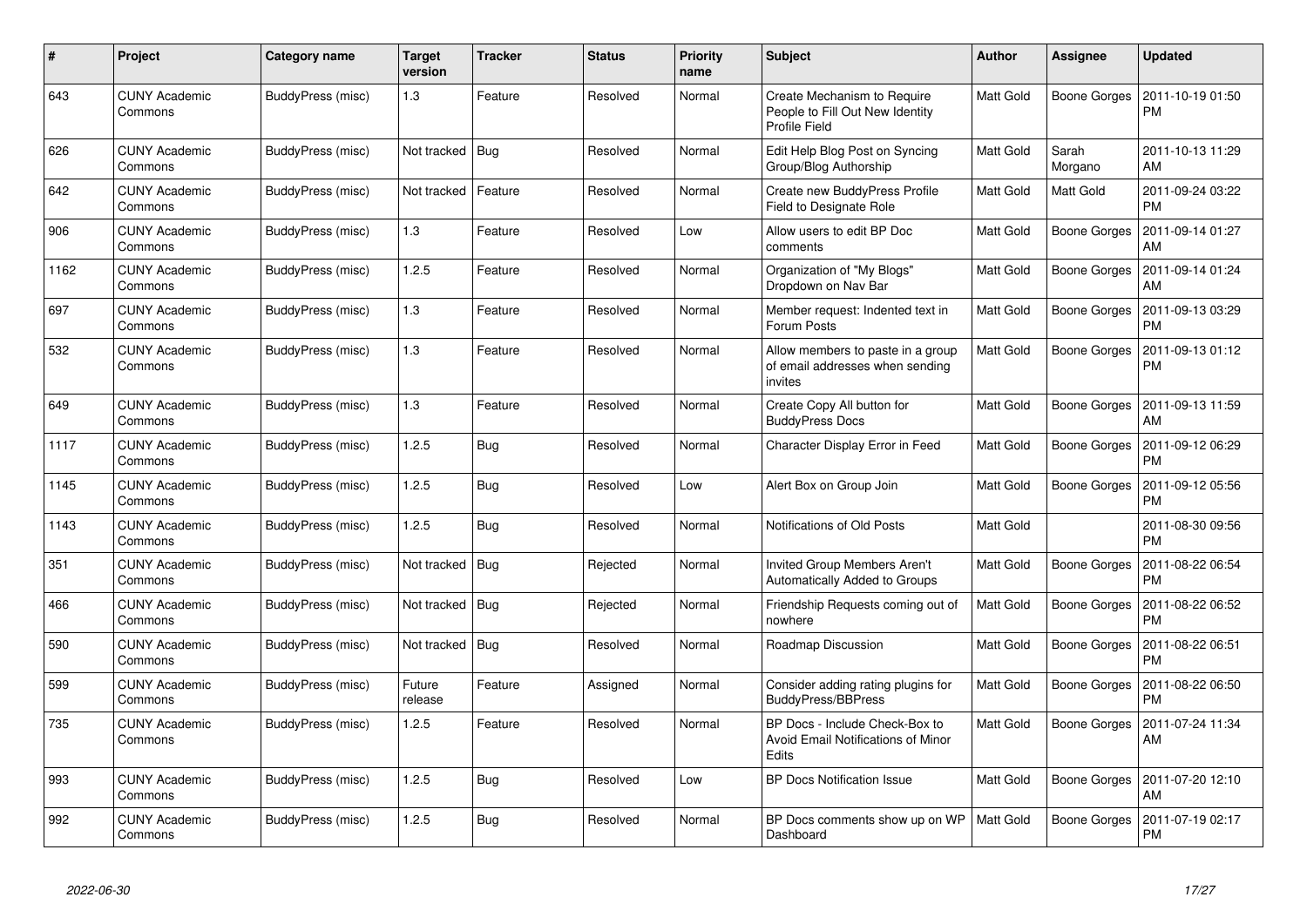| #   | Project                         | Category name     | <b>Target</b><br>version | <b>Tracker</b> | <b>Status</b> | <b>Priority</b><br>name | <b>Subject</b>                                                                    | <b>Author</b>    | <b>Assignee</b> | <b>Updated</b>                |
|-----|---------------------------------|-------------------|--------------------------|----------------|---------------|-------------------------|-----------------------------------------------------------------------------------|------------------|-----------------|-------------------------------|
| 648 | <b>CUNY Academic</b><br>Commons | BuddyPress (misc) | 1.3                      | Feature        | Resolved      | Normal                  | Create Print functionality for<br><b>BuddyPress Docs</b>                          | <b>Matt Gold</b> | Boone Gorges    | 2011-07-19 11:46<br>AM        |
| 810 | <b>CUNY Academic</b><br>Commons | BuddyPress (misc) | 1.2.4                    | <b>Bug</b>     | Resolved      | Normal                  | Can't see all blogs in "My Blogs"                                                 | Matt Gold        | Boone Gorges    | 2011-07-12 10:51<br><b>PM</b> |
| 905 | <b>CUNY Academic</b><br>Commons | BuddyPress (misc) | 1.2.4                    | Bug            | Resolved      | Low                     | <b>BP Docs Authentication Issue</b>                                               | Matt Gold        | Boone Gorges    | 2011-07-12 01:39<br><b>PM</b> |
| 950 | <b>CUNY Academic</b><br>Commons | BuddyPress (misc) | 1.2.4                    | Bug            | Rejected      | Normal                  | Spam/Moderation Issue                                                             | Matt Gold        | Boone Gorges    | 2011-07-11 09:15<br>AM        |
| 929 | <b>CUNY Academic</b><br>Commons | BuddyPress (misc) | Not tracked              | Support        | Resolved      | Normal                  | Request: Change Member ID                                                         | Matt Gold        | Boone Gorges    | 2011-07-08 02:25<br><b>PM</b> |
| 908 | <b>CUNY Academic</b><br>Commons | BuddyPress (misc) | 1.2.4                    | <b>Bug</b>     | Resolved      | Normal                  | Free a BP Doc from Locked Status                                                  | Matt Gold        | Boone Gorges    | 2011-07-02 11:15<br><b>PM</b> |
| 856 | <b>CUNY Academic</b><br>Commons | BuddyPress (misc) | 1.2.4                    | Bug            | Resolved      | Low                     | Text-alignment issue on group                                                     | Matt Gold        | Raymond Hoh     | 2011-06-22 10:02<br><b>PM</b> |
| 557 | <b>CUNY Academic</b><br>Commons | BuddyPress (misc) | 1.3                      | Feature        | Rejected      | Normal                  | Denied Size and Extension Alerts on<br>Forum posts                                | l Matt Gold      | Boone Gorges    | 2011-06-17 02:58<br><b>PM</b> |
| 774 | <b>CUNY Academic</b><br>Commons | BuddyPress (misc) | 1.3                      | Feature        | Resolved      | Normal                  | Consider Allowing Email to Be Sent<br><b>Between Unfriended Members</b>           | Matt Gold        | Boone Gorges    | 2011-06-16 04:06<br><b>PM</b> |
| 806 | <b>CUNY Academic</b><br>Commons | BuddyPress (misc) | 1.2.4                    | Bug            | Resolved      | Normal                  | <b>BP Docs Notification Throttling</b><br><b>Issues</b>                           | Matt Gold        | Boone Gorges    | 2011-06-08 12:17<br><b>PM</b> |
| 783 | <b>CUNY Academic</b><br>Commons | BuddyPress (misc) | 1.2.4                    | <b>Bug</b>     | Resolved      | Normal                  | Broken Avatar Images                                                              | <b>Matt Gold</b> | Boone Gorges    | 2011-06-06 02:49<br>РM        |
| 782 | <b>CUNY Academic</b><br>Commons | BuddyPress (misc) | 1.2.3                    | Feature        | Resolved      | Normal                  | Add Captcha Plugin                                                                | Matt Gold        | Boone Gorges    | 2011-06-06 10:37<br>AM        |
| 778 | <b>CUNY Academic</b><br>Commons | BuddyPress (misc) | 1.2.2                    | Bug            | Resolved      | Normal                  | Private BP Docs Comment<br>Notification in RSS Feed                               | <b>Matt Gold</b> | Boone Gorges    | 2011-06-02 09:29<br>AM        |
| 763 | <b>CUNY Academic</b><br>Commons | BuddyPress (misc) | 1.2.3                    | Bug            | Resolved      | Low                     | Resaving BP Docs Preferences on<br>Same Setting Produces Unclear<br>Error Message | <b>Matt Gold</b> | Boone Gorges    | 2011-06-02 09:19<br>AM        |
| 325 | <b>CUNY Academic</b><br>Commons | BuddyPress (misc) | 1.3                      | Feature        | Resolved      | Normal                  | Add folder hierarchies to Group<br>Documents plugin                               | <b>Matt Gold</b> | Boone Gorges    | 2011-05-23 01:33<br>AM        |
| 746 | <b>CUNY Academic</b><br>Commons | BuddyPress (misc) | 1.3                      | <b>Bug</b>     | Resolved      | Normal                  | Create Pop-Up Login Overlay                                                       | Matt Gold        | Raymond Hoh     | 2011-05-16 06:32<br><b>PM</b> |
| 724 | <b>CUNY Academic</b><br>Commons | BuddyPress (misc) | 1.2.1                    | Bug            | Rejected      | Normal                  | Word Limit on Email Notifications of<br>Forum Posts?                              | <b>Matt Gold</b> | Boone Gorges    | 2011-05-11 12:04<br><b>PM</b> |
| 627 | <b>CUNY Academic</b><br>Commons | BuddyPress (misc) | 1.2                      | Feature        | Resolved      | Normal                  | Add LaTeX support for BP Group<br>Forums                                          | <b>Matt Gold</b> | Boone Gorges    | 2011-05-09 05:21<br><b>PM</b> |
| 661 | <b>CUNY Academic</b><br>Commons | BuddyPress (misc) | 1.2                      | <b>Bug</b>     | Resolved      | Low                     | HTML Special Characters Appear in<br><b>Email Notification Text</b>               | Matt Gold        | Raymond Hoh     | 2011-05-04 08:55<br>AM        |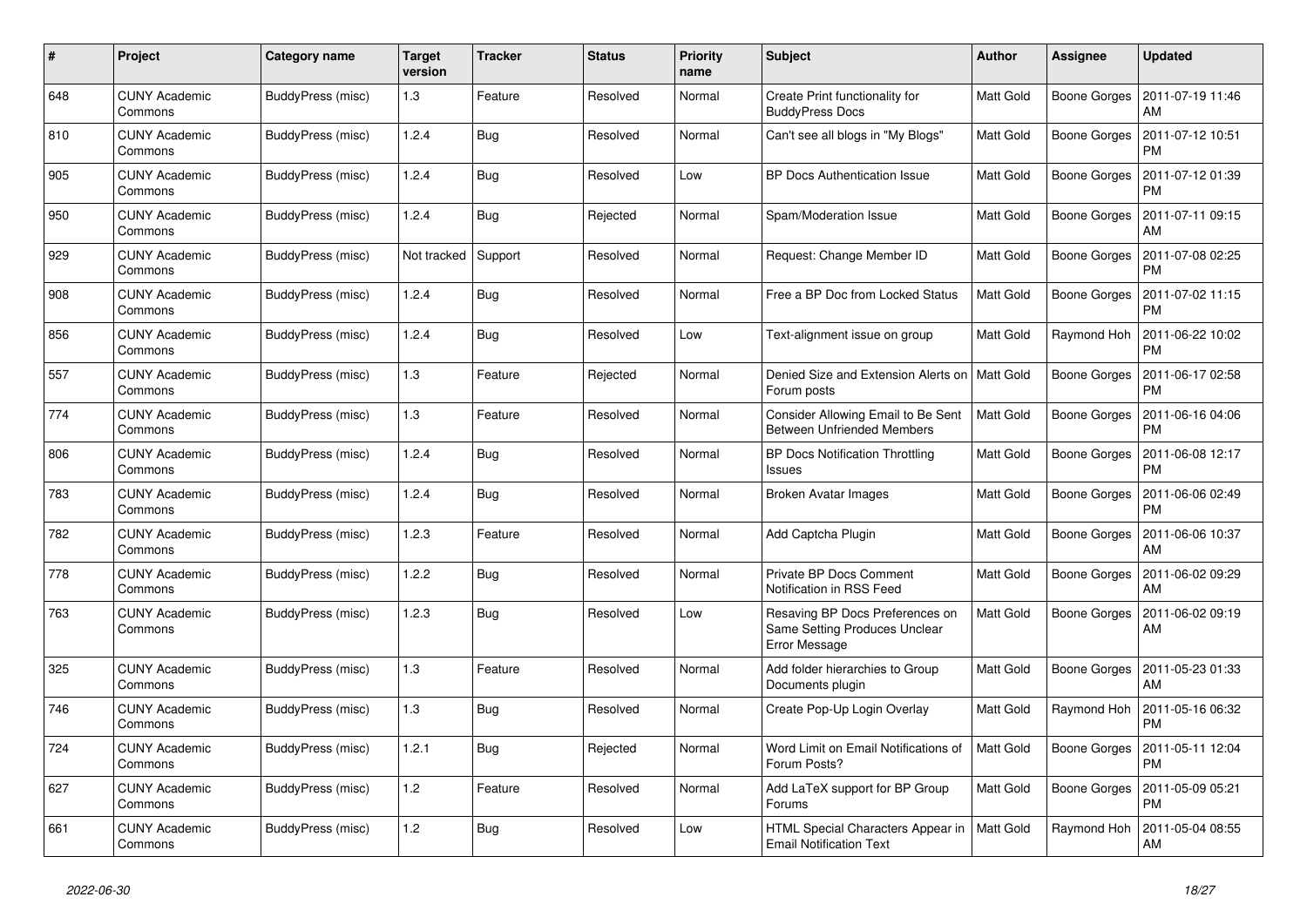| $\#$ | Project                         | Category name            | <b>Target</b><br>version | <b>Tracker</b> | <b>Status</b> | <b>Priority</b><br>name | Subject                                                                                               | Author           | <b>Assignee</b>     | <b>Updated</b>                               |
|------|---------------------------------|--------------------------|--------------------------|----------------|---------------|-------------------------|-------------------------------------------------------------------------------------------------------|------------------|---------------------|----------------------------------------------|
| 731  | <b>CUNY Academic</b><br>Commons | BuddyPress (misc)        | 1.2.1                    | <b>Bug</b>     | Resolved      | Normal                  | Member reports a problem posting<br>to a private group                                                | <b>Matt Gold</b> | Boone Gorges        | 2011-05-03 07:10<br><b>PM</b>                |
| 656  | <b>CUNY Academic</b><br>Commons | BuddyPress (misc)        | 1.2                      | Bug            | Resolved      | Low                     | <b>Conflicting Email Subscription</b><br>Messages                                                     | <b>Matt Gold</b> | Boone Gorges        | 2011-04-10 10:10<br><b>PM</b>                |
| 674  | <b>CUNY Academic</b><br>Commons | BuddyPress (misc)        | Not tracked              | <b>Bug</b>     | Rejected      | Normal                  | <b>Errant Friend Request?</b>                                                                         | Matt Gold        | Boone Gorges        | 2011-04-06 11:28<br><b>PM</b>                |
| 660  | <b>CUNY Academic</b><br>Commons | BuddyPress (misc)        | 1.2                      | <b>Bug</b>     | Resolved      | Low                     | HTML Markup appears in activity<br>comment                                                            | Matt Gold        | <b>Boone Gorges</b> | 2011-04-04 02:39<br><b>PM</b>                |
| 651  | <b>CUNY Academic</b><br>Commons | <b>BuddyPress (misc)</b> | Not tracked              | Feature        | Resolved      | Normal                  | Update Roadmap                                                                                        | <b>Matt Gold</b> | Boone Gorges        | 2011-03-26 07:20<br><b>PM</b>                |
| 646  | <b>CUNY Academic</b><br>Commons | BuddyPress (misc)        | 1.2                      | Bug            | Resolved      | Low                     | Change Error Message Non<br>Logged-In Users See When<br>Authorized Page is Requested<br>Without Login | Matt Gold        | Boone Gorges        | 2011-03-22 10:28<br>AM                       |
| 629  | <b>CUNY Academic</b><br>Commons | BuddyPress (misc)        | 1.2                      | Feature        | Resolved      | Normal                  | Create Required Profile Field to<br>Define User Status                                                | <b>Matt Gold</b> | Matt Gold           | 2011-03-17 06:34<br>PM                       |
| 638  | <b>CUNY Academic</b><br>Commons | BuddyPress (misc)        | 1.1.11                   | Bug            | Resolved      | Normal                  | Email Notifications Include Odd<br>Characters                                                         | <b>Matt Gold</b> | Boone Gorges        | 2011-03-16 11:06<br>AM                       |
| 635  | <b>CUNY Academic</b><br>Commons | <b>BuddyPress (misc)</b> | Future<br>release        | Feature        | Assigned      | Normal                  | Big Blue Button - Videoconferencing   Matt Gold<br>in Groups and Blogs                                |                  | <b>Boone Gorges</b> | 2011-03-14 03:24<br>PM                       |
| 348  | <b>CUNY Academic</b><br>Commons | BuddyPress (misc)        | 1.2                      | Feature        | Resolved      | Normal                  | Create status marker to show which<br>invited group members have already<br>received group invites    | Matt Gold        | <b>Boone Gorges</b> | 2011-03-08 09:08<br><b>PM</b>                |
| 349  | <b>CUNY Academic</b><br>Commons | BuddyPress (misc)        | 1.2                      | Feature        | Resolved      | Normal                  | Add explanatory note to Group Send   Matt Gold<br>Invites Page                                        |                  | Boone Gorges        | 2011-03-08 08:44<br><b>PM</b>                |
| 612  | <b>CUNY Academic</b><br>Commons | BuddyPress (misc)        | 1.1.10                   | Bug            | Resolved      | Normal                  | Member reports trouble uploading<br>documents to groups                                               | <b>Matt Gold</b> | Boone Gorges        | 2011-03-07 10:12<br><b>PM</b>                |
| 614  | <b>CUNY Academic</b><br>Commons | BuddyPress (misc)        | 1.1.10                   | Bug            | Rejected      | Low                     | Log out button on BP Admin bar<br>covers logo                                                         | Matt Gold        | <b>Boone Gorges</b> | 2011-03-04 05:58<br><b>PM</b>                |
| 613  | <b>CUNY Academic</b><br>Commons | BuddyPress (misc)        | 1.1.10                   | Bug            | Resolved      | Normal                  | Member reports group blog / group<br>member syncing                                                   | Matt Gold        | Boone Gorges        | 2011-03-03 09:26<br>AM                       |
| 623  | <b>CUNY Academic</b><br>Commons | BuddyPress (misc)        | 1.2                      | Feature        | Resolved      | Normal                  | <b>BuddyPress Docs: Move</b><br>Paste-from-Word Icon Into Top Row<br>of Tiny-MCE icons                | Matt Gold        | <b>Boone Gorges</b> | 2011-02-28 06:33<br><b>PM</b>                |
| 606  | <b>CUNY Academic</b><br>Commons | BuddyPress (misc)        | 1.1.10                   | <b>Bug</b>     | Rejected      | Low                     | Avatars don't show up in list of<br>members on group invite tool                                      | Matt Gold        |                     | Boone Gorges   2011-02-24 11:47<br>PM        |
| 605  | <b>CUNY Academic</b><br>Commons | BuddyPress (misc)        | 1.1.10                   | <b>Bug</b>     | Rejected      | Normal                  | Member search on Group Invite<br>Page Not Working                                                     | Matt Gold        |                     | Boone Gorges   2011-02-24 11:41<br><b>PM</b> |
| 510  | <b>CUNY Academic</b><br>Commons | BuddyPress (misc)        | 1.2                      | Feature        | Resolved      | Normal                  | Change group slug placement on<br>group admin menu                                                    | Matt Gold        |                     | Boone Gorges   2011-02-21 04:51<br>PM        |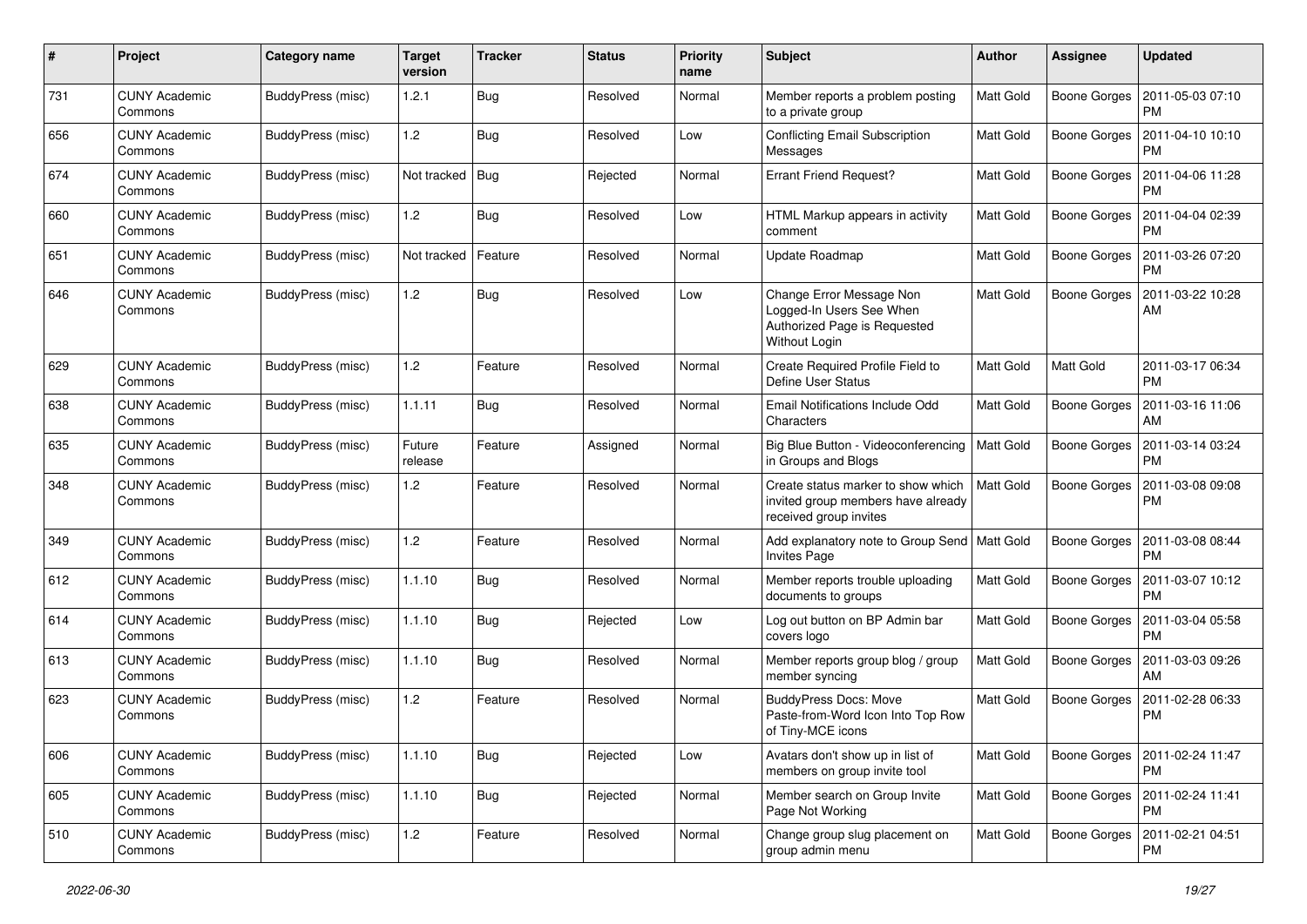| $\#$ | Project                         | Category name     | <b>Target</b><br>version | <b>Tracker</b> | <b>Status</b> | <b>Priority</b><br>name | <b>Subject</b>                                                                           | <b>Author</b>    | <b>Assignee</b> | <b>Updated</b>                |
|------|---------------------------------|-------------------|--------------------------|----------------|---------------|-------------------------|------------------------------------------------------------------------------------------|------------------|-----------------|-------------------------------|
| 362  | <b>CUNY Academic</b><br>Commons | BuddyPress (misc) | 1.2                      | Feature        | Resolved      | Low                     | Require Confirmation on Leaving a<br>Group                                               | <b>Matt Gold</b> | Boone Gorges    | 2011-02-21 02:51<br><b>PM</b> |
| 574  | <b>CUNY Academic</b><br>Commons | BuddyPress (misc) | 1.1.10                   | <b>Bug</b>     | Resolved      | High                    | Members unable to read documents<br>posted to groups                                     | Matt Gold        | Boone Gorges    | 2011-02-10 03:01<br><b>PM</b> |
| 568  | <b>CUNY Academic</b><br>Commons | BuddyPress (misc) | 1.1.10                   | Bug            | Resolved      | High                    | Member reports trouble uploading<br>documents to groups                                  | Matt Gold        | Boone Gorges    | 2011-02-10 02:33<br><b>PM</b> |
| 561  | <b>CUNY Academic</b><br>Commons | BuddyPress (misc) |                          | <b>Bug</b>     | Resolved      | Normal                  | <b>Copyright Violation</b>                                                               | Matt Gold        | Matt Gold       | 2011-02-05 03:10<br><b>PM</b> |
| 546  | <b>CUNY Academic</b><br>Commons | BuddyPress (misc) | 1.1.8                    | <b>Bug</b>     | Resolved      | Normal                  | Add Group/Group Blog Author<br>Syncing on an Automated Basis to<br>the Group Blog Plugin | Matt Gold        | Boone Gorges    | 2011-02-03 08:44<br>AM        |
| 538  | <b>CUNY Academic</b><br>Commons | BuddyPress (misc) | 1.1.8                    | Bug            | Resolved      | Normal                  | News feed assigns incorrect<br>trackback origins                                         | Matt Gold        | Boone Gorges    | 2011-02-02 11:22<br>AM        |
| 540  | <b>CUNY Academic</b><br>Commons | BuddyPress (misc) | 1.1.8                    | <b>Bug</b>     | Resolved      | Normal                  | Long BP Group Doc Names Hide<br>Edit/Delete Options                                      | <b>Matt Gold</b> | Boone Gorges    | 2011-02-02 10:58<br>AM        |
| 533  | <b>CUNY Academic</b><br>Commons | BuddyPress (misc) | 1.1.8                    | <b>Bug</b>     | Resolved      | Normal                  | Minor CSS issue on group page                                                            | Matt Gold        | Boone Gorges    | 2011-02-02 09:44<br>AM        |
| 539  | <b>CUNY Academic</b><br>Commons | BuddyPress (misc) | 1.2                      | Feature        | Rejected      | Normal                  | Allow document category names to<br>be edited                                            | Matt Gold        | Boone Gorges    | 2011-01-24 12:52<br><b>PM</b> |
| 531  | <b>CUNY Academic</b><br>Commons | BuddyPress (misc) | 1.1.7                    | <b>Bug</b>     | Resolved      | Low                     | Member reports problems with<br>avatar cropping                                          | Matt Gold        | Boone Gorges    | 2011-01-04 05:10<br><b>PM</b> |
| 527  | <b>CUNY Academic</b><br>Commons | BuddyPress (misc) | 1.1.7                    | <b>Bug</b>     | Resolved      | Low                     | BP Admin Bar Doesn't Show up on<br>Cityscape Theme                                       | Matt Gold        | Boone Gorges    | 2011-01-04 03:39<br><b>PM</b> |
| 428  | <b>CUNY Academic</b><br>Commons | BuddyPress (misc) | 1.2                      | Feature        | Resolved      | Normal                  | Consider adding Log Out button to<br><b>BP Admin Bar</b>                                 | <b>Matt Gold</b> | Boone Gorges    | 2010-12-22 12:12<br><b>PM</b> |
| 467  | <b>CUNY Academic</b><br>Commons | BuddyPress (misc) | Not tracked              | Bug            | Resolved      | Low                     | CAC Blog no longer listed on<br>BP-Admin Bar "My Blogs" list                             | Matt Gold        | Boone Gorges    | 2010-12-21 12:38<br><b>PM</b> |
| 456  | <b>CUNY Academic</b><br>Commons | BuddyPress (misc) | Not tracked              | Bug            | Resolved      | Normal                  | <b>Check Sitewide Plugins</b>                                                            | <b>Matt Gold</b> | Boone Gorges    | 2010-12-21 12:31<br><b>PM</b> |
| 507  | <b>CUNY Academic</b><br>Commons | BuddyPress (misc) | 1.1.6                    | <b>Bug</b>     | Resolved      | High                    | Invite Anyone Rejects CUNY Email<br>Addresses                                            | Matt Gold        | Boone Gorges    | 2010-12-21 11:26<br>AM        |
| 498  | <b>CUNY Academic</b><br>Commons | BuddyPress (misc) |                          | Feature        | Duplicate     | Normal                  | Create ability to respond to forum<br>posts by email                                     | Matt Gold        | Boone Gorges    | 2010-12-20 11:34<br>AM        |
| 350  | <b>CUNY Academic</b><br>Commons | BuddyPress (misc) | 1.2                      | Feature        | Resolved      | Normal                  | Move "Send Invites" Button                                                               | <b>Matt Gold</b> | Boone Gorges    | 2010-12-20 11:29<br>AM        |
| 328  | <b>CUNY Academic</b><br>Commons | BuddyPress (misc) | Future<br>release        | Feature        | Duplicate     | Normal                  | Make Group Invitation Status<br>Clearer                                                  | <b>Matt Gold</b> | Boone Gorges    | 2010-12-20 11:08<br>AM        |
| 500  | <b>CUNY Academic</b><br>Commons | BuddyPress (misc) | Future<br>release        | Feature        | Assigned      | Normal                  | <b>Export Group Data</b>                                                                 | Matt Gold        | Boone Gorges    | 2010-12-19 12:09<br><b>PM</b> |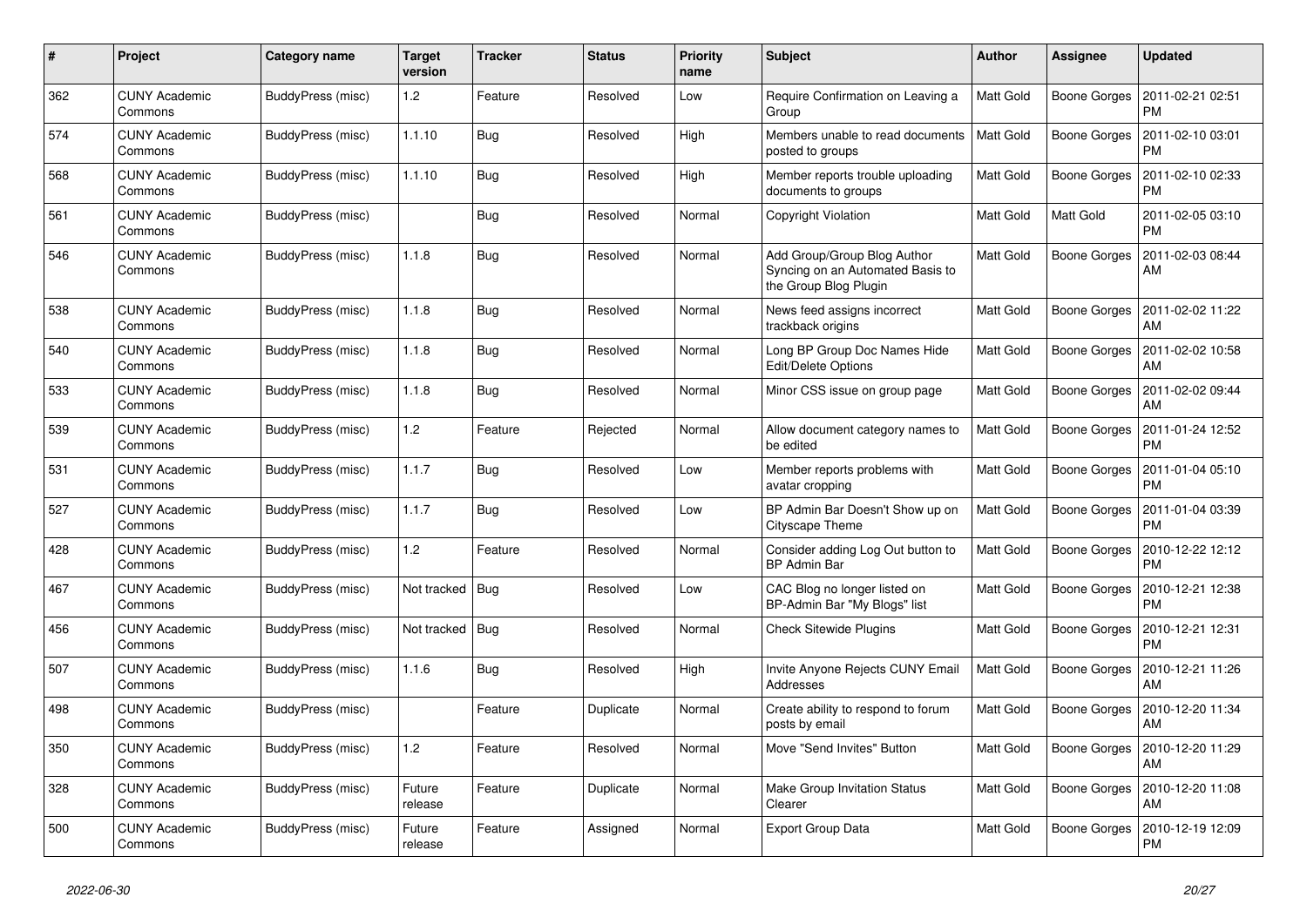| #   | Project                         | Category name            | <b>Target</b><br>version | <b>Tracker</b> | <b>Status</b> | <b>Priority</b><br>name | <b>Subject</b>                                                    | <b>Author</b>    | <b>Assignee</b>     | <b>Updated</b>                |
|-----|---------------------------------|--------------------------|--------------------------|----------------|---------------|-------------------------|-------------------------------------------------------------------|------------------|---------------------|-------------------------------|
| 486 | <b>CUNY Academic</b><br>Commons | BuddyPress (misc)        | 1.1.4                    | Feature        | Resolved      | Normal                  | Add "Post Topic" to Group Forum<br>pages                          | <b>Matt Gold</b> | Boone Gorges        | 2010-12-16 11:13<br>AM        |
| 458 | <b>CUNY Academic</b><br>Commons | BuddyPress (misc)        | 1.1.3                    | <b>Bug</b>     | Resolved      | Normal                  | Notifications Not Received for Own<br>Messages                    | Matt Gold        | Boone Gorges        | 2010-12-13 08:28<br><b>PM</b> |
| 457 | <b>CUNY Academic</b><br>Commons | BuddyPress (misc)        | 1.1.2                    | Bug            | Resolved      | High                    | Unable to Upload Documents as<br>Forum Attachments                | <b>Matt Gold</b> | <b>Boone Gorges</b> | 2010-12-10 06:56<br><b>PM</b> |
| 391 | <b>CUNY Academic</b><br>Commons | BuddyPress (misc)        | Not tracked              | Feature        | Resolved      | Normal                  | Announce changes to Group<br>Interface                            | <b>Matt Gold</b> | <b>Brian Foote</b>  | 2010-12-09 05:18<br><b>PM</b> |
| 451 | <b>CUNY Academic</b><br>Commons | BuddyPress (misc)        | Not tracked              | Bug            | Resolved      | High                    | Members Unable to Upload<br>Documents to Groups                   | <b>Matt Gold</b> | Boone Gorges        | 2010-12-09 12:32<br><b>PM</b> |
| 435 | <b>CUNY Academic</b><br>Commons | <b>BuddyPress (misc)</b> | Future<br>release        | Feature        | Assigned      | Normal                  | Include Avatar Images in Forum<br><b>Post Notification Emails</b> | Matt Gold        | Boone Gorges        | 2010-12-08 12:40<br><b>PM</b> |
| 450 | <b>CUNY Academic</b><br>Commons | BuddyPress (misc)        |                          | <b>Bug</b>     | Duplicate     | Normal                  | Email Notifications Summary vs. Full   Matt Gold<br>Posts         |                  | Boone Gorges        | 2010-12-08 07:30<br>AM        |
| 436 | <b>CUNY Academic</b><br>Commons | BuddyPress (misc)        | 1.1.1                    | Bug            | Resolved      | Normal                  | Who's Online Widget                                               | <b>Matt Gold</b> | <b>Boone Gorges</b> | 2010-12-07 08:14<br>AM        |
| 340 | <b>CUNY Academic</b><br>Commons | BuddyPress (misc)        | 1.1                      | Bug            | Resolved      | High                    | BP Admin Bar Menu Mouseover<br>Areas Too Sensitive                | <b>Matt Gold</b> | Boone Gorges        | 2010-12-01 09:48<br>AM        |
| 361 | <b>CUNY Academic</b><br>Commons | BuddyPress (misc)        | 1.1                      | Feature        | Resolved      | Normal                  | Change Wording of Options on<br><b>Friend Request Responses</b>   | Matt Gold        | Chris Stein         | 2010-11-24 01:42<br><b>PM</b> |
| 307 | <b>CUNY Academic</b><br>Commons | BuddyPress (misc)        | 1.1                      | Feature        | Resolved      | Low                     | Possible to Change in Group Slug?                                 | Matt Gold        | Boone Gorges        | 2010-11-20 09:12<br>AM        |
| 377 | <b>CUNY Academic</b><br>Commons | BuddyPress (misc)        | Future<br>release        | Feature        | Assigned      | Normal                  | Like buttons                                                      | Matt Gold        | Boone Gorges        | 2010-11-16 05:13<br>PM        |
| 352 | <b>CUNY Academic</b><br>Commons | BuddyPress (misc)        | 1.1                      | <b>Bug</b>     | Resolved      | Normal                  | Member reports problems with<br>avatar cropping                   | <b>Matt Gold</b> | Boone Gorges        | 2010-11-16 05:07<br><b>PM</b> |
| 279 | <b>CUNY Academic</b><br>Commons | BuddyPress (misc)        | 1.1                      | <b>Bug</b>     | Rejected      | Normal                  | Members Report Problems with<br>Notifications                     | <b>Matt Gold</b> | Boone Gorges        | 2010-11-16 04:37<br><b>PM</b> |
| 387 | CUNY Academic<br>Commons        | BuddyPress (misc)        | 1.1                      | Bug            | Resolved      | Normal                  | Disable activity replies for group<br>announcements               | Matt Gold        | Boone Gorges        | 2010-11-16 04:20<br><b>PM</b> |
| 257 | CUNY Academic<br>Commons        | BuddyPress (misc)        | 1.1                      | Feature        | Resolved      | Normal                  | Add avatar dimensions to the<br>Change Avatar page.               | Matt Gold        | Chris Stein         | 2010-11-16 03:58<br><b>PM</b> |
| 32  | <b>CUNY Academic</b><br>Commons | BuddyPress (misc)        | 1.1                      | Feature        | Resolved      | Low                     | Add BP External Group Blogs Plugin                                | Matt Gold        | Boone Gorges        | 2010-10-06 05:12<br><b>PM</b> |
| 363 | <b>CUNY Academic</b><br>Commons | BuddyPress (misc)        | Not tracked              | <b>Bug</b>     | Resolved      | Normal                  | Member listed twice in group                                      | Matt Gold        | Boone Gorges        | 2010-10-06 10:35<br>AM        |
| 360 | CUNY Academic<br>Commons        | BuddyPress (misc)        | 1.0.3                    | Bug            | Resolved      | High                    | <b>Activity Feed Problems</b>                                     | Matt Gold        | Boone Gorges        | 2010-09-28 11:45<br>AM        |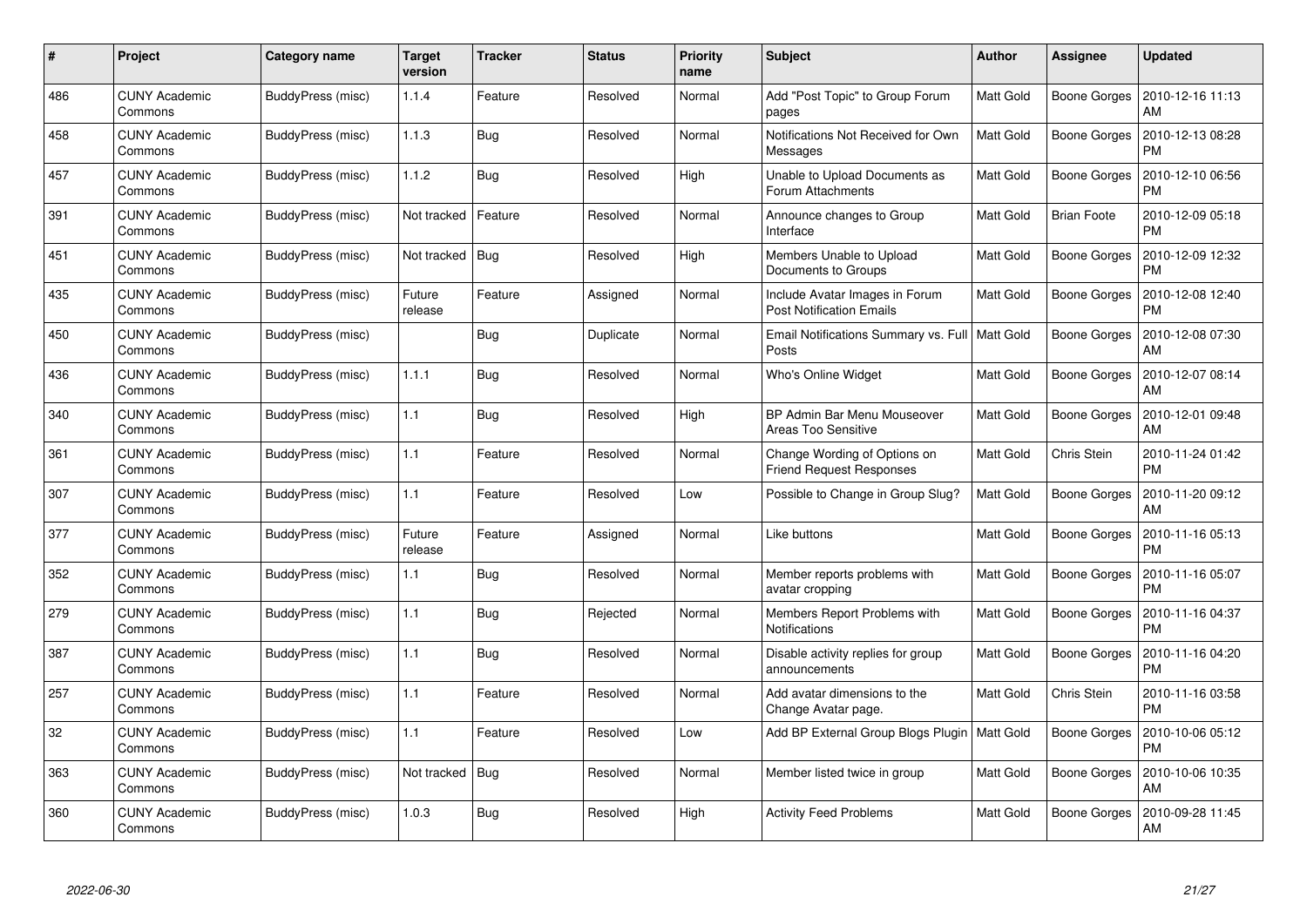| #   | Project                         | Category name     | <b>Target</b><br>version | <b>Tracker</b> | <b>Status</b> | <b>Priority</b><br>name | <b>Subject</b>                                                               | <b>Author</b>    | Assignee            | <b>Updated</b>                |
|-----|---------------------------------|-------------------|--------------------------|----------------|---------------|-------------------------|------------------------------------------------------------------------------|------------------|---------------------|-------------------------------|
| 36  | <b>CUNY Academic</b><br>Commons | BuddyPress (misc) | 1.1                      | Feature        | Resolved      | Normal                  | Digest Version of Group Forums<br>Notification Plugin                        | Matt Gold        | Boone Gorges        | 2010-09-26 11:10<br>AM        |
| 339 | <b>CUNY Academic</b><br>Commons | BuddyPress (misc) | Future<br>release        | Feature        | Rejected      | Low                     | Offer Views/Previews of Documents<br>in Group Docs folder                    | <b>Matt Gold</b> | <b>Boone Gorges</b> | 2010-09-20 09:03<br><b>PM</b> |
| 346 | CUNY Academic<br>Commons        | BuddyPress (misc) | 1.0.3                    | Bug            | Resolved      | High                    | News Nav Bar Link on Wiki Pages<br>Points to Wrong Page                      | Matt Gold        | Boone Gorges        | 2010-09-20 05:28<br>PM        |
| 332 | <b>CUNY Academic</b><br>Commons | BuddyPress (misc) | 1.0.3                    | Feature        | Resolved      | Low                     | Embed Links in Forum Notification<br>Posts                                   | Matt Gold        | Boone Gorges        | 2010-09-14 09:34<br>AM        |
| 330 | <b>CUNY Academic</b><br>Commons | BuddyPress (misc) | Not tracked              | Feature        | Resolved      | Low                     | Create avatar/gravatar for<br>Commons WP profile page                        | Matt Gold        | Boone Gorges        | 2010-09-10 03:36<br>PM        |
| 282 | <b>CUNY Academic</b><br>Commons | BuddyPress (misc) | 1.1                      | Feature        | Resolved      | Normal                  | Alter "Kick and Ban" Group<br>Functionality                                  | Matt Gold        | Boone Gorges        | 2010-09-08 06:14<br><b>PM</b> |
| 281 | <b>CUNY Academic</b><br>Commons | BuddyPress (misc) | 1.1                      | Feature        | Resolved      | Low                     | Change "Kick and Ban" terminology<br>in Group Interface                      | <b>Matt Gold</b> | Boone Gorges        | 2010-09-08 06:14<br><b>PM</b> |
| 323 | <b>CUNY Academic</b><br>Commons | BuddyPress (misc) | 1.0.3                    | Bug            | Resolved      | Normal                  | Multiple listings of member account<br>in BP group                           | Matt Gold        | Boone Gorges        | 2010-09-08 02:40<br><b>PM</b> |
| 322 | <b>CUNY Academic</b><br>Commons | BuddyPress (misc) | 1.0.2                    | Feature        | Resolved      | High                    | Raising Limitation on Emailed<br>Invites                                     | Matt Gold        | Boone Gorges        | 2010-09-03 07:07<br>AM        |
| 314 | <b>CUNY Academic</b><br>Commons | BuddyPress (misc) | 1.0.2                    | Bug            | Resolved      | Normal                  | Changing Blog Title in BuddyPress<br>Menus                                   | Matt Gold        | Boone Gorges        | 2010-09-02 10:59<br>AM        |
| 320 | <b>CUNY Academic</b><br>Commons | BuddyPress (misc) | Not tracked              | Bug            | Resolved      | Normal                  | Multiple listings of account in BP<br>group                                  | Matt Gold        | Boone Gorges        | 2010-09-01 07:37<br>AM        |
| 233 | <b>CUNY Academic</b><br>Commons | BuddyPress (misc) | 1.0                      | Feature        | Resolved      | Low                     | Add time limit to forum post editing<br>capabilities                         | Matt Gold        | Boone Gorges        | 2010-08-29 02:09<br><b>PM</b> |
| 278 | <b>CUNY Academic</b><br>Commons | BuddyPress (misc) | 1.0.1                    | Bug            | Resolved      | Normal                  | Group Blog plugin creates<br>subdirectory, not subdomain blogs               | Matt Gold        | Boone Gorges        | 2010-08-29 01:52<br><b>PM</b> |
| 229 | <b>CUNY Academic</b><br>Commons | BuddyPress (misc) | Future<br>release        | Feature        | Rejected      | Low                     | Text color on BP elements                                                    | Matt Gold        | Chris Stein         | 2010-08-26 04:26<br><b>PM</b> |
| 306 | <b>CUNY Academic</b><br>Commons | BuddyPress (misc) | 1.0.1                    | Bug            | Rejected      | Low                     | Text on Group Page should be<br>darker                                       | Matt Gold        | <b>Boone Gorges</b> | 2010-08-26 04:23<br><b>PM</b> |
| 264 | <b>CUNY Academic</b><br>Commons | BuddyPress (misc) |                          | Bug            | Resolved      | Normal                  | user reports receiving two<br>notifications for each new group<br>forum post | Matt Gold        | Boone Gorges        | 2010-08-26 02:57<br><b>PM</b> |
| 241 | <b>CUNY Academic</b><br>Commons | BuddyPress (misc) |                          | Bug            | Resolved      | Normal                  | <b>Emailed Group Activity Updates</b><br>Contain Escape Characters           | Matt Gold        | Boone Gorges        | 2010-08-25 01:30<br><b>PM</b> |
| 301 | <b>CUNY Academic</b><br>Commons | BuddyPress (misc) |                          | Bug            | Resolved      | High                    | User unable to upload documents                                              | <b>Matt Gold</b> | Boone Gorges        | 2010-08-25 12:06<br><b>PM</b> |
| 258 | <b>CUNY Academic</b><br>Commons | BuddyPress (misc) | 1.0                      | Feature        | Resolved      | Normal                  | Remove posting text box on group<br>homepages                                | Matt Gold        | <b>Boone Gorges</b> | 2010-08-23 04:09<br><b>PM</b> |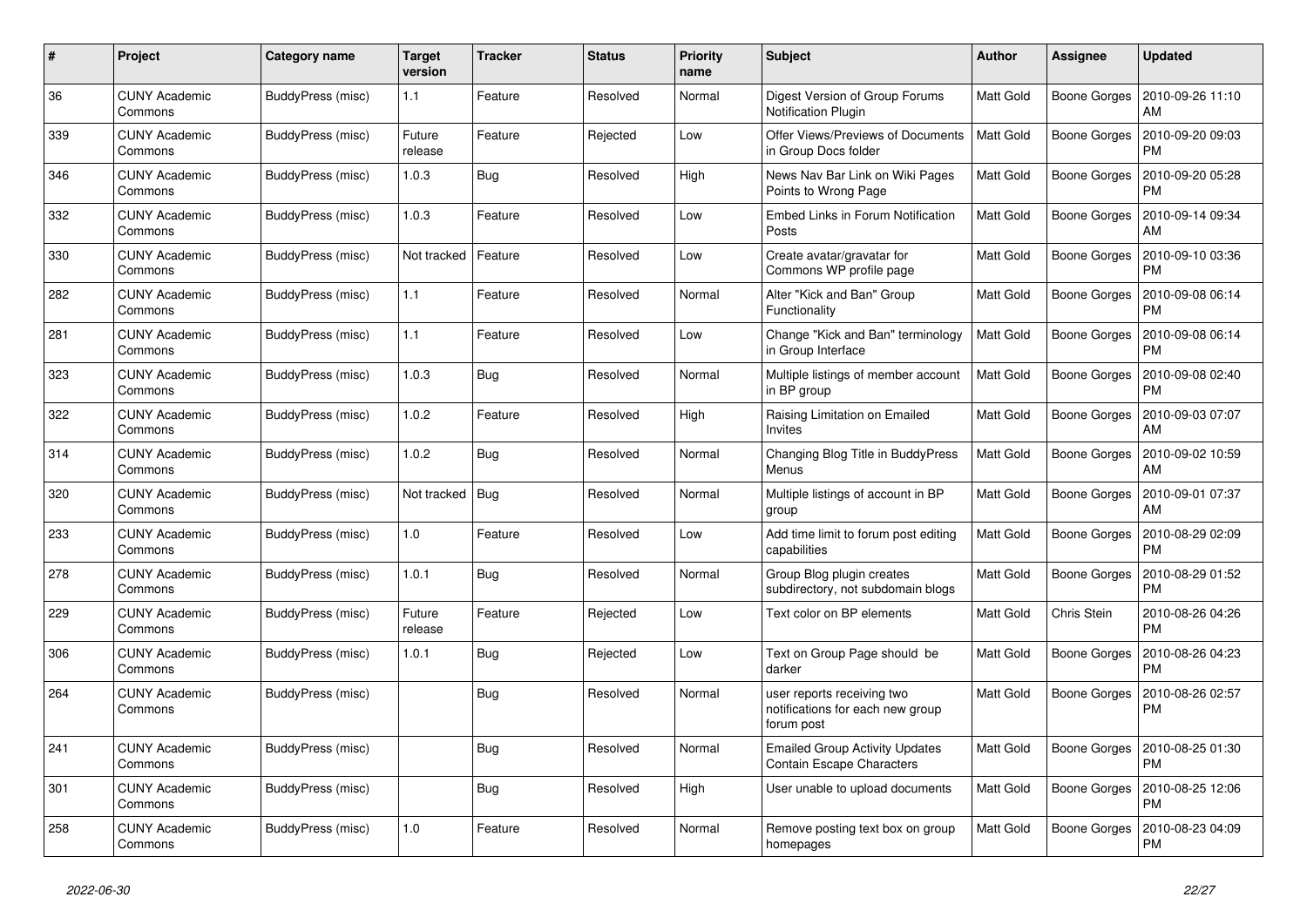| $\#$ | Project                         | Category name     | <b>Target</b><br>version | <b>Tracker</b> | <b>Status</b> | <b>Priority</b><br>name | <b>Subject</b>                                                                                                               | <b>Author</b>    | Assignee            | <b>Updated</b>                |
|------|---------------------------------|-------------------|--------------------------|----------------|---------------|-------------------------|------------------------------------------------------------------------------------------------------------------------------|------------------|---------------------|-------------------------------|
| 280  | <b>CUNY Academic</b><br>Commons | BuddyPress (misc) |                          | Support        | Resolved      | Normal                  | Prospective Member has trouble<br>signing up                                                                                 | <b>Matt Gold</b> | Boone Gorges        | 2010-07-27 09:41<br>AM        |
| 193  | CUNY Academic<br>Commons        | BuddyPress (misc) | 1.1                      | Feature        | Rejected      | Low                     | Replace "Kick and Ban" terminology<br>on group member admin page with<br>kinder, gentler language                            | <b>Matt Gold</b> | Boone Gorges        | 2010-07-22 02:38<br><b>PM</b> |
| 266  | <b>CUNY Academic</b><br>Commons | BuddyPress (misc) | 1.0.1                    | Bug            | Resolved      | Normal                  | <b>Account Deletion Process</b>                                                                                              | <b>Matt Gold</b> | Boone Gorges        | 2010-07-19 11:07<br>AM        |
| 259  | <b>CUNY Academic</b><br>Commons | BuddyPress (misc) |                          | Feature        | Resolved      | Normal                  | Send group document description<br>with email notification                                                                   | <b>Matt Gold</b> | Boone Gorges        | 2010-06-24 03:46<br><b>PM</b> |
| 261  | CUNY Academic<br>Commons        | BuddyPress (misc) |                          | Feature        | Resolved      | Normal                  | Add "more groups" and "more<br>blogs" and "more members" links to<br>homepage under lists of recently<br>active groups/blogs | Matt Gold        | Boone Gorges        | 2010-06-24 03:44<br><b>PM</b> |
| 254  | <b>CUNY Academic</b><br>Commons | BuddyPress (misc) |                          | Feature        | Resolved      | Normal                  | Move "Upload a New Document"<br>link                                                                                         | <b>Matt Gold</b> | Boone Gorges        | 2010-06-22 06:53<br><b>PM</b> |
| 181  | <b>CUNY Academic</b><br>Commons | BuddyPress (misc) |                          | Bug            | Resolved      | Low                     | spam comments showing up in<br>activity stream                                                                               | <b>Matt Gold</b> | Boone Gorges        | 2010-06-22 06:53<br><b>PM</b> |
| 235  | <b>CUNY Academic</b><br>Commons | BuddyPress (misc) |                          | Bug            | Resolved      | Normal                  | BP Admin Bar Not Appearing on<br>Help Blog                                                                                   | <b>Matt Gold</b> | <b>Boone Gorges</b> | 2010-05-20 06:15<br><b>PM</b> |
| 218  | <b>CUNY Academic</b><br>Commons | BuddyPress (misc) |                          | Feature        | Resolved      | Normal                  | Who's Online listing on homepage                                                                                             | <b>Matt Gold</b> | Boone Gorges        | 2010-05-20 05:49<br><b>PM</b> |
| 205  | <b>CUNY Academic</b><br>Commons | BuddyPress (misc) |                          | <b>Bug</b>     | Resolved      | High                    | <b>Cannot Create Account</b>                                                                                                 | Matt Gold        | Boone Gorges        | 2010-05-20 03:18<br><b>PM</b> |
| 145  | <b>CUNY Academic</b><br>Commons | BuddyPress (misc) |                          | <b>Bug</b>     | Resolved      | Normal                  | Trackbacks are being attributed to<br>'ungooglable'                                                                          | <b>Matt Gold</b> | Boone Gorges        | 2010-05-20 03:07<br><b>PM</b> |
| 249  | <b>CUNY Academic</b><br>Commons | BuddyPress (misc) |                          | <b>Bug</b>     | Resolved      | Normal                  | New group contains activity stream<br>post from older group                                                                  | Matt Gold        | Boone Gorges        | 2010-05-20 03:00<br><b>PM</b> |
| 247  | <b>CUNY Academic</b><br>Commons | BuddyPress (misc) |                          | Bug            | Resolved      | Normal                  | Email problem on signup                                                                                                      | Matt Gold        | Boone Gorges        | 2010-05-18 03:09<br><b>PM</b> |
| 240  | CUNY Academic<br>Commons        | BuddyPress (misc) |                          | Bug            | Resolved      | Normal                  | Invite Anyone - CUNY email domain<br>produces error                                                                          | Matt Gold        | Boone Gorges        | 2010-05-14 12:39<br><b>PM</b> |
| 209  | <b>CUNY Academic</b><br>Commons | BuddyPress (misc) |                          | <b>Bug</b>     | Resolved      | High                    | Members Report that Forum<br>Attachments not working                                                                         | Matt Gold        | Boone Gorges        | 2010-05-14 12:13<br><b>PM</b> |
| 215  | <b>CUNY Academic</b><br>Commons | BuddyPress (misc) |                          | Bug            | Resolved      | Low                     | Inaccurate dates on group page`                                                                                              | <b>Matt Gold</b> | Boone Gorges        | 2010-05-12 12:11<br><b>PM</b> |
| 239  | <b>CUNY Academic</b><br>Commons | BuddyPress (misc) |                          | Bug            | Resolved      | Normal                  | Forum Post Error                                                                                                             | <b>Matt Gold</b> | Boone Gorges        | 2010-05-12 11:48<br>AM        |
| 238  | CUNY Academic<br>Commons        | BuddyPress (misc) |                          | Feature        | Resolved      | Low                     | Change Subject Line of Group<br><b>Document Emails</b>                                                                       | <b>Matt Gold</b> | Boone Gorges        | 2010-05-12 11:27<br>AM        |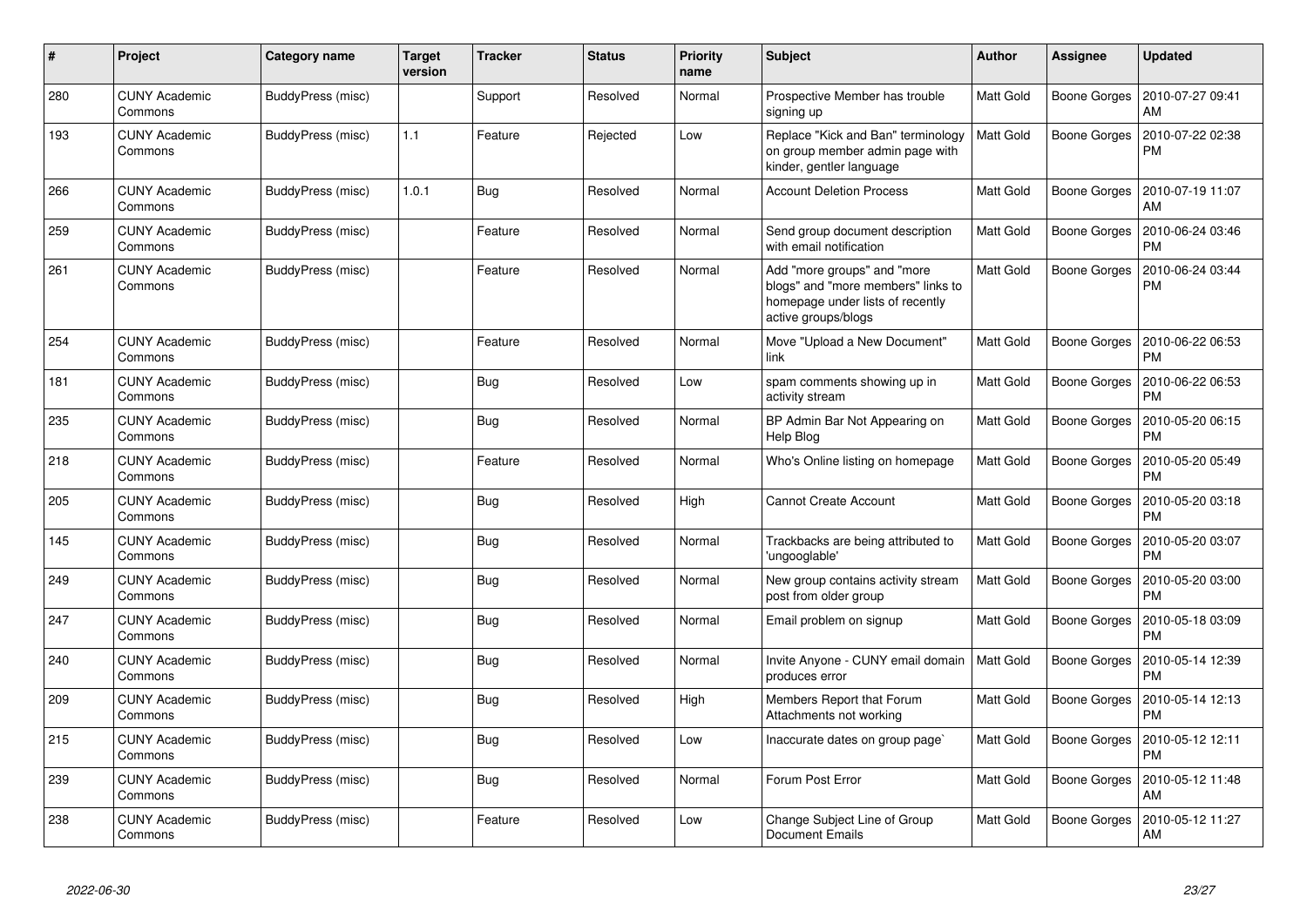| #   | Project                         | Category name            | <b>Target</b><br>version | Tracker    | <b>Status</b> | <b>Priority</b><br>name | <b>Subject</b>                                                        | <b>Author</b>    | Assignee     | <b>Updated</b>                |
|-----|---------------------------------|--------------------------|--------------------------|------------|---------------|-------------------------|-----------------------------------------------------------------------|------------------|--------------|-------------------------------|
| 237 | <b>CUNY Academic</b><br>Commons | BuddyPress (misc)        |                          | Feature    | Resolved      | Low                     | <b>Change Subject Line of Emailed</b><br><b>Group Updates</b>         | Matt Gold        | Boone Gorges | 2010-05-12 11:24<br>AM        |
| 212 | <b>CUNY Academic</b><br>Commons | BuddyPress (misc)        |                          | Feature    | Resolved      | High                    | Create a way for group members to<br>send out email announcements     | <b>Matt Gold</b> | Boone Gorges | 2010-05-12 10:11<br>AM        |
| 231 | <b>CUNY Academic</b><br>Commons | BuddyPress (misc)        |                          | Feature    | Resolved      | Normal                  | Select from all groups on email<br>invites                            | Matt Gold        | Boone Gorges | 2010-05-12 10:08<br>AM        |
| 188 | <b>CUNY Academic</b><br>Commons | BuddyPress (misc)        |                          | Feature    | Resolved      | Low                     | Allow Group Documents to be<br>Sorted by Date                         | Matt Gold        | Boone Gorges | 2010-05-11 10:14<br>PM        |
| 223 | <b>CUNY Academic</b><br>Commons | BuddyPress (misc)        |                          | Bug        | Resolved      | Normal                  | <b>Uploaded Group Document Failed</b><br>to Create Email Notification | Matt Gold        | Boone Gorges | 2010-05-11 10:12<br>PM        |
| 177 | <b>CUNY Academic</b><br>Commons | <b>BuddyPress (misc)</b> |                          | Feature    | Resolved      | Normal                  | Allow members to edit forum posts                                     | Matt Gold        | Boone Gorges | 2010-05-11 10:01<br>PM        |
| 184 | <b>CUNY Academic</b><br>Commons | BuddyPress (misc)        |                          | Support    | Resolved      | Normal                  | Allowing Users to Delete Accounts                                     | Matt Gold        | Boone Gorges | 2010-05-11 09:54<br><b>PM</b> |
| 222 | <b>CUNY Academic</b><br>Commons | BuddyPress (misc)        |                          | Bug        | Resolved      | High                    | No way for group admins to invite<br>new members                      | Matt Gold        | Boone Gorges | 2010-05-11 09:02<br><b>PM</b> |
| 224 | <b>CUNY Academic</b><br>Commons | BuddyPress (misc)        |                          | Feature    | Resolved      | Low                     | <b>Sort Group Documents</b>                                           | Matt Gold        | Boone Gorges | 2010-05-11 07:36<br>PM        |
| 34  | <b>CUNY Academic</b><br>Commons | BuddyPress (misc)        |                          | Feature    | Resolved      | Low                     | <b>Create Privacy Settings for Profile</b><br>Data                    | Matt Gold        | Boone Gorges | 2010-05-11 06:52<br>РM        |
| 156 | <b>CUNY Academic</b><br>Commons | BuddyPress (misc)        |                          | <b>Bug</b> | Resolved      | Low                     | <b>Sticky Posts and Recently Active</b><br><b>Topics List</b>         | Matt Gold        | Boone Gorges | 2010-05-11 05:22<br>РM        |
| 204 | <b>CUNY Academic</b><br>Commons | BuddyPress (misc)        |                          | <b>Bug</b> | Resolved      | Normal                  | Embiggen list of my groups                                            | Matt Gold        | Boone Gorges | 2010-05-11 05:13<br>PM        |
| 185 | <b>CUNY Academic</b><br>Commons | BuddyPress (misc)        |                          | <b>Bug</b> | Resolved      | Immediate               | Private Group Info/Documents on<br><b>Activity Stream</b>             | Matt Gold        | Boone Gorges | 2010-05-11 05:01<br><b>PM</b> |
| 174 | <b>CUNY Academic</b><br>Commons | BuddyPress (misc)        |                          | Bug        | Resolved      | Normal                  | College names no longer active<br>links on profiles                   | Matt Gold        | Boone Gorges | 2010-05-11 05:00<br>PM        |
| 173 | <b>CUNY Academic</b><br>Commons | BuddyPress (misc)        |                          | Bug        | Resolved      | Normal                  | Blockquote display cut off in mac<br>browsers                         | Matt Gold        | Boone Gorges | 2010-05-11 04:58<br>PM        |
| 154 | <b>CUNY Academic</b><br>Commons | BuddyPress (misc)        |                          | Bug        | Resolved      | Low                     | Order of posts on Forum page                                          | Matt Gold        | Boone Gorges | 2010-05-11 04:53<br>PM        |
| 152 | <b>CUNY Academic</b><br>Commons | BuddyPress (misc)        |                          | Bug        | Resolved      | Normal                  | HTML Tags Added to Email<br><b>Notifications</b>                      | Matt Gold        | Boone Gorges | 2010-05-11 04:52<br><b>PM</b> |
| 159 | <b>CUNY Academic</b><br>Commons | BuddyPress (misc)        |                          | Bug        | Resolved      | Normal                  | Member reports trouble with<br><b>Notification Settings</b>           | Matt Gold        | Boone Gorges | 2010-05-11 04:50<br>PM        |
| 153 | CUNY Academic<br>Commons        | BuddyPress (misc)        |                          | Bug        | Resolved      | Normal                  | User Asked to login again while<br>trying to submit wire post         | Matt Gold        | Boone Gorges | 2010-05-11 04:48<br>PM        |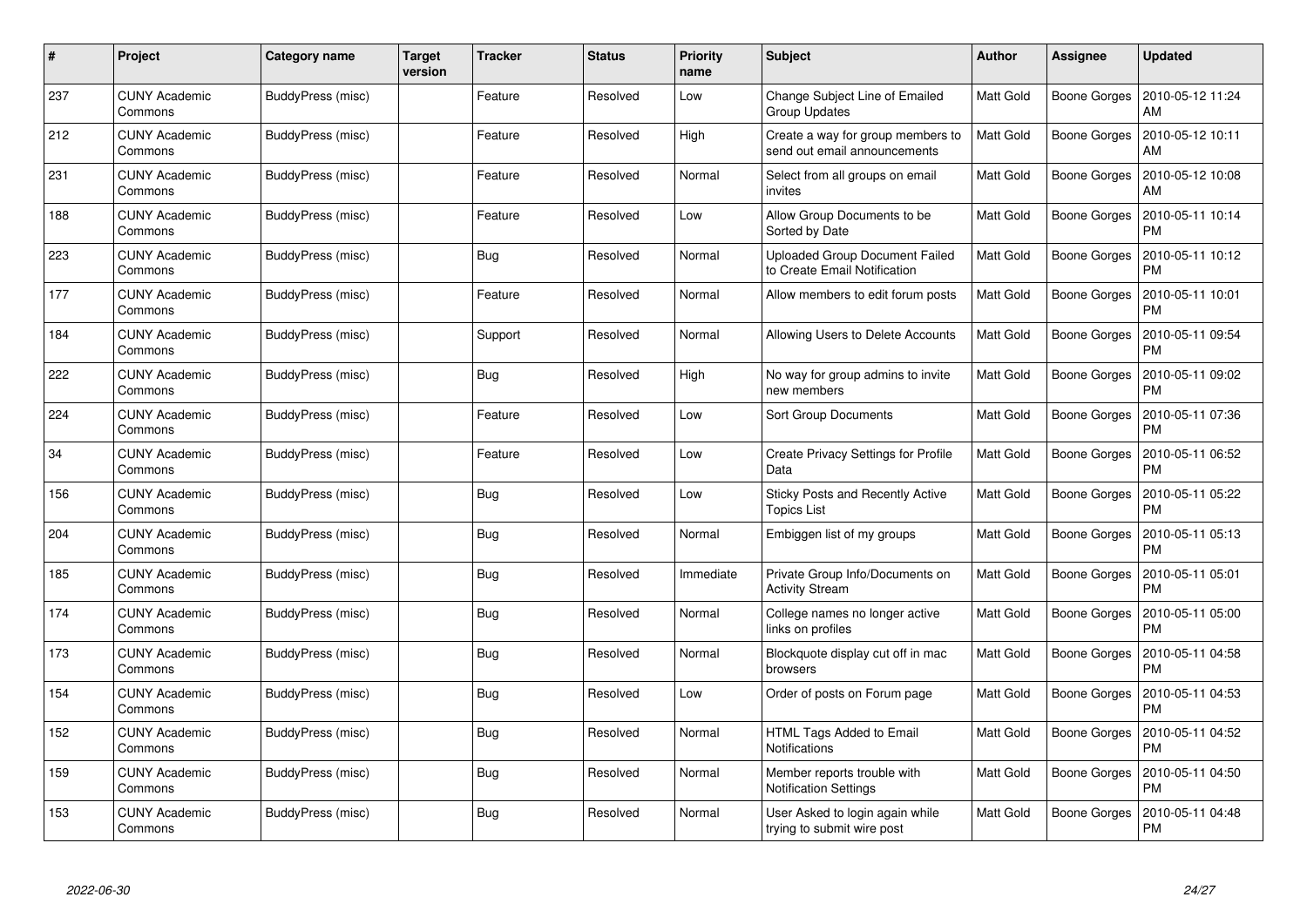| #   | Project                         | Category name     | <b>Target</b><br>version | Tracker    | <b>Status</b> | <b>Priority</b><br>name | <b>Subject</b>                                                             | <b>Author</b>    | <b>Assignee</b>     | <b>Updated</b>                |
|-----|---------------------------------|-------------------|--------------------------|------------|---------------|-------------------------|----------------------------------------------------------------------------|------------------|---------------------|-------------------------------|
| 143 | <b>CUNY Academic</b><br>Commons | BuddyPress (misc) |                          | <b>Bug</b> | Resolved      | Normal                  | Friendship Acceptance Error<br>Message                                     | <b>Matt Gold</b> | Boone Gorges        | 2010-05-11 04:44<br><b>PM</b> |
| 189 | <b>CUNY Academic</b><br>Commons | BuddyPress (misc) |                          | Bug        | Resolved      | Normal                  | <b>Trouble Uploading Document</b>                                          | <b>Matt Gold</b> | Boone Gorges        | 2010-05-11 04:31<br><b>PM</b> |
| 220 | <b>CUNY Academic</b><br>Commons | BuddyPress (misc) |                          | <b>Bug</b> | Resolved      | High                    | Hidden Groups showing up in<br>homepage group listing                      | <b>Matt Gold</b> | Boone Gorges        | 2010-05-07 10:30<br>AM        |
| 187 | <b>CUNY Academic</b><br>Commons | BuddyPress (misc) |                          | <b>Bug</b> | Resolved      | Normal                  | Group Member unable to be<br>promoted to admin status                      | Matt Gold        | Boone Gorges        | 2010-04-02 09:26<br>PM        |
| 180 | <b>CUNY Academic</b><br>Commons | BuddyPress (misc) |                          | Bug        | Resolved      | Normal                  | Incorrect Link on Friendship<br><b>Request Notification Issues</b>         | <b>Matt Gold</b> | Boone Gorges        | 2010-03-13 08:47<br>AM        |
| 172 | <b>CUNY Academic</b><br>Commons | BuddyPress (misc) |                          | Bug        | Resolved      | Normal                  | Forum Notifications not working                                            | <b>Matt Gold</b> |                     | 2010-03-04 07:28<br>AM        |
| 138 | <b>CUNY Academic</b><br>Commons | BuddyPress (misc) |                          | Bug        | Resolved      | Normal                  | Broken Links in Forum Notification<br>Emails                               | Matt Gold        | Boone Gorges        | 2010-03-02 07:59<br><b>PM</b> |
| 148 | <b>CUNY Academic</b><br>Commons | BuddyPress (misc) |                          | <b>Bug</b> | Resolved      | Normal                  | TinyMCE Problem with URLs in<br>Posts                                      | Matt Gold        | Boone Gorges        | 2010-02-25 12:22<br><b>PM</b> |
| 155 | <b>CUNY Academic</b><br>Commons | BuddyPress (misc) |                          | Bug        | Resolved      | Normal                  | Problem with Group Blog<br><b>BuddyPress Plugin</b>                        | Matt Gold        | Boone Gorges        | 2010-01-23 07:19<br>AM        |
| 160 | <b>CUNY Academic</b><br>Commons | BuddyPress (misc) |                          | Bug        | Resolved      | Low                     | Sticky Posts and Recently Active<br><b>Topics List</b>                     | <b>Matt Gold</b> | Boone Gorges        | 2010-01-21 02:02<br><b>PM</b> |
| 149 | <b>CUNY Academic</b><br>Commons | BuddyPress (misc) |                          | <b>Bug</b> | Resolved      | Normal                  | <b>Email Notifications and TinyMCE</b>                                     | Matt Gold        | Boone Gorges        | 2010-01-08 09:33<br><b>PM</b> |
| 134 | <b>CUNY Academic</b><br>Commons | BuddyPress (misc) |                          | Bug        | Resolved      | Low                     | Div Overflow Issue on Mail Interface                                       | Matt Gold        | Boone Gorges        | 2009-12-13 06:28<br><b>PM</b> |
| 64  | <b>CUNY Academic</b><br>Commons | BuddyPress (misc) |                          | Feature    | Resolved      | Normal                  | Create links to file attachments in<br><b>BP Forum Subscription Plugin</b> | <b>Matt Gold</b> | Boone Gorges        | 2009-12-10 01:29<br><b>PM</b> |
| 130 | <b>CUNY Academic</b><br>Commons | BuddyPress (misc) |                          | <b>Bug</b> | Resolved      | Normal                  | Link to Blog on Group Pages leads<br>back to Group                         | Matt Gold        | Boone Gorges        | 2009-12-10 01:28<br><b>PM</b> |
| 41  | <b>CUNY Academic</b><br>Commons | BuddyPress (misc) |                          | <b>Bug</b> | Resolved      | Normal                  | User listed twice in group                                                 | <b>Matt Gold</b> | Matt Gold           | 2009-12-08 07:35<br><b>PM</b> |
| 67  | <b>CUNY Academic</b><br>Commons | BuddyPress (misc) |                          | Feature    | Resolved      | Low                     | Who's Online                                                               | Matt Gold        | <b>Boone Gorges</b> | 2009-12-08 07:33<br><b>PM</b> |
| 31  | <b>CUNY Academic</b><br>Commons | BuddyPress (misc) |                          | Feature    | Resolved      | Low                     | Upgrade to BuddyPress 1.1                                                  | <b>Matt Gold</b> | Boone Gorges        | 2009-12-08 04:00<br><b>PM</b> |
| 50  | <b>CUNY Academic</b><br>Commons | BuddyPress (misc) |                          | Feature    | Resolved      | Low                     | Give Group Moderators Additional<br>Privileges                             | Matt Gold        | Boone Gorges        | 2009-12-08 02:23<br><b>PM</b> |
| 37  | CUNY Academic<br>Commons        | BuddyPress (misc) |                          | Feature    | Resolved      | Low                     | Move Member Search up on<br>Member page                                    | <b>Matt Gold</b> | Boone Gorges        | 2009-12-07 08:20<br>AM        |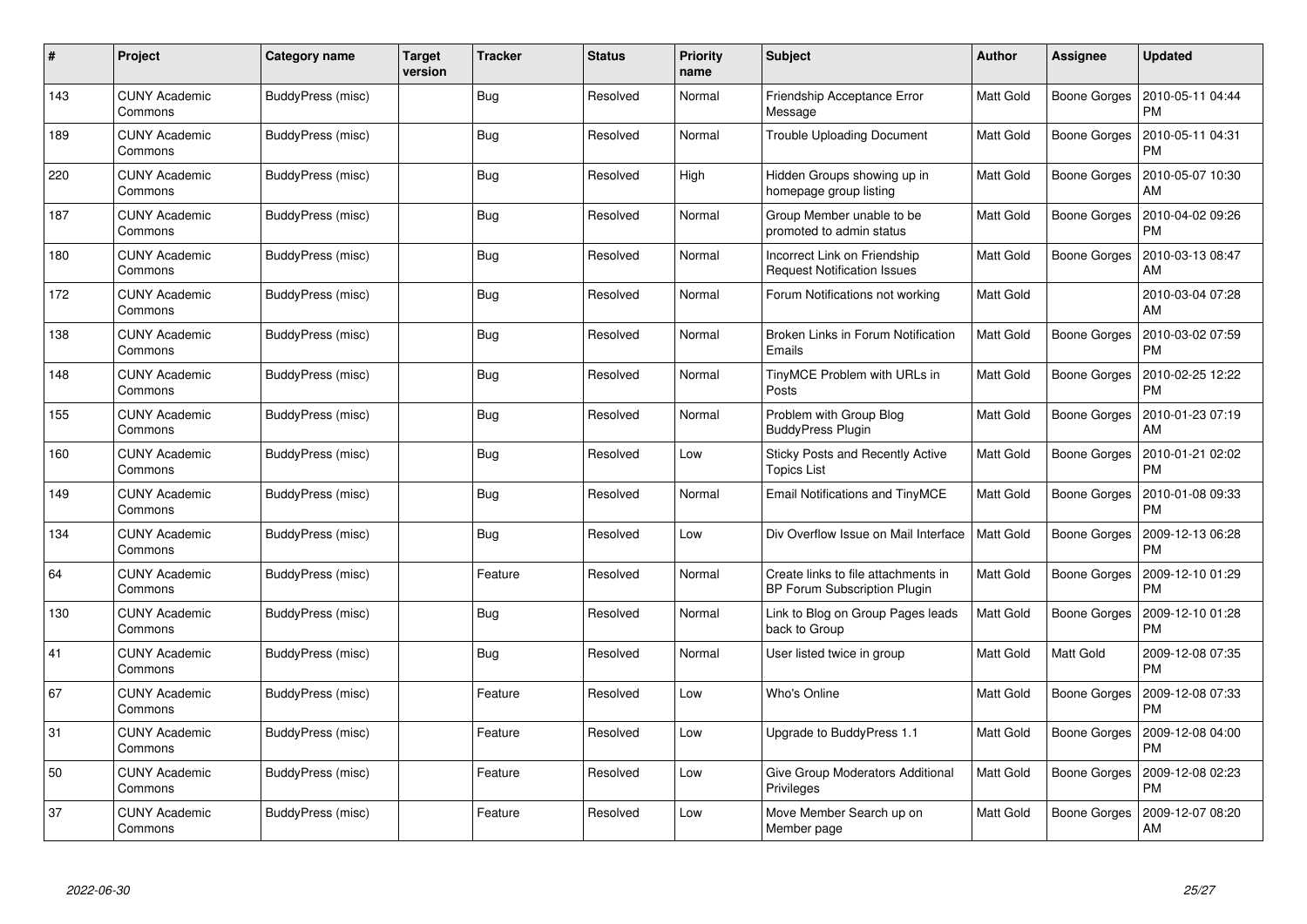| #              | Project                         | Category name          | <b>Target</b><br>version | Tracker    | <b>Status</b> | <b>Priority</b><br>name | <b>Subject</b>                                             | <b>Author</b>    | <b>Assignee</b>     | <b>Updated</b>                |
|----------------|---------------------------------|------------------------|--------------------------|------------|---------------|-------------------------|------------------------------------------------------------|------------------|---------------------|-------------------------------|
| 69             | <b>CUNY Academic</b><br>Commons | BuddyPress (misc)      |                          | <b>Bug</b> | Resolved      | Normal                  | UserName doesn't appear in News<br><b>Feed Wiki Edit</b>   | Matt Gold        | <b>Boone Gorges</b> | 2009-12-03 09:33<br>AM        |
| 66             | <b>CUNY Academic</b><br>Commons | BuddyPress (misc)      |                          | Feature    | Resolved      | Normal                  | Remove "Popular" listing from<br><b>Members Widget</b>     | Matt Gold        | Boone Gorges        | 2009-11-18 09:20<br>AM        |
| 56             | <b>CUNY Academic</b><br>Commons | BuddyPress (misc)      |                          | <b>Bug</b> | Resolved      | Normal                  | Addition of a Profile Field Option<br>Removes Existing One | <b>Matt Gold</b> | Zach Davis          | 2009-10-27 05:14<br><b>PM</b> |
| 53             | <b>CUNY Academic</b><br>Commons | BuddyPress (misc)      |                          | <b>Bug</b> | Resolved      | Normal                  | Search on Group Page Not<br>Working, Leads to Home Page    | Matt Gold        | Boone Gorges        | 2009-10-22 10:51<br>AM        |
| 55             | <b>CUNY Academic</b><br>Commons | BuddyPress (misc)      |                          | Feature    | Resolved      | Low                     | Length of RSS feed on News page                            | Matt Gold        | <b>Boone Gorges</b> | 2009-10-22 10:32<br>AM        |
| 47             | <b>CUNY Academic</b><br>Commons | BuddyPress (misc)      |                          | Bug        | Resolved      | Normal                  | Request to Join Group Lost                                 | Matt Gold        |                     | 2009-10-19 04:08<br><b>PM</b> |
| 30             | <b>CUNY Academic</b><br>Commons | BuddyPress (misc)      |                          | Bug        | Resolved      | Normal                  | Hidden Forum Activity Showing up<br>in News Feed           | Matt Gold        | Boone Gorges        | 2009-09-30 02:51<br><b>PM</b> |
| $\overline{7}$ | <b>CUNY Academic</b><br>Commons | BuddyPress (misc)      |                          | Bug        | Resolved      | Normal                  | BuddyPress theme error on iPhone                           | Matt Gold        | Boone Gorges        | 2009-09-15 07:39<br><b>PM</b> |
| 9149           | <b>CUNY Academic</b><br>Commons | <b>BuddyPress Docs</b> | 1.12.8                   | Bug        | Resolved      | Normal                  | Doc listing layout issue                                   | <b>Matt Gold</b> | Boone Gorges        | 2018-02-13 10:36<br>AM        |
| 9105           | <b>CUNY Academic</b><br>Commons | <b>BuddyPress Docs</b> | 1.12.7                   | <b>Bug</b> | Resolved      | Urgent                  | BP doc titles/dates messed up                              | <b>Matt Gold</b> | Boone Gorges        | 2018-01-23 11:00<br>AM        |
| 8945           | <b>CUNY Academic</b><br>Commons | <b>BuddyPress Docs</b> | Not tracked              | Support    | Duplicate     | Normal                  | Spam report                                                | <b>Matt Gold</b> | Boone Gorges        | 2017-11-28 01:39<br><b>PM</b> |
| 5486           | <b>CUNY Academic</b><br>Commons | <b>BuddyPress Docs</b> | 1.9.15                   | <b>Bug</b> | Resolved      | Low                     | Doc history not showing up                                 | Matt Gold        | Boone Gorges        | 2016-04-24 11:50<br>AM        |
| 1187           | <b>CUNY Academic</b><br>Commons | <b>BuddyPress Docs</b> | Future<br>release        | Feature    | Rejected      | Normal                  | <b>Personal Docs</b>                                       | <b>Matt Gold</b> | Boone Gorges        | 2015-11-12 12:58<br>AM        |
| 2523           | <b>CUNY Academic</b><br>Commons | <b>BuddyPress Docs</b> | Future<br>release        | Feature    | Assigned      | Normal                  | Allow Users to Upload Images to BP<br><b>Docs</b>          | <b>Matt Gold</b> | Boone Gorges        | 2015-11-09 06:14<br>PM        |
| 4722           | <b>CUNY Academic</b><br>Commons | <b>BuddyPress Docs</b> | Not tracked              | <b>Bug</b> | Rejected      | Normal                  | Doc listing overflow issue                                 | <b>Matt Gold</b> | Boone Gorges        | 2015-10-11 10:09<br><b>PM</b> |
| 4057           | <b>CUNY Academic</b><br>Commons | <b>BuddyPress Docs</b> | 1.8.1                    | Bug        | Resolved      | Normal                  | Canceling edit mode of BP Doc<br>reloads editing screen    | Matt Gold        | <b>Boone Gorges</b> | 2015-06-01 03:08<br><b>PM</b> |
| 3688           | <b>CUNY Academic</b><br>Commons | <b>BuddyPress Docs</b> | 1.7.6                    | Bug        | Resolved      | Normal                  | Doc creation didn't create email<br>notification           | Matt Gold        | Boone Gorges        | 2014-12-12 08:57<br>AM        |
| 3599           | <b>CUNY Academic</b><br>Commons | <b>BuddyPress Docs</b> | 1.7.2                    | <b>Bug</b> | Resolved      | Normal                  | Silent BP Docs edits                                       | Matt Gold        | Boone Gorges        | 2014-11-01 02:20<br><b>PM</b> |
| 3581           | CUNY Academic<br>Commons        | <b>BuddyPress Docs</b> | 1.7.1                    | <b>Bug</b> | Resolved      | Normal                  | BuddyPress Docs Line Break issue                           | <b>Matt Gold</b> | Boone Gorges        | 2014-10-20 02:56<br><b>PM</b> |